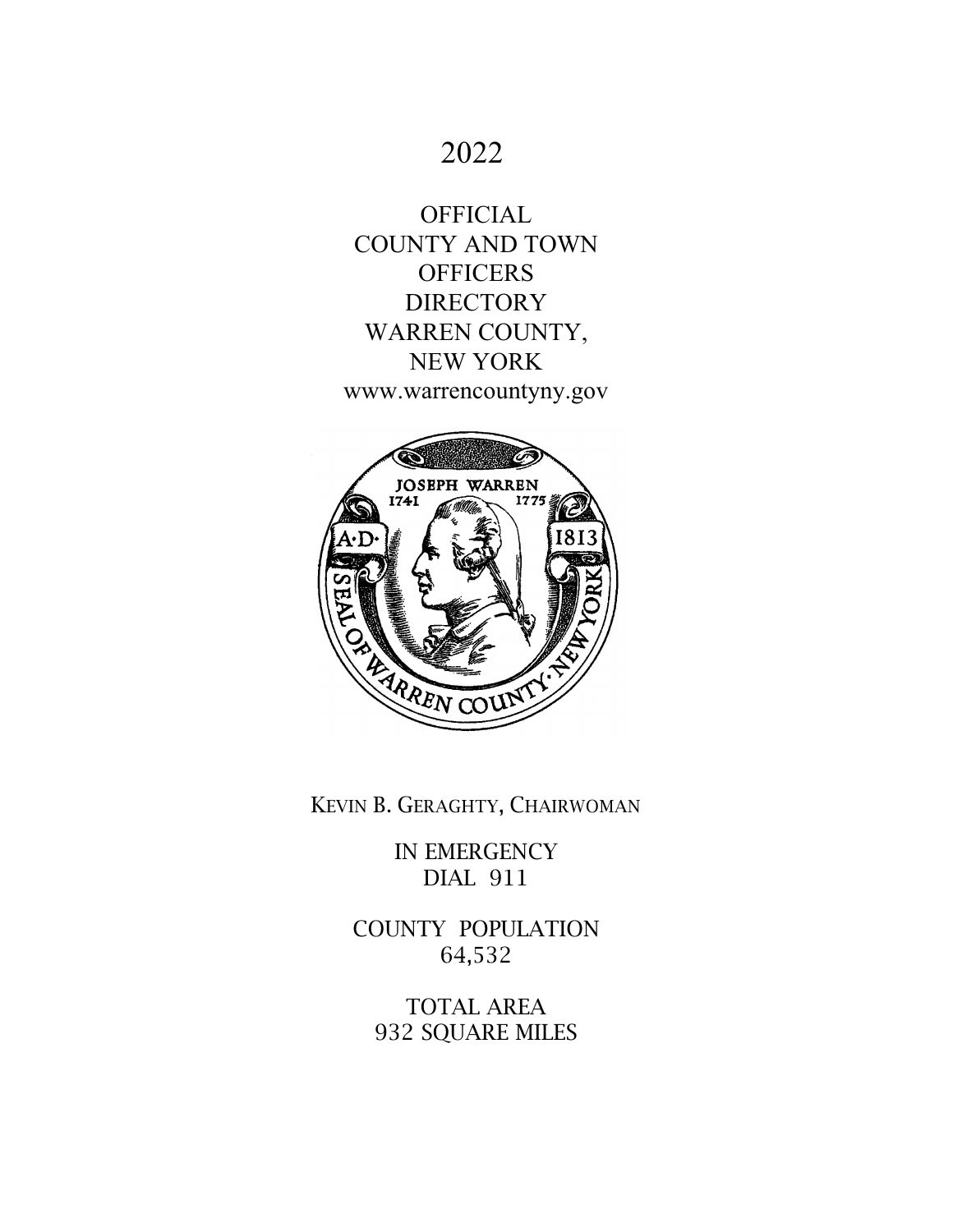## TABLE OF CONTENTS

| County Offices located at Municipal Center                      | $1 - 4$   |
|-----------------------------------------------------------------|-----------|
| County Offices located at Human Services Building               | $5 - 7$   |
| County Offices outside of Municipal Center Campus               | $8-9$     |
|                                                                 |           |
| Economic Development, Job Creation and Workforce Development 11 |           |
|                                                                 |           |
|                                                                 |           |
|                                                                 |           |
|                                                                 | 18-19     |
|                                                                 | $20 - 21$ |
|                                                                 | 22-23     |
|                                                                 | 24-25     |
|                                                                 | 26-27     |
|                                                                 | 28-29     |
|                                                                 | 30-31     |
|                                                                 | 32-34     |
|                                                                 | 35-36     |
|                                                                 | 37-38     |
|                                                                 | 39-40     |
|                                                                 | 41-42     |
|                                                                 | 43-45     |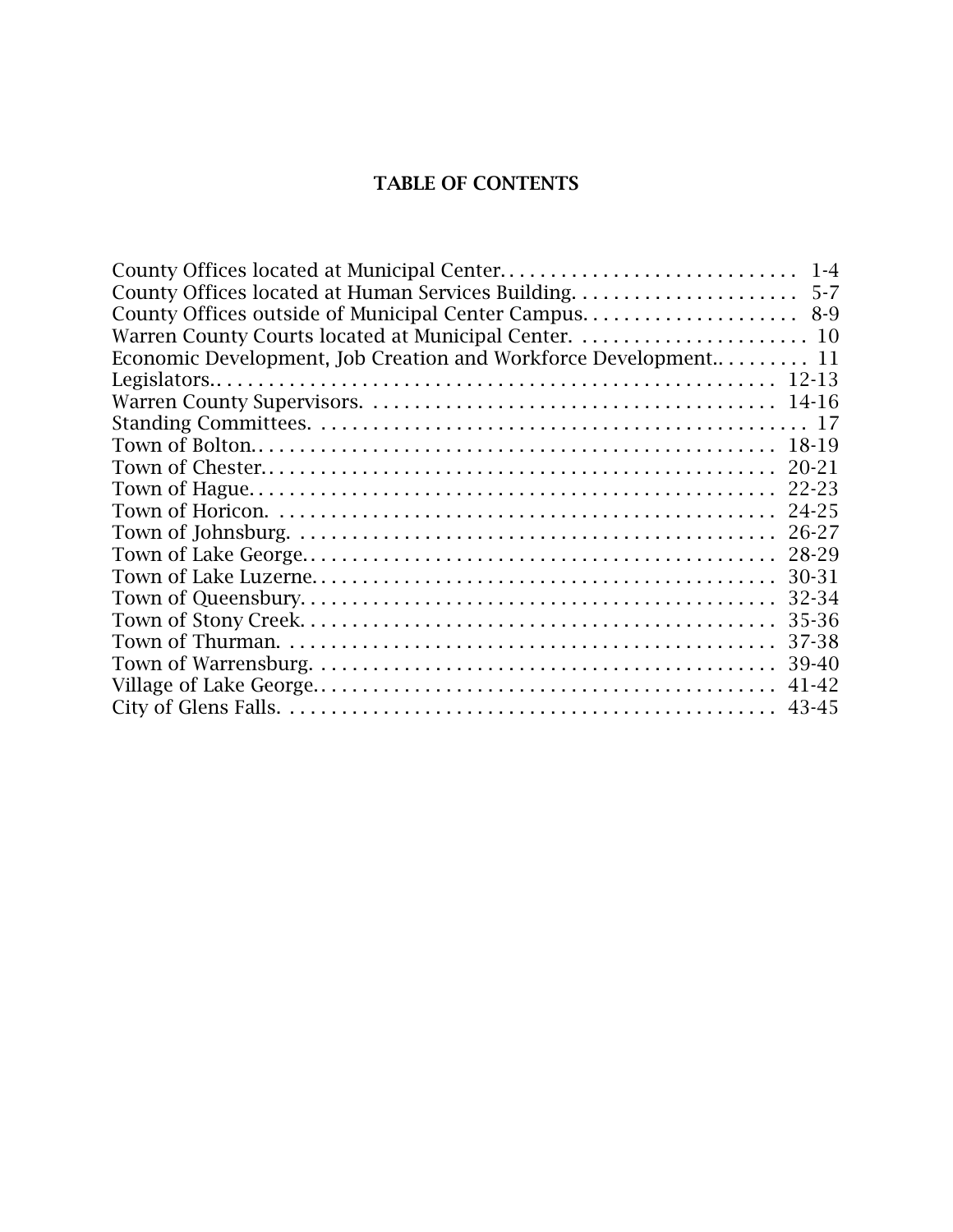### COUNTY OFFICES Located at WARREN COUNTY MUNICIPAL CENTER Town of Queensbury 1340 State Rt. 9, Lake George, N.Y. 12845-3434 website: www.warrencountyny.gov WARREN COUNTY AREA CODE - 518

## Assigned Counsel

| e-mail lafountainj@warrencountyny.gov |
|---------------------------------------|
|                                       |
| e-mail gregorr@warrencountyny.gov     |
|                                       |
| e-mail delarmm@warrencountyny.gov     |
|                                       |
| e-mail maxwellm@warrencountyny.gov    |
|                                       |
| e-mail corcorann@warrencountyny.gov   |
|                                       |

## Attorney, County

| e-mail kissanem@warrencountyny.gov     |
|----------------------------------------|
|                                        |
| e-mail terwilligerr@warrencountyny.gov |
|                                        |
| e-mail dickeyr@warrencountyny.gov      |
|                                        |

## Auditor

| e-mail currenc@warrencountyny.gov |  |
|-----------------------------------|--|
|                                   |  |
|                                   |  |

## Board of Supervisors

| e-mail allena@warrencountyny.gov |  |
|----------------------------------|--|
|                                  |  |
|                                  |  |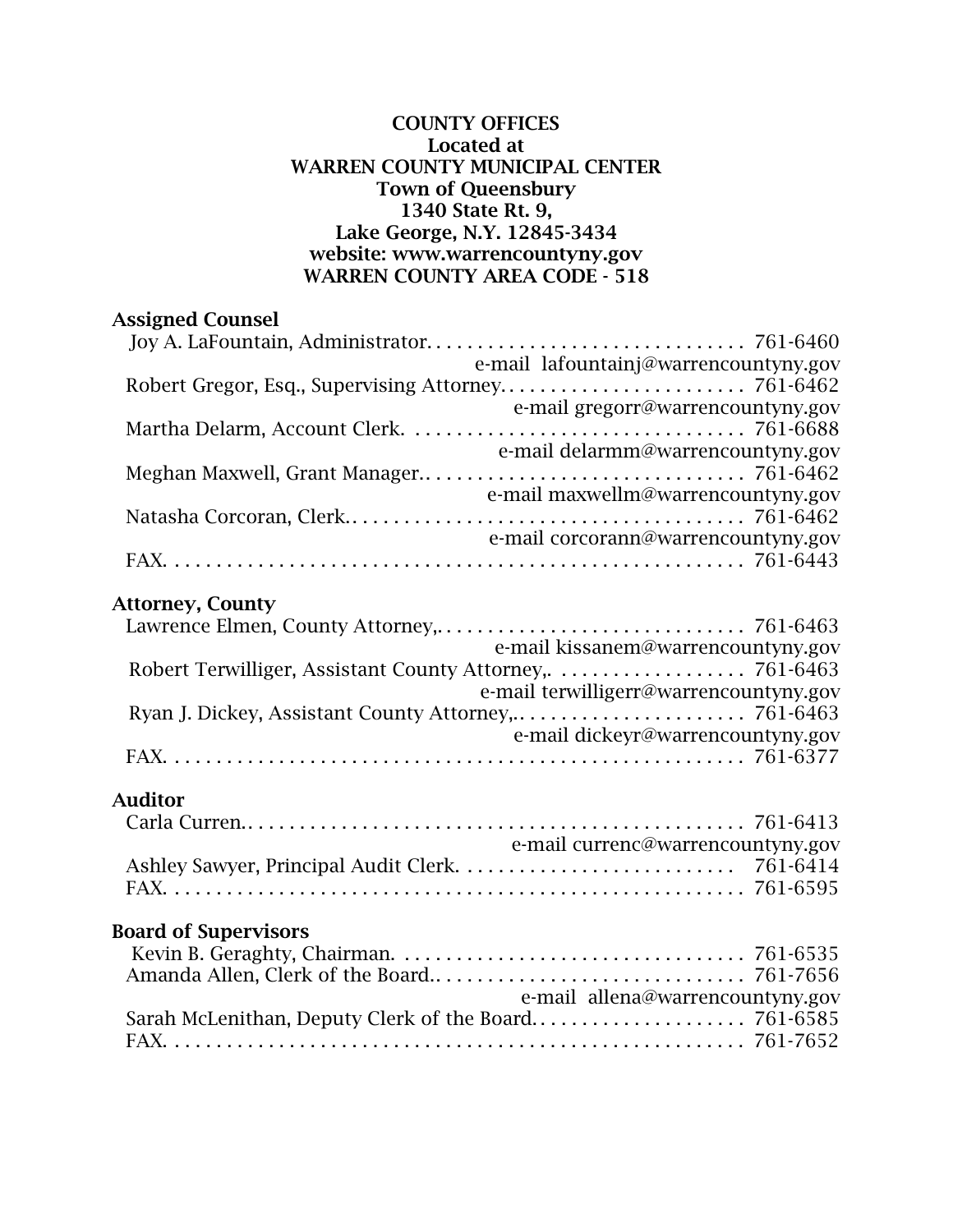### COUNTY OFFICES Located at WARREN COUNTY MUNICIPAL CENTER

| <b>Buildings and Grounds (Under D.P.W.)</b>      |                                                                    |
|--------------------------------------------------|--------------------------------------------------------------------|
|                                                  |                                                                    |
|                                                  |                                                                    |
|                                                  | e-mail srogers@warrencountydpw.com                                 |
|                                                  | molinaril@warrencountyny.gov                                       |
| <b>Civil Service Administration</b>              |                                                                    |
|                                                  |                                                                    |
|                                                  |                                                                    |
|                                                  |                                                                    |
|                                                  | e-mail nenningerp@warrencountyny.gov                               |
|                                                  |                                                                    |
|                                                  |                                                                    |
|                                                  | e-mail chambersc@warrencountyny.gov                                |
|                                                  |                                                                    |
|                                                  | e-mail grahamm@warrencountyny.gov                                  |
| <b>County Administrator, Office of</b>           |                                                                    |
|                                                  |                                                                    |
|                                                  | e-mail moorer@warrencountyny.gov                                   |
|                                                  | Tammie DeLorenzo, Assistant to the County Administrator.  761-7655 |
|                                                  | e-mail delorenzot@warrencountyny.gov                               |
|                                                  |                                                                    |
|                                                  | e-mail lynchr@warrencountyny.gov                                   |
|                                                  |                                                                    |
|                                                  | e-mail lehmand@warrencountyny.gov                                  |
|                                                  |                                                                    |
|                                                  | e-mail millerk@warrencountyny.gov                                  |
|                                                  |                                                                    |
|                                                  |                                                                    |
|                                                  |                                                                    |
| <b>County Clerk/Department of Motor Vehicles</b> |                                                                    |
|                                                  |                                                                    |
|                                                  | e-mail vogelp@warrencountyny.gov; countyclerk@warrencountyny.gov   |
|                                                  |                                                                    |
|                                                  | e-mail linehans@warrencountyny.gov                                 |
|                                                  |                                                                    |
|                                                  |                                                                    |
|                                                  |                                                                    |
|                                                  |                                                                    |
|                                                  | e-mail linehans@warrencountyny.gov                                 |
|                                                  |                                                                    |
|                                                  | e-mail recordscenter@warrencountyny.gov                            |
|                                                  |                                                                    |
|                                                  |                                                                    |
|                                                  |                                                                    |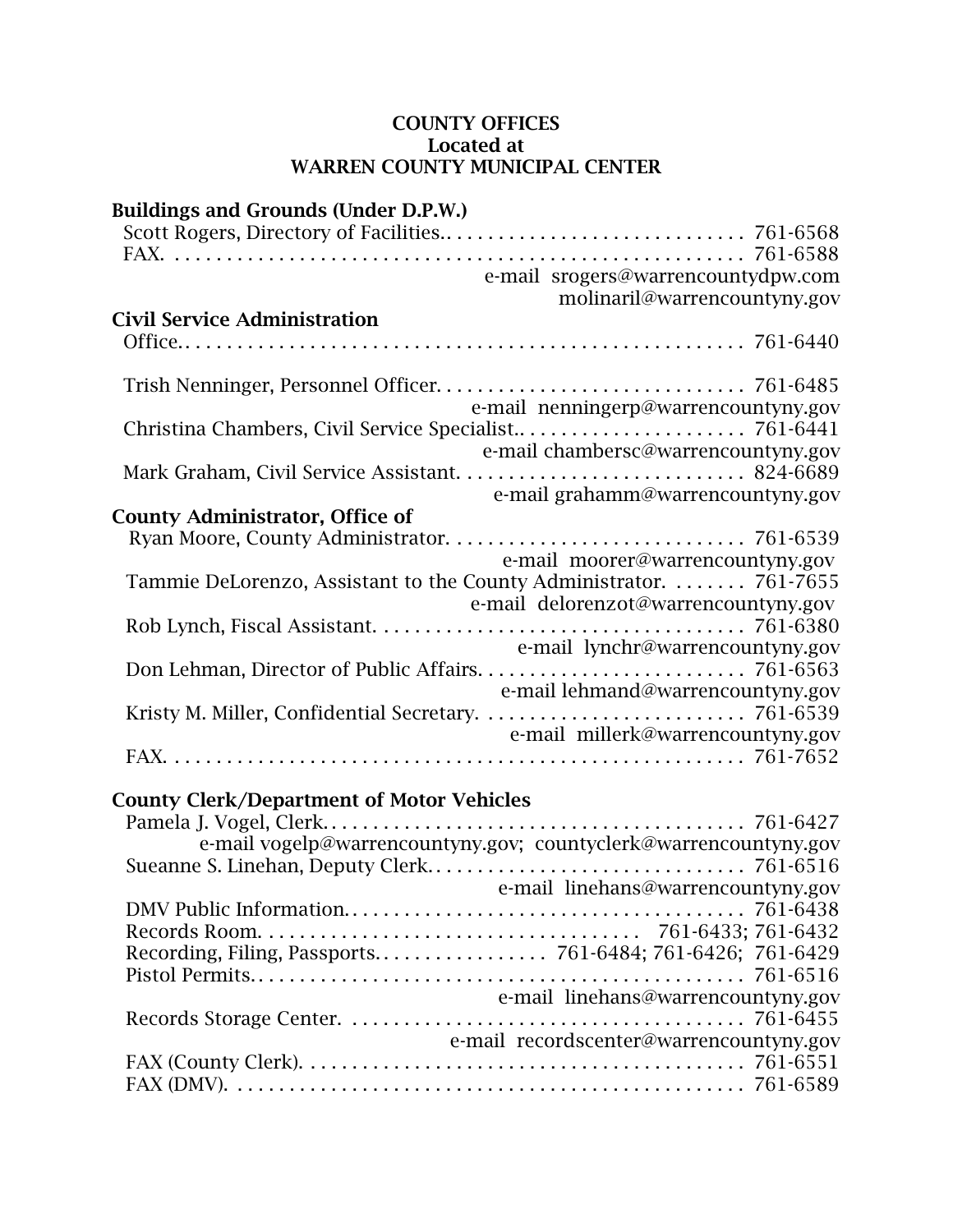### COUNTY OFFICES Located at WARREN COUNTY MUNICIPAL CENTER

| <b>District Attorney</b>                                                 |                                     |  |
|--------------------------------------------------------------------------|-------------------------------------|--|
| <b>Assistant District Attorneys</b>                                      |                                     |  |
| Matthew Burin, First A.D.A.                                              | Grant Jones, A.D.A.                 |  |
| Benjamin Smith, A.D.A.                                                   | Connor Smith, A.D.A.                |  |
| Robert McCarty, A.D.A.                                                   | Ann Vondrak, A.D.A.                 |  |
| Avi Goldstein, A.D.A.                                                    | Morgan Cosentino, A.D.A.            |  |
| Warren-Washington Care Center, 24 Dix Ave, Glens Falls. 792-2731         |                                     |  |
| <b>Emergency Services, Office of</b>                                     |                                     |  |
| (includes Fire Coordinator, Emergency Management, HazMat/WMD, LEPC, EMS) |                                     |  |
|                                                                          |                                     |  |
|                                                                          |                                     |  |
|                                                                          |                                     |  |
|                                                                          |                                     |  |
|                                                                          |                                     |  |
|                                                                          | e-mail oes@warrencountyny.gov       |  |
| <b>Health Services</b>                                                   |                                     |  |
|                                                                          |                                     |  |
| Val Whisenant, Assistant Director, Home Care Division. 761-6593          |                                     |  |
|                                                                          |                                     |  |
|                                                                          |                                     |  |
|                                                                          |                                     |  |
|                                                                          |                                     |  |
|                                                                          |                                     |  |
|                                                                          |                                     |  |
| <b>Historian</b>                                                         |                                     |  |
|                                                                          |                                     |  |
|                                                                          | e-mail historian@warrencountyny.gov |  |
| <b>Human Resources</b>                                                   |                                     |  |
| Jackie Figueroa, County Human Resources Director.  761-6482              |                                     |  |
|                                                                          | e-mail figueroaj@warrencountyny.gov |  |
|                                                                          | e-mail bakern@warrencountyny.gov    |  |
|                                                                          |                                     |  |
|                                                                          | e-mail hoffmanc@warrencountyny.gov  |  |
|                                                                          |                                     |  |
|                                                                          |                                     |  |
|                                                                          |                                     |  |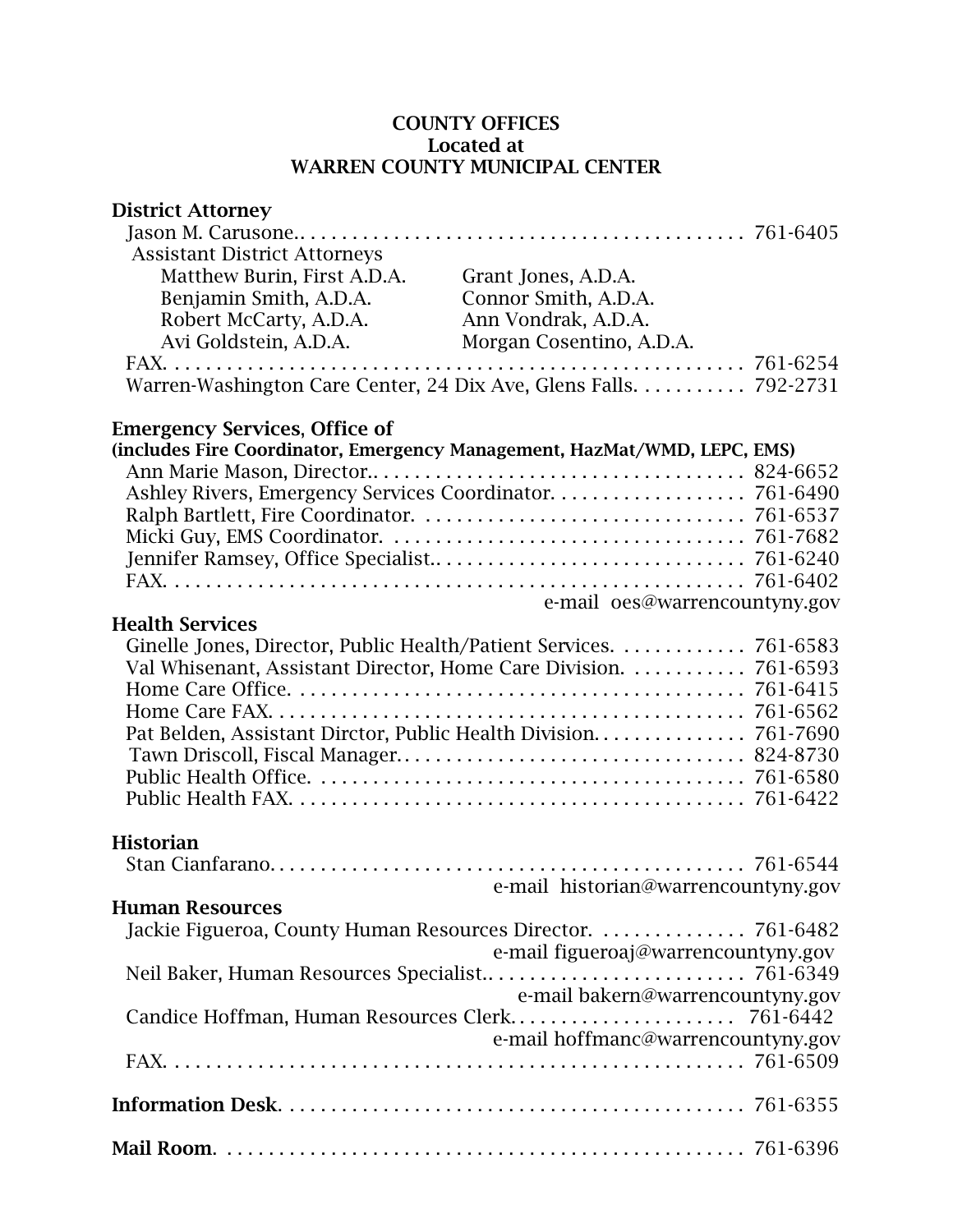### COUNTY OFFICES Located at WARREN COUNTY MUNICIPAL CENTER

| <b>Probation</b>                                                |  |
|-----------------------------------------------------------------|--|
|                                                                 |  |
|                                                                 |  |
| e-mail probation@warrencountyny.gov                             |  |
| <b>Public Defender</b>                                          |  |
|                                                                 |  |
|                                                                 |  |
|                                                                 |  |
| <b>Real Property Tax Services</b>                               |  |
|                                                                 |  |
| e-mail delureyl@warrencountyny.gov                              |  |
|                                                                 |  |
|                                                                 |  |
|                                                                 |  |
| <b>Tourism</b>                                                  |  |
|                                                                 |  |
|                                                                 |  |
| e-mail conleyj@warrencountyny.gov                               |  |
|                                                                 |  |
|                                                                 |  |
| Traffic Safety/STOP-DWI e-mail STOPDWI@warrencountysheriffny.us |  |
|                                                                 |  |
|                                                                 |  |
| <b>Treasurer</b>                                                |  |
|                                                                 |  |
|                                                                 |  |
|                                                                 |  |
|                                                                 |  |
| <b>Weights and Measures</b>                                     |  |
|                                                                 |  |
| e-mail woodellj@warrencountyny.gov                              |  |
|                                                                 |  |
|                                                                 |  |
| Women, Infant and Children (WIC) Nutrition Program              |  |
| Ginelle Jones, Director, Public Health/Patient Services         |  |
|                                                                 |  |
|                                                                 |  |
|                                                                 |  |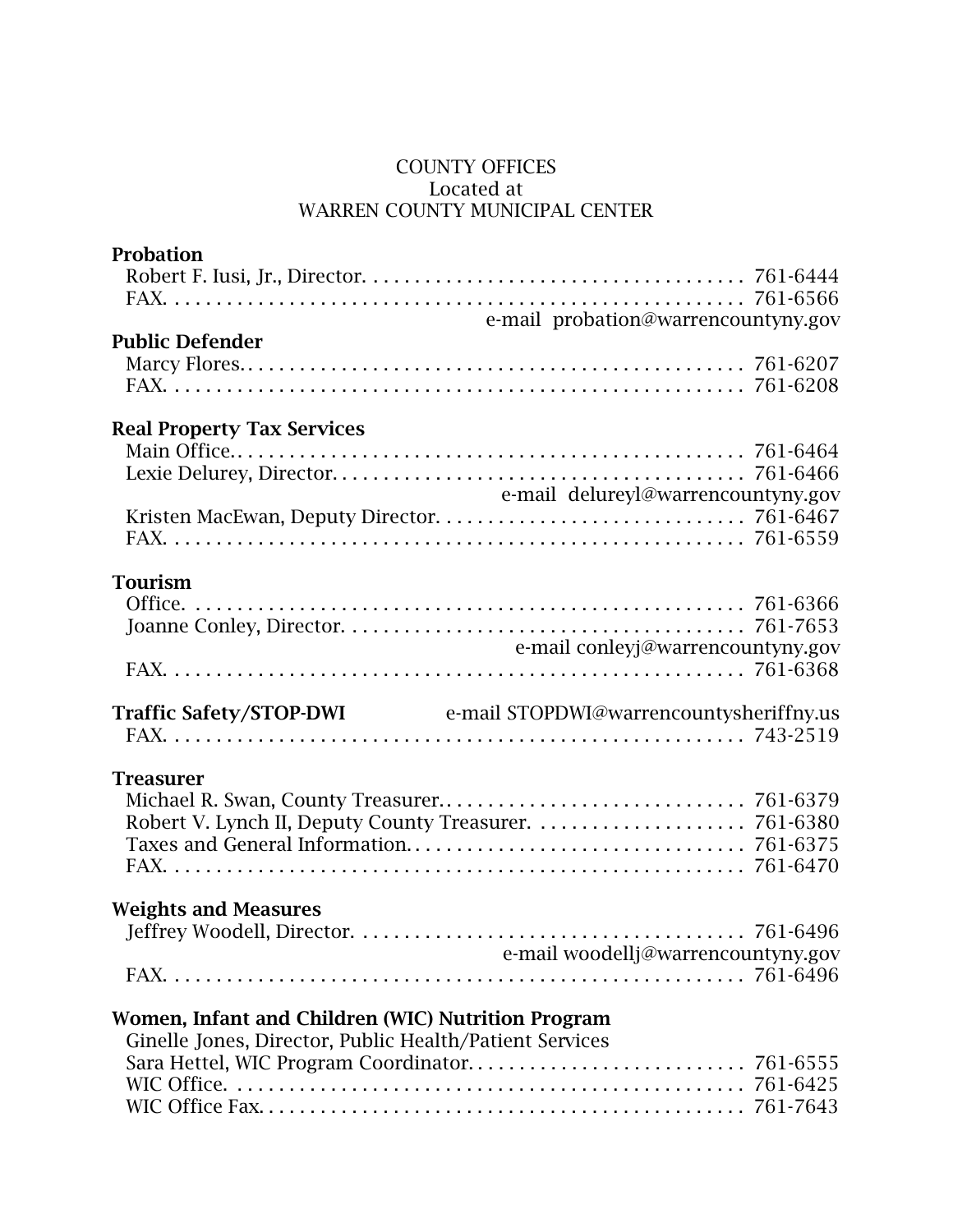#### COUNTY OFFICES Located at WARREN COUNTY HUMAN SERVICES BUILDING 1340 State Rt. 9, Lake George, N.Y. 12845-3434 website: www.warrencountyny.gov WARREN COUNTY AREA CODE - 518

### Board of Elections

| e-mail vannessw@warrencountyny.gov    |
|---------------------------------------|
|                                       |
| e-mail colins@warrencountyny.gov      |
|                                       |
| e-mail mclaughlinb@warrencountyny.gov |
|                                       |
| e-mail rossk@warrencountyny.gov       |
|                                       |

## Building Code Enforcement

| e-mail fpbc@warrencountyny.gov |  |
|--------------------------------|--|

## Information Technology

| e-mail helpdesk@warrencountyny.gov |  |
|------------------------------------|--|

### Office for the Aging

| e-mail parkd@warrencountyny.gov |  |
|---------------------------------|--|
|                                 |  |

## Planning & Community Development

| e-mail planning@warrencountyny.gov |  |
|------------------------------------|--|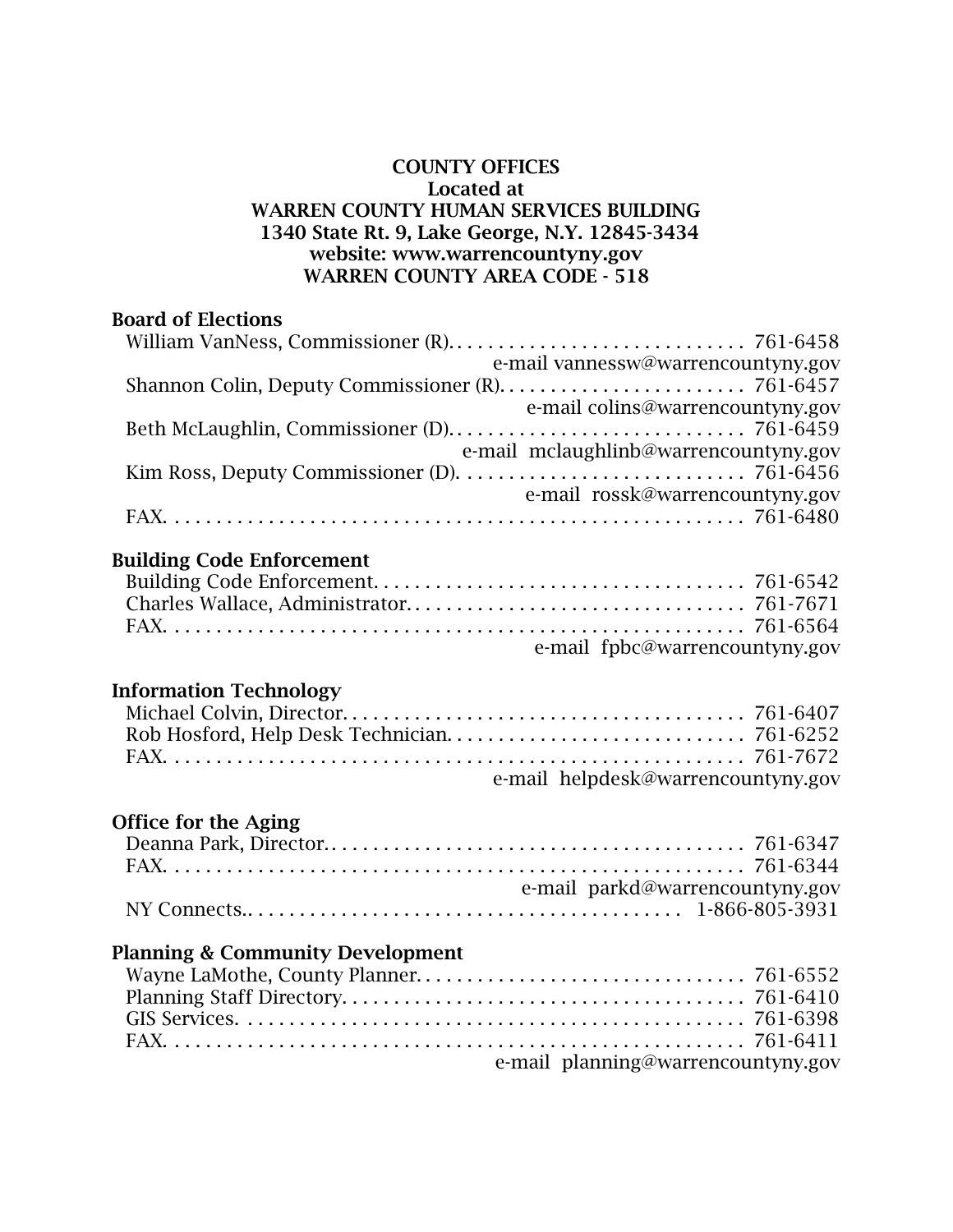#### COUNTY OFFICES Located at WARREN COUNTY HUMAN SERVICES BUILDING

### Purchasing Julie Butler, Purchasing Agent. . . . . . . . . . . . . . . . . . . . . . . . . . . . . . . . . . 761-6538 Jason Shpur, Deputy Purchasing Agent. . . . . . . . . . . . . . . . . . . . . . . . . . 761-6531 Amber Brownell, Purchasing Assistant.. . . . . . . . . . . . . . . . . . . . . . . . . . 824-8750 FAX. . . . . . . . . . . . . . . . . . . . . . . . . . . . . . . . . . . . . . . . . . . . . . . . . . . . . . . . 761-6395 e-mail purchasing@warrencountyny.gov Self-Insurance Amy Clute, Administrator. . . . . . . . . . . . . . . . . . . . . . . . . . . . . . . . . . . . . 761-6529 e-mail clutea@warrencountyny.gov Jessica Burnham, Deputy Insurance Administrator. . . . . . . . . . . . . . . . 824-6610 FAX. . . . . . . . . . . . . . . . . . . . . . . . . . . . . . . . . . . . . . . . . . . . . . . . . . . . . . . . 761-6249

## Social Services Department - *See Page 9 for a full listing*

#### Veterans' Services

| e-mail direstad@warrencountyny.gov |
|------------------------------------|
|                                    |
| e-mail harrisc@warrencountyny.gov  |
|                                    |
|                                    |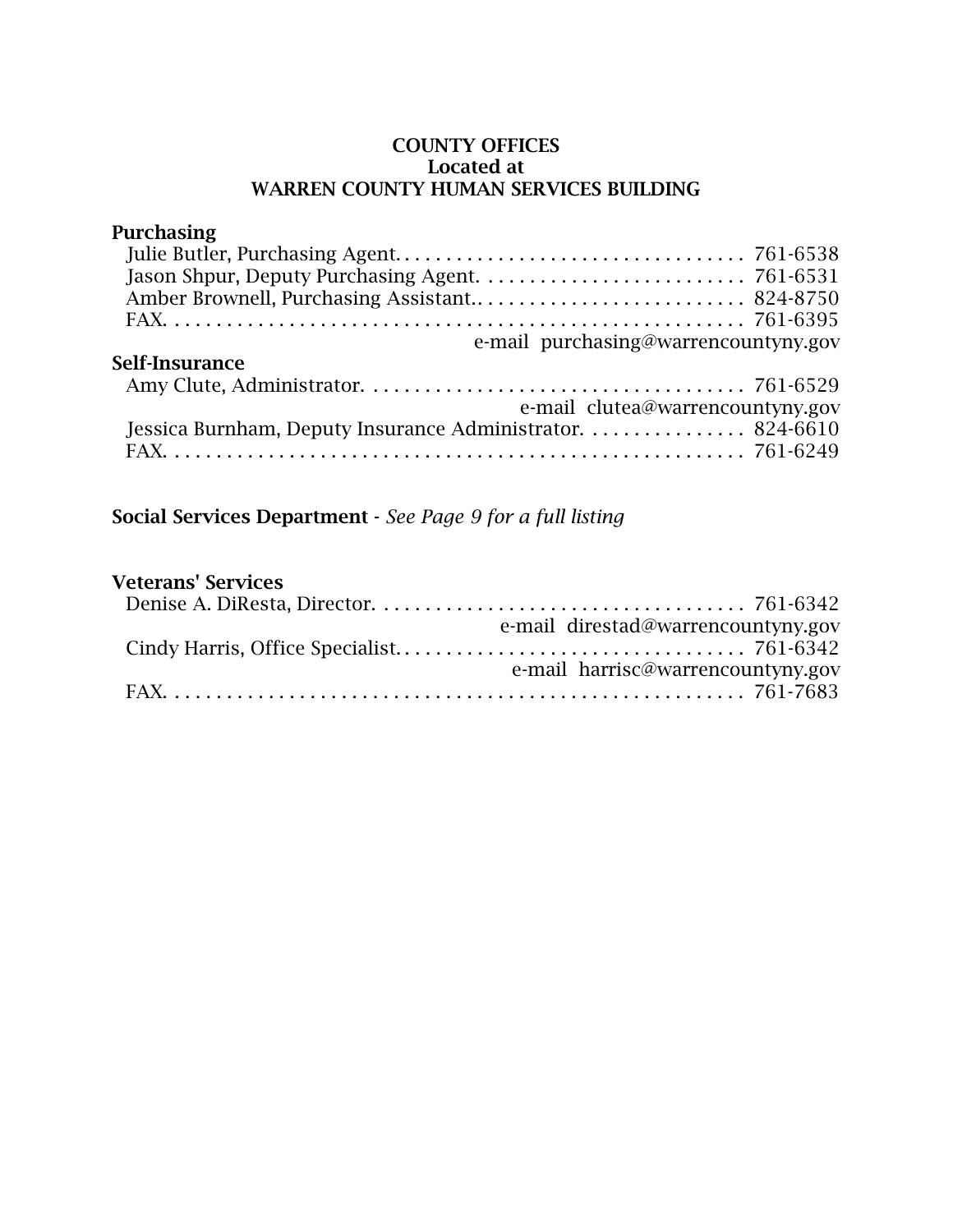## COUNTY OFFICES Located at WARREN COUNTY HUMAN SERVICES BUILDING

| <b>Social Services Department</b>                                        |          |
|--------------------------------------------------------------------------|----------|
|                                                                          |          |
| e-mail Christian.Hanchett@dfa.state.ny.us                                |          |
|                                                                          |          |
| Joanne Collins, Commissioner's Confidential Secretary.  761-6310         |          |
|                                                                          |          |
|                                                                          |          |
|                                                                          |          |
| <b>Legal Unit</b>                                                        |          |
| Sommer-Lynn Cross, Social Services Attorney 824-6643                     |          |
|                                                                          |          |
|                                                                          |          |
| <b>Services</b>                                                          |          |
|                                                                          |          |
|                                                                          |          |
|                                                                          |          |
|                                                                          |          |
|                                                                          |          |
| Child Protective Services Hotline 1-800-342-3720                         |          |
| Tracy Terry, Family Preservation & Youth Development/Day Care Supervisor |          |
|                                                                          |          |
|                                                                          | 761-6288 |
| <b>Income Maintenance &amp; Eligibility</b>                              |          |
| (Temporary Assistance/SNAP/Food Stamps/HEAP)                             |          |
| Rebecca Hill, Principal Social Welfare Examiner. 761-6294                |          |
|                                                                          |          |
| <b>Chronic Care Medicaid/SSI/Community/Managed Care</b>                  |          |
| Karen Whitted, Principal Chronic Care Medical Examiner 824-6681          |          |
|                                                                          |          |
| <b>Child Support Enforcement</b>                                         |          |
| Lorrie Mosher, Supervising Support Investigator. 761-6281                |          |
|                                                                          |          |
| <b>Fraud</b>                                                             |          |
| Elizabeth Burke, Supervising Social Services Investigator. 761-7625      |          |
|                                                                          |          |
| <b>Resource Recovery</b>                                                 |          |
|                                                                          |          |
|                                                                          |          |
|                                                                          |          |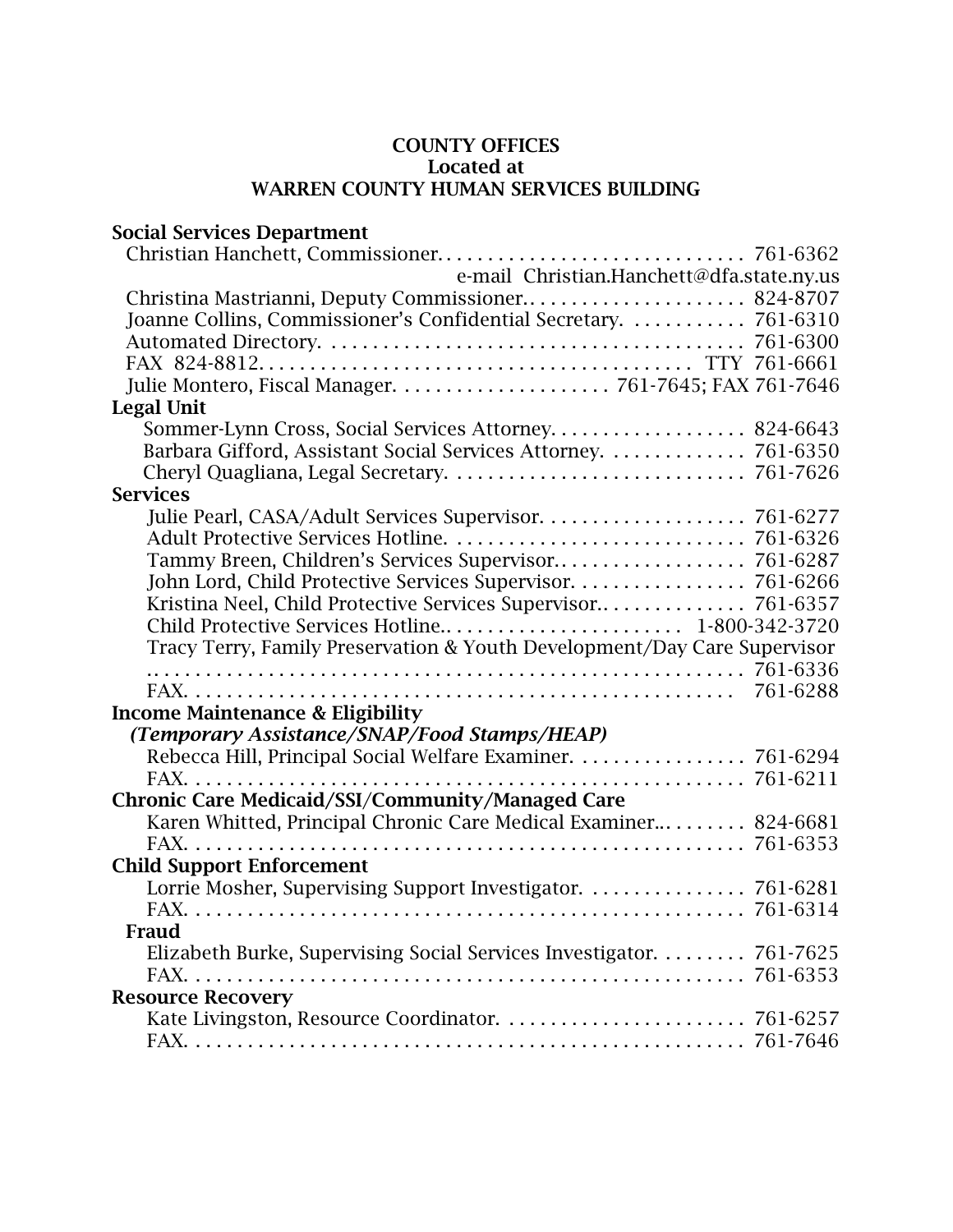#### COUNTY OFFICES/AGENCIES Located Outside Warren County Municipal Center Campus

| Airport (under D.P.W.)                                                                       |                                                 |               |
|----------------------------------------------------------------------------------------------|-------------------------------------------------|---------------|
| 443 Queensbury Ave., Rm. 201<br>Queensbury, N.Y. 12804                                       | FAX 792-0783<br>e-mail mapp@warrencountydpw.com |               |
| <b>Cornell Cooperative Extension</b>                                                         |                                                 |               |
| Dr. James A. Seeley, Executive Director. 623-3291; 668-4881                                  |                                                 |               |
| 377 Schroon River Rd.<br>Warrensburg, N.Y. 12885-4807<br>www.counties.cce.cornell.edu/warren | e-mail jas744@cornell.edu                       | FAX 668-4912  |
| <b>Coroners</b>                                                                              |                                                 |               |
| 42 Pease Hill Road, Brant Lake, NY 12815 Home 494-2963; Pager 969-1421                       |                                                 |               |
|                                                                                              |                                                 |               |
| 11 Centennial Drive, Queensbury, NY 12804 email clgoedert@gmail.com                          |                                                 |               |
|                                                                                              |                                                 |               |
| Warrensburg Health Center                                                                    |                                                 | Cell 932-2503 |
| 3767 Main Street, Warrensburg, NY 12885                                                      |                                                 | FAX 623-3416  |
|                                                                                              |                                                 |               |
| 52 Haviland Avenue, Glens Falls, NY 12801    Cell 796-5213; Pager 467-9766                   |                                                 |               |
| <b>Countryside Adult Home</b>                                                                | e-mail tem@nycap.rr.com                         |               |
|                                                                                              |                                                 |               |
| 353 Schroon River Road                                                                       | FAX 623-5590                                    |               |
| Warrensburg, N.Y. 12885                                                                      | e-mail mcbyrnea@warrencountyny.gov              |               |
| <b>Department of Public Works</b>                                                            |                                                 |               |
|                                                                                              |                                                 |               |
|                                                                                              | website www.warrencountydpw.com                 | FAX 623-2772  |
|                                                                                              |                                                 |               |
|                                                                                              |                                                 |               |
| 4028 Main Street                                                                             |                                                 |               |
| Warrensburg, N.Y. 12885                                                                      |                                                 |               |
|                                                                                              |                                                 |               |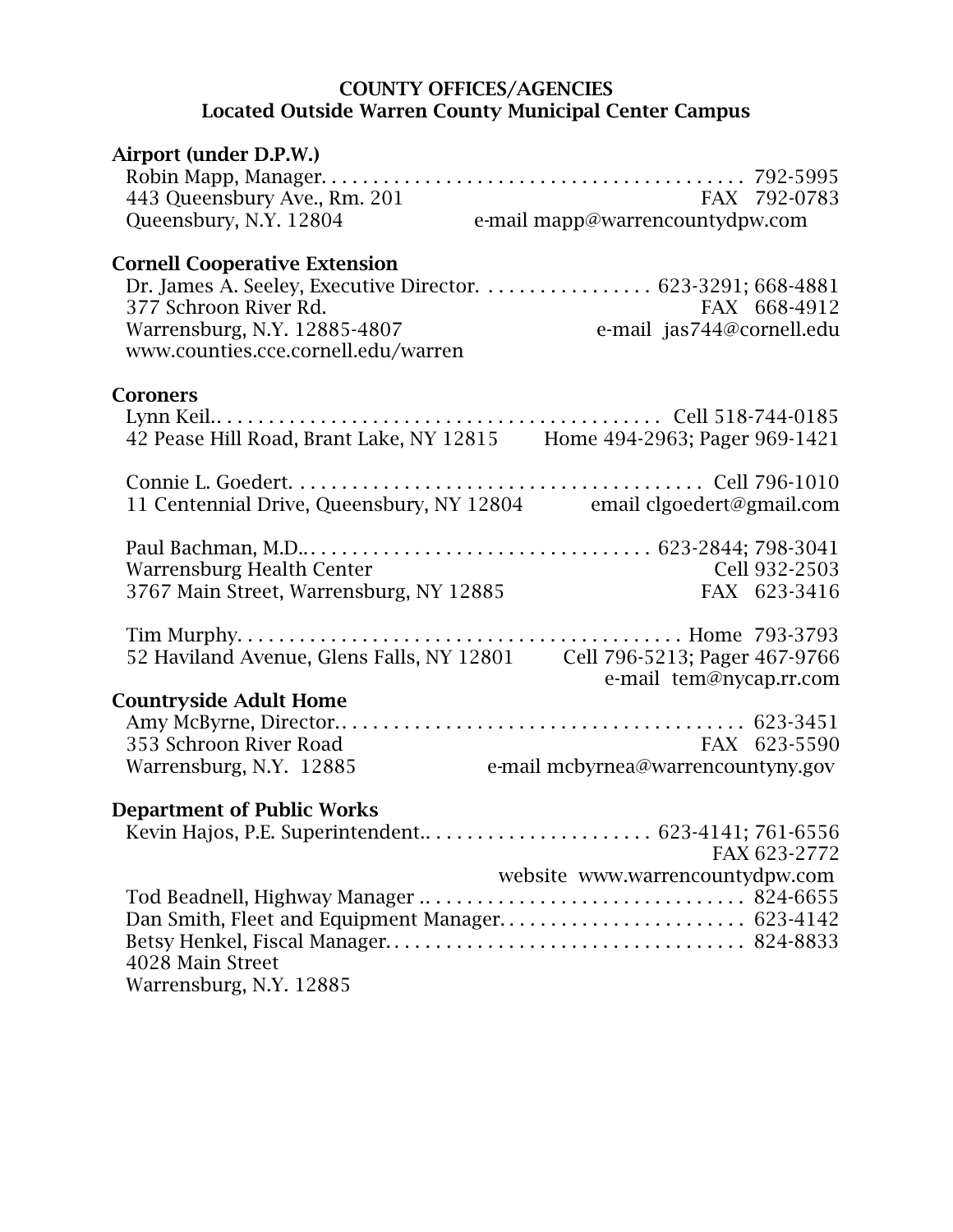#### COUNTY OFFICES/AGENCIES Located Outside Warren County Municipal Center Campus

| <b>Employment and Training Administration/Warren County Career Center</b> |                                                             |
|---------------------------------------------------------------------------|-------------------------------------------------------------|
|                                                                           |                                                             |
| 333 Glen Street, Suite 300                                                | FAX 743-0828                                                |
| Glens Falls, N.Y. 12801                                                   | FAX 743-0828<br>e-mail ochsendorfl@warrencountyny.gov       |
|                                                                           |                                                             |
| <b>Mental Health - Office of Community Services</b>                       |                                                             |
|                                                                           |                                                             |
| 230 Maple Street, Suite 1                                                 | FAX 792-7166                                                |
| Glens Falls, N.Y. 12801                                                   | e-mail yorkr@warrencountyny.gov                             |
| Parks, Recreation & Railroad (under D.P.W.)                               |                                                             |
|                                                                           |                                                             |
| Fish Hatchery, 145 Echo Lake Road                                         | FAX 623-3639                                                |
| Warrensburg, N.Y. 12885                                                   | e-mail tbenway@warrencountydpw.com                          |
|                                                                           |                                                             |
| <b>Sheriff's Office</b>                                                   |                                                             |
|                                                                           |                                                             |
|                                                                           |                                                             |
|                                                                           |                                                             |
| 1400 State Rt. 9                                                          |                                                             |
| Lake George, N.Y. 12845                                                   |                                                             |
| <b>Soil and Water Conservation District</b>                               |                                                             |
|                                                                           |                                                             |
| 394 Schroon River Road                                                    | FAX 623-3519                                                |
| Warrensburg, N.Y. 12885                                                   | e-mail jim99@nycap.rr.com                                   |
|                                                                           |                                                             |
| Up Yonda Farm Environmental Education Center (under D.P.W.)               |                                                             |
|                                                                           | Karin Badey, Environmental Education Administrator 644-9767 |
| 5239 Lake Shore Drive                                                     | FAX 644-3824                                                |
| PO Box 1453                                                               | website www.upyondafarm.com                                 |
| Bolton Landing, N.Y. 12814                                                | e-mail kbadey@warrencountydpw.com                           |
| <b>Veterinarian</b>                                                       |                                                             |
|                                                                           |                                                             |
| 66 Glenwood Avenue                                                        | FAX 792-5136                                                |

Queensbury, N.Y. 12804 e-mail roc@adelphia.net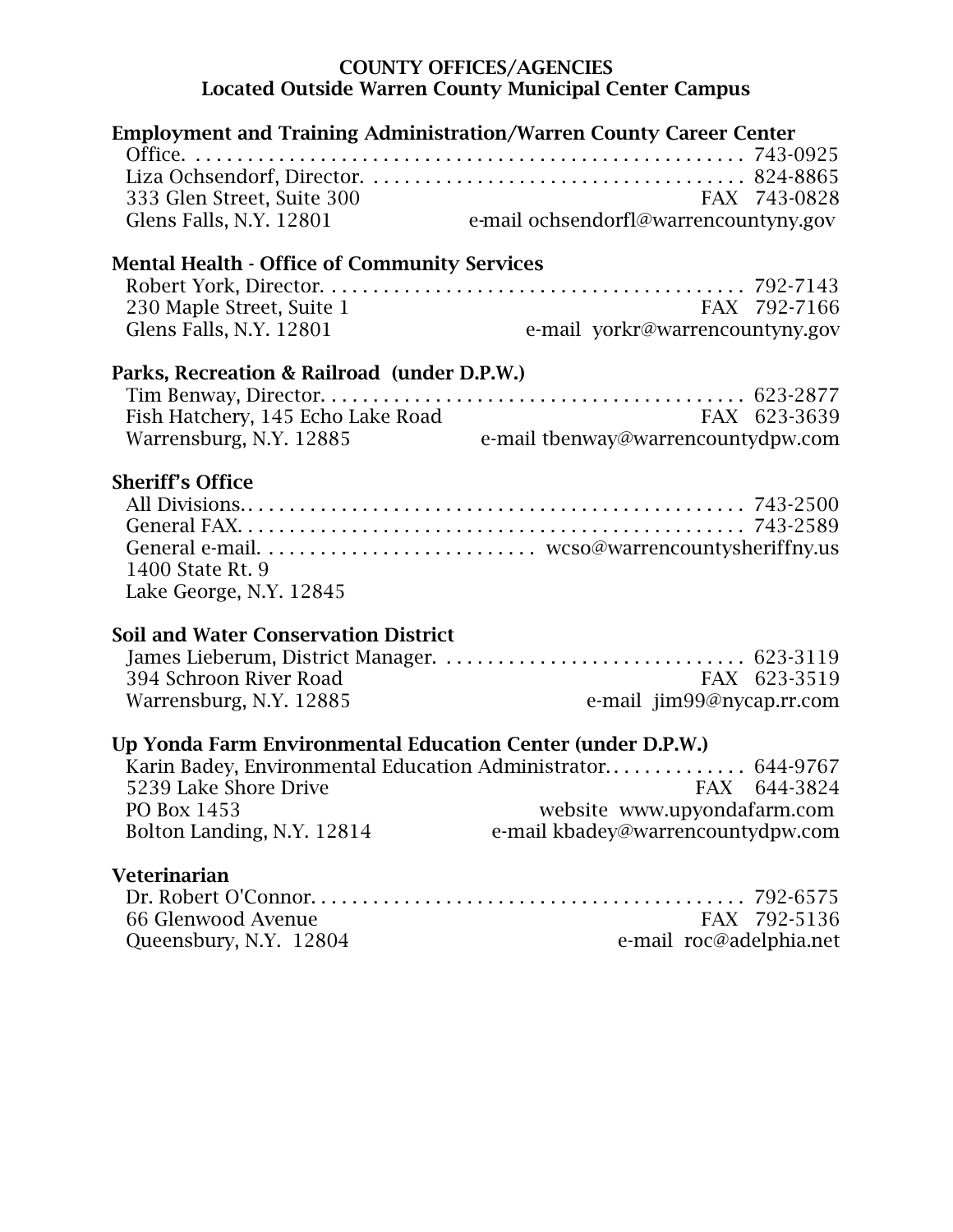#### WARREN COUNTY COURTS Located at WARREN COUNTY MUNICIPAL CENTER

| <b>Commissioner of Jurors</b>              |  |
|--------------------------------------------|--|
|                                            |  |
| e-mail: Warrenjury@nycourts.gov            |  |
|                                            |  |
|                                            |  |
| e-mail: ChambersRSmith@nycourts.gov        |  |
|                                            |  |
|                                            |  |
|                                            |  |
|                                            |  |
| April Schmick, Deputy Chief Clerk 480-6336 |  |
|                                            |  |
|                                            |  |
| Hon. Paulette M. Kershko                   |  |
|                                            |  |
| Hon. Ted Wilson                            |  |
|                                            |  |
|                                            |  |
| Kate Thompson, Chief Clerk                 |  |
| Donna Hammell, Deputy Chief Clerk          |  |
| Michael O'Dell, Court Attorney             |  |
| Garfield Raymond, Court Attorney           |  |
| Brian DeLeFleur, Support Magistrate        |  |
| Phillip Perry, Support Magistrate          |  |
|                                            |  |
|                                            |  |
|                                            |  |
| e-mail: ChamberRMuller@nycourts.gov        |  |
| Jennifer Jeram, Principal Law Clerk        |  |
| Elaine Madison, Secretary                  |  |
|                                            |  |
|                                            |  |
| e-mail: ChamberMAuffredou@nycourts.gov     |  |
| Gordon Eddy, Principal Law Clerk           |  |
| Shelly VanNostrand, Secretary              |  |
|                                            |  |
|                                            |  |
|                                            |  |
|                                            |  |
|                                            |  |
| e-mail: WarrenSupremeco@nycourts.gov       |  |
|                                            |  |
|                                            |  |
|                                            |  |
| e-mail: Warrensurrogate@nycourts.gov       |  |
|                                            |  |
|                                            |  |
| Kimberly Mann, Deputy Chief Clerk 480-6362 |  |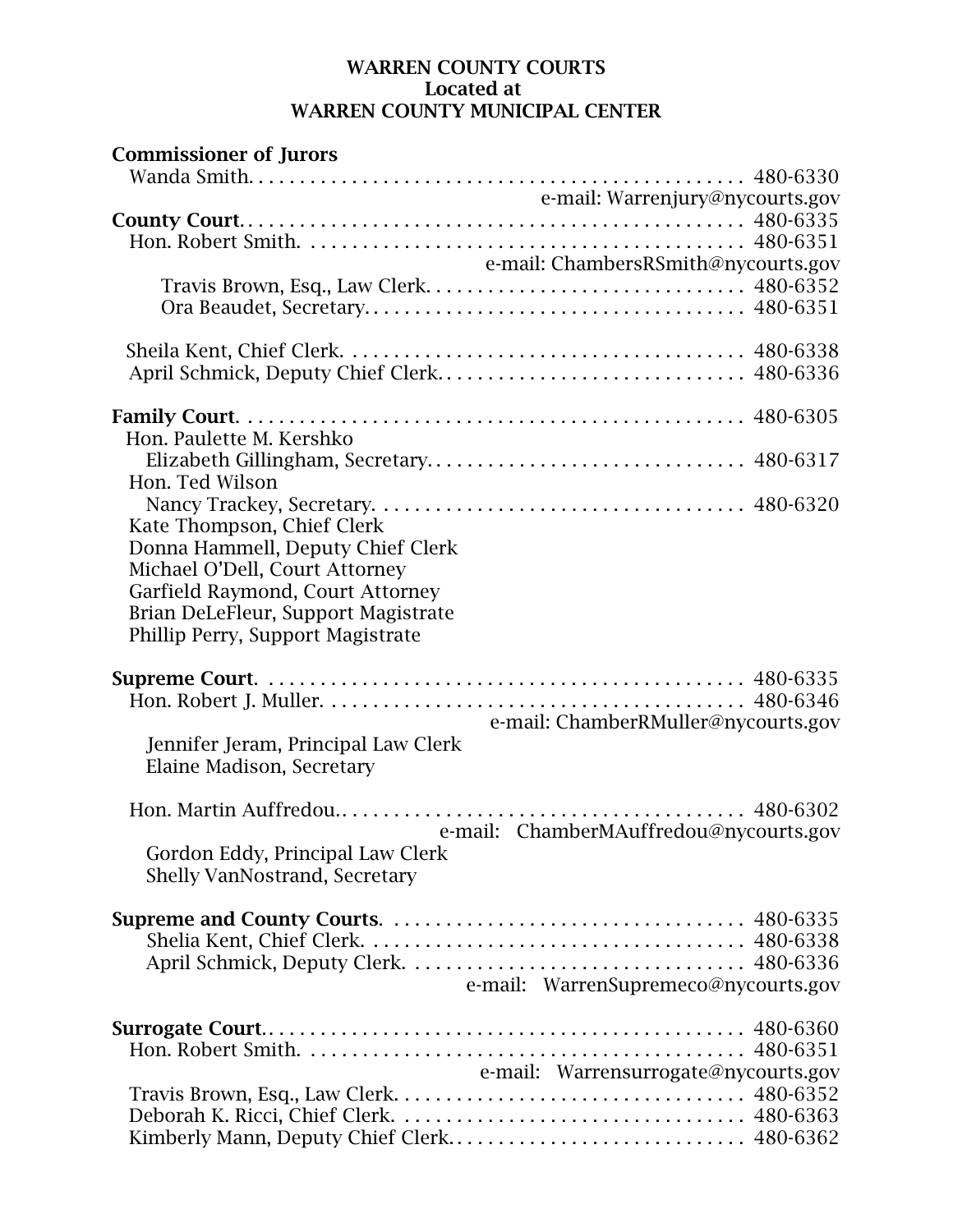### COUNTY OFFICES/AGENCIES Located Outside Warren County Municipal Center Campus

## Warren/Hamilton County Community Action Agency

| PO Box 968, 190 Maple Street | FAX 793-2910 |
|------------------------------|--------------|
| Glens Falls, N.Y. 12801      |              |

## Warren/Washington Counties Industrial Development Agency

| 5 Warren Street, Suite 210 |                                          |
|----------------------------|------------------------------------------|
| Glens Falls, N.Y. 12801    | e-mail: aweaver@warren-washingtonida.com |
|                            | website www.warren-washingtonida.com     |

#### ECONOMIC DEVELOPMENT, JOB CREATION AND WORKFORCE DEVELOPMENT

## Economic Development Corporation Warren County, New York (EDC)

| 11 South Street, Suite 201 | e-mail: jsiplon@edcwc.org |
|----------------------------|---------------------------|
| Glens Falls, N.Y. 12801    | FAX 761-9053              |
|                            | website www.edcwc.org     |
|                            | e-mail info@edcwc.org     |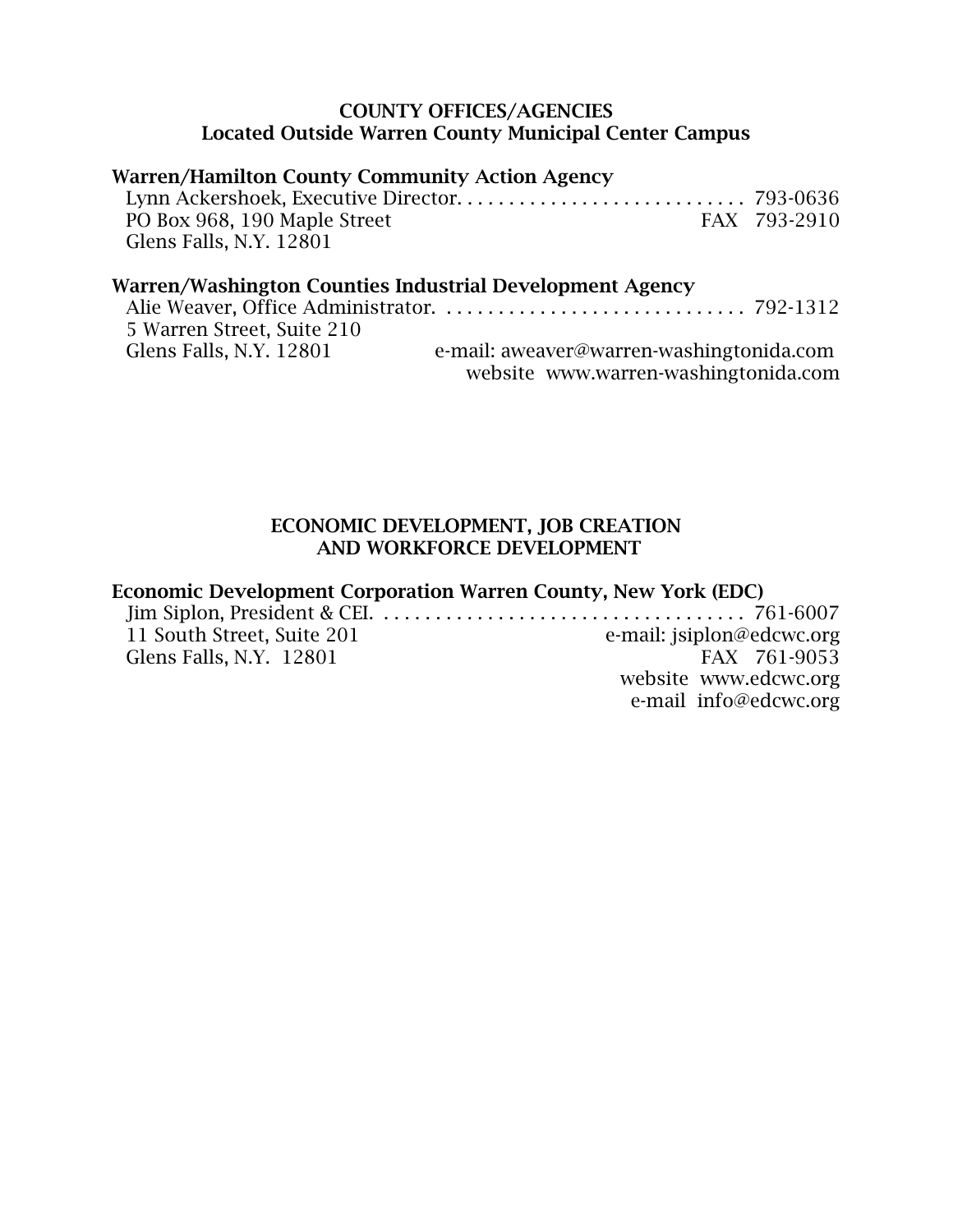#### MEMBER OF NYS ASSEMBLY

#### 114th District. . . . . . . . . . . . . . . . . . . . . . . . . . . . . . . . . . . . . . . Matthew Simpson

Legislative Office Building Room 721 Albany, New York 12248 Telephone: (518) 455-5565 FAX: (518) 455-5710

140 Glen Street Suite 101 Glens Falls, New York 12801 Telephone: (518) 792-4546 FAX: (518) 792-4546

website:

nyassembly.gov/mem/Matthew-Simpson

e-mail: SimpsonM@nyassembly.gov

#### NEW YORK STATE SENATOR

#### 45th District. . . . . . . . . . . . . . . . . . . . . . . . . . . . . . . . . . . . . . . . . . . . . Daniel G. Stec

Legislative Office Bldg. 188 State Street, Room 408 Albany, New York 12247 Telephone: (518) 455-2811 FAX: (518) 426-6873

5 Warren Street, Suite 3 Glens Falls, New York 12801 Telephone: (518) 743-0968 FAX: (518) 743-0336

website: nysenate.gov/senator/daniel-g-stec e-mail: stec@nysenate.gov

#### REPRESENTATIVE IN CONGRESS

21th District. . . . . . . . . . . . . . . . . . . . . . . . . . . . . . . . . . . . . . . . . . . . . Elise Stefanik

2211 Rayburn House Office Bldg. Washington, DC 20515 Phone: (202) 225-4611 Fax: (202) 226-0621

website: https://stefanik.house.gov 5 Warren Street, Suite 4 Glens Falls, NY 12801 Phone: (518) 743-0964 Fax: (518) 743-1391

Constituent Liaison email: jacob.miller@mail.house.gov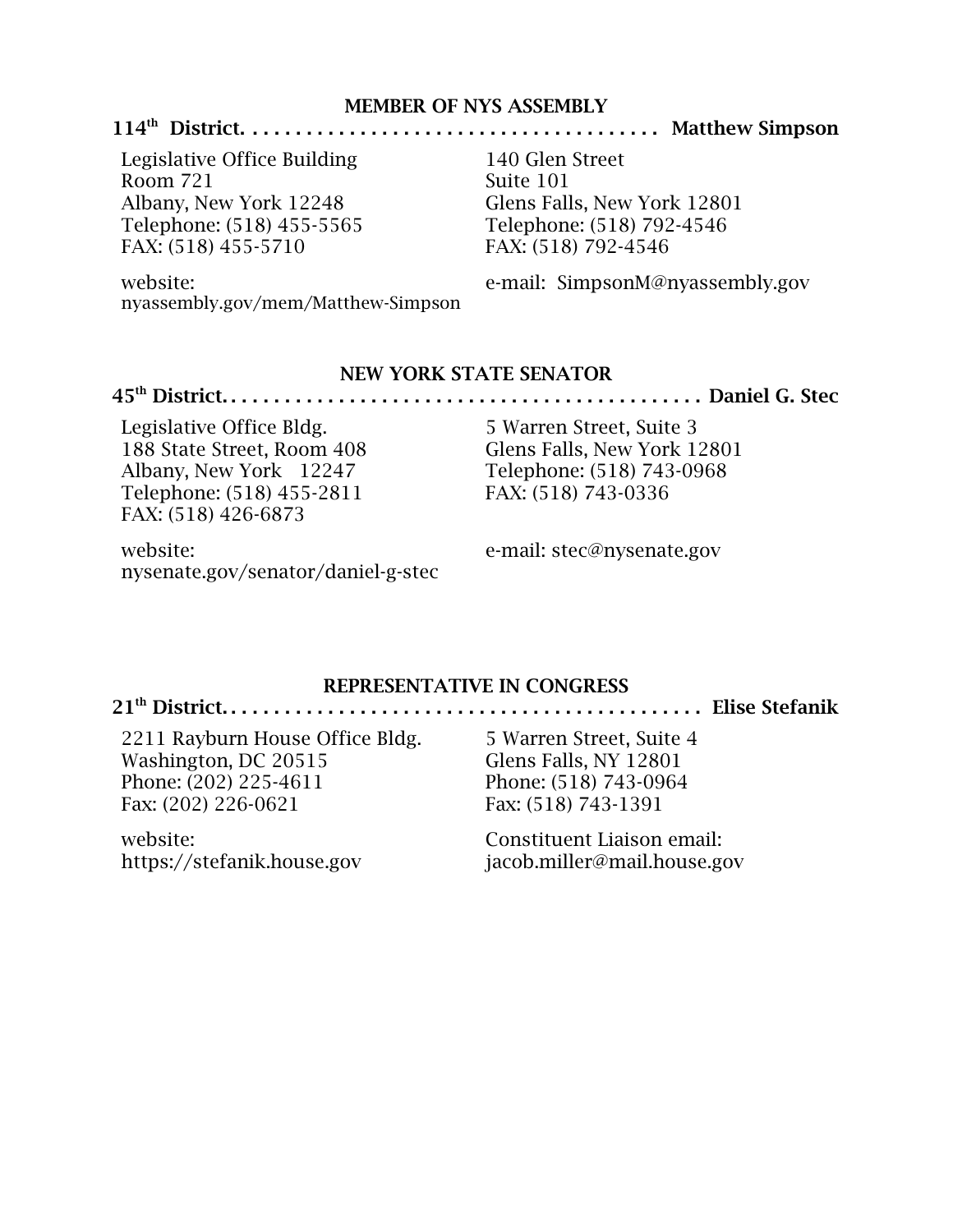#### UNITED STATES SENATORS

### Charles E. Schumer

Leo O'Brien Building Room 420 Albany, N.Y. 12207 Telephone: (518) 431-4070 FAX: (518) 431-4076

322 Hart Senate Office Bldg. Washington, D.C. 20510 Telephone: (202) 224-6542 FAX: (202) 228-3027 TTD: (202) 224-0420

780 Third Avenue, Suite 2301 New York, N.Y. 10017 Telephone: (212) 486-4430 FAX: (202) 228-2838 TTD: (212) 486-7803

e-mail: senator@schumer.senate.gov

website: http://www.schumer.senate.gov

#### Kirsten E. Gillibrand

478 Russell Office Bldg. Washington, D.C. 20510 Telephone: (202) 224-4451 FAX: (202) 228-0282

Leo W. O'Brien Federal Office Bldg. 11A Clinton Avenue, Room 821 Albany, N.Y. 12207 Telephone: (518) 431-0120 FAX: (518) 431-0128

e-mail: senator@gillibrand.senate.gov

website: http://www.gillibrand.senate.gov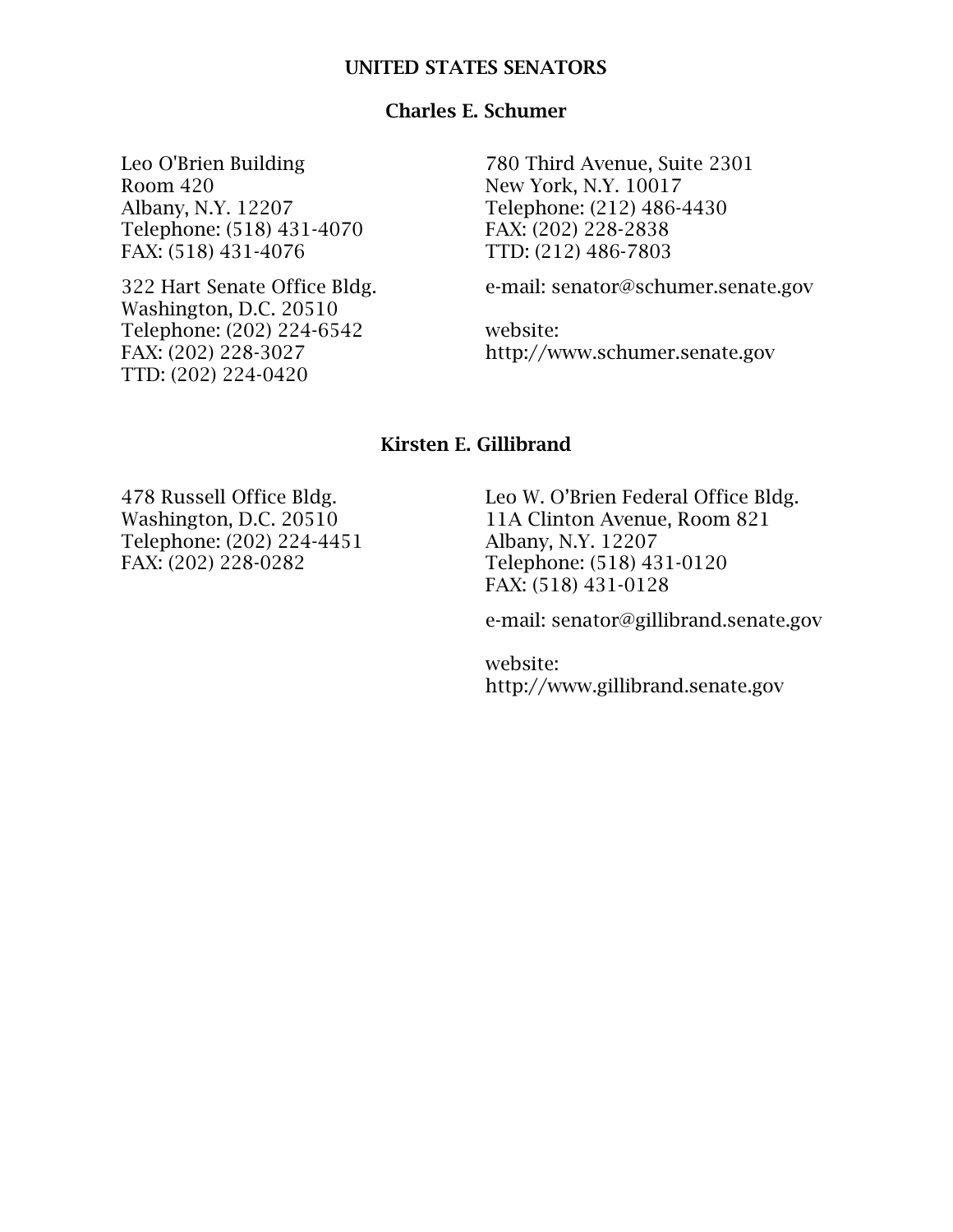## SUPERVISORS FOR THE YEAR 2022

| <b>Bolton</b> - Ronald F. Conover Town Hall, 4949 Lake Shore Drive, PO Box 7<br>Bolton Landing, N.Y. 12814<br>Town Hall 644-2461 |
|----------------------------------------------------------------------------------------------------------------------------------|
| Home 240-6067                                                                                                                    |
| FAX 644-2476                                                                                                                     |
| e-mail supervisor@town.bolton.ny.us                                                                                              |
|                                                                                                                                  |
| Chestertown, N.Y. 12817                                                                                                          |
| Town Hall 494-2711                                                                                                               |
| Cell 275-5484                                                                                                                    |
| FAX 494-4146<br>e-mail supervisor@townofchesterny.org                                                                            |
| <b>Glens Falls, City of</b>                                                                                                      |
| Ward 1 - John A. Diamond. 67 Orchard Street, Glens Falls, NY 12801                                                               |
| Home 792-5531                                                                                                                    |
|                                                                                                                                  |
| Ward 2 - Peter V. McDevitt. 50 Hunter Street, Glens Falls, N.Y. 12801                                                            |
| Home 761-0248                                                                                                                    |
| Cell 744-1011                                                                                                                    |
| e-mail mcdevittp@warrencountyny.gov                                                                                              |
| Ward 3 - Claudia Braymer. 1340 State Route 9, Lake George, NY 12845                                                              |
| Cell 882-3252                                                                                                                    |
| e-mail braymerc@warrencountyny.gov                                                                                               |
|                                                                                                                                  |
| Cell 321-8538                                                                                                                    |
| e-mail brunod@warrencountyny.gov                                                                                                 |
| Ward 5 -Bennet F. Driscoll, Jr 23 West Tremount St, Glens Falls, N.Y. 12801                                                      |
| Cell 338-8801                                                                                                                    |
| e-mail driscollb@warrencountyny.gov                                                                                              |
| Hague - Edna A. Frasier Town Hall, 9793 Graphite Mt. Rd., PO Box 509                                                             |
| Hague, N.Y. 12836                                                                                                                |
| Town Hall 543-6161 ext. 12                                                                                                       |
| Home 543-6647, Cell 391-3997                                                                                                     |
| FAX 543-6273                                                                                                                     |
| e-mail supervisor@townofhague.org; lakeshoregarage@hotmail.com                                                                   |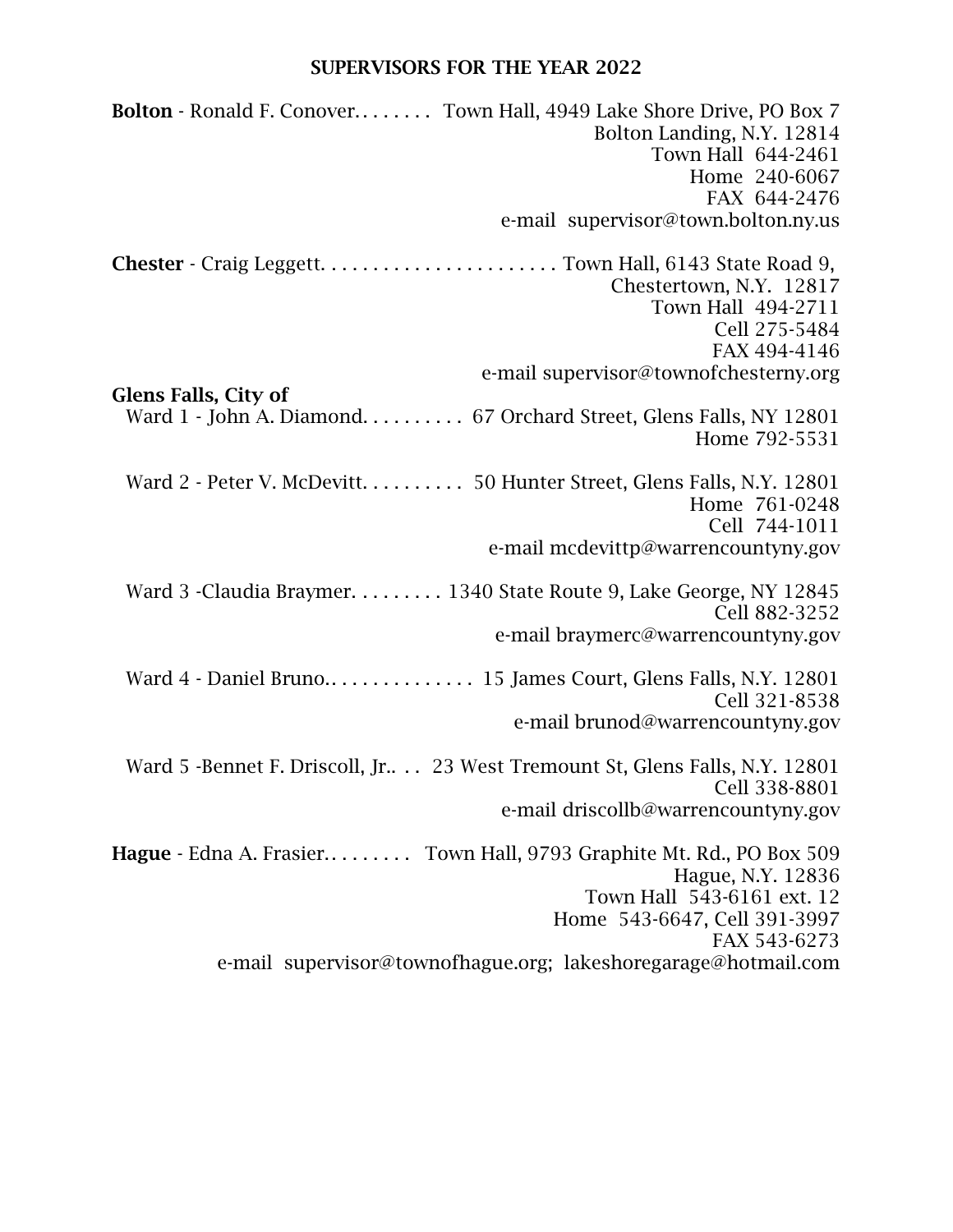#### SUPERVISORS FOR THE YEAR 2022

Horicon - Michael Geraci.. . . . . . . . . . . . . . . . . . . . . . . . . 6604 St. Rt.8, P.O. Box 90 Brant Lake, N.Y. 12815 Town Hall 494-3647 FAX 494-7721 e-mail supervisor@horiconny.gov Johnsburg - Andrea Hogan.. . . . . . . . . . . . . . . . . . . . . . Town Hall, 219 Main Street North Creek, N.Y. 12853 Town Hall 251-2421 FAX 251-9991 e-mail supervisor@johnsburgny.com Lake George - Dennis L. Dickinson. . . . . . . . . . . . . . . Town Center, P.O. Box 392 Lake George, N.Y. 12845 Town Hall 668-3667 Home 668-4676 Cell 796-0400 FAX 668-5721 e-mail supervisor@lakegeorgetown.org; dldmgtd@gmail.com Lake Luzerne - Eugene J. Merlino. . 231 Lake Avenue, Lake Luzerne, N.Y. 12846 Town Hall 696-2711 ext. 3 Home 696-5256 Cell 361-2404 FAX 696-2773 e-mail supervisorlakeluzerne@hotmail.com Queensbury- John F. Strough. . . . . . . . . . . . . . . . . . . . . . . . . . . Town Office Bldg. 742 Bay Road, Queensbury, N.Y. 12804 Town Hall 761-8229 Home 798-9696 FAX 798-8359 e-mail qbysupervisor@queensbury.net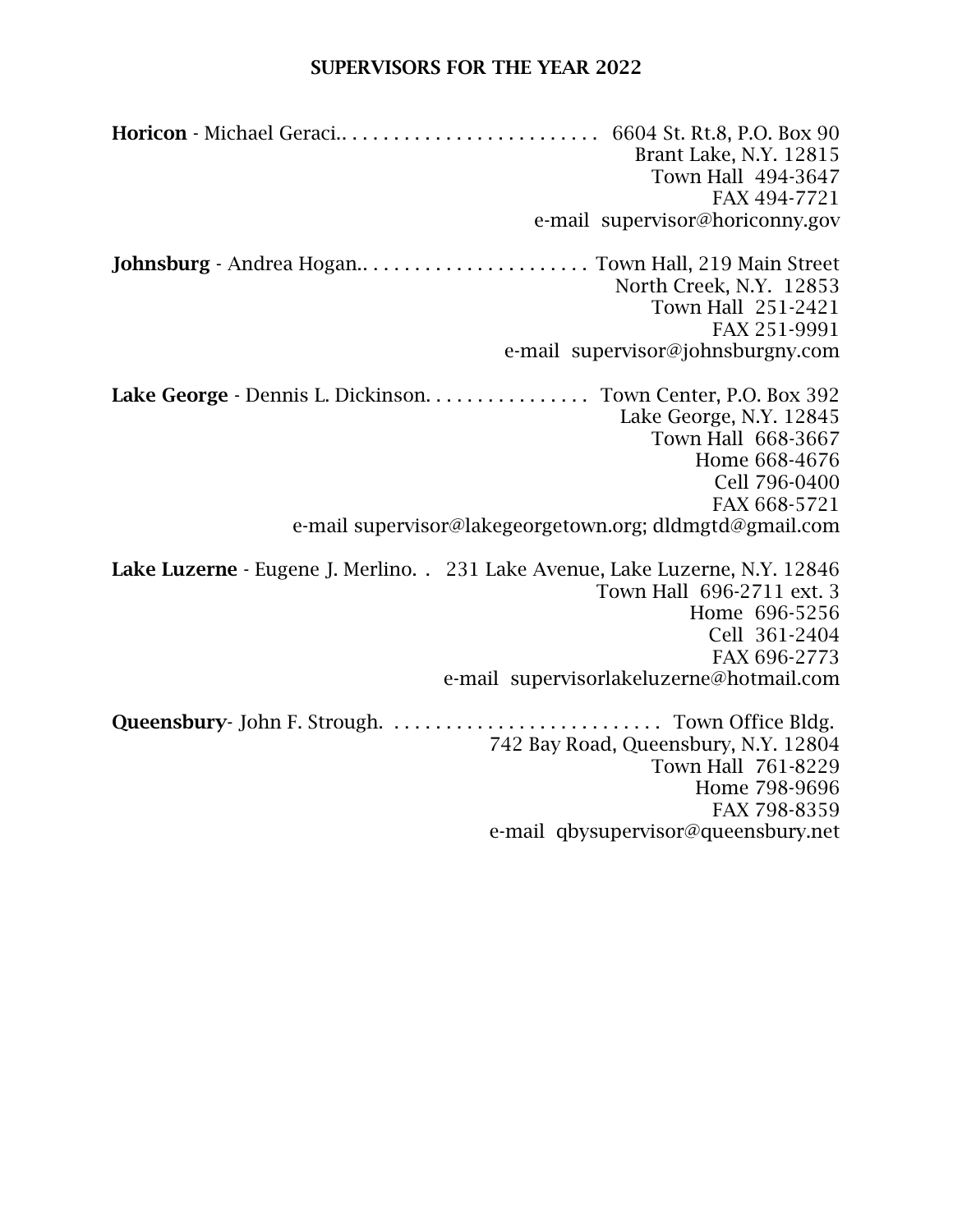## SUPERVISORS FOR THE YEAR 2022

# Queensbury At Large County Supervisors

| Douglas N. Beaty. 1340 State Route 9, Lake George, N.Y. 12845<br>Cell 796-1654<br>e-mail beatyd@warrencountyny.gov                                                                           |
|----------------------------------------------------------------------------------------------------------------------------------------------------------------------------------------------|
| Brad Magowan. 16 Highpointe Drive, Queensbury, N.Y. 12804<br>Home 761-9650                                                                                                                   |
| Cell 744-0125<br>e-mail magowanb@warrencountyny.gov                                                                                                                                          |
| Cell 361-4992<br>e-mail seeber@warrencountyny.gov                                                                                                                                            |
| Cell 951-0506                                                                                                                                                                                |
| e-mail wildm@warrencountyny.gov                                                                                                                                                              |
| <b>Stony Creek</b> - Frank E. Thomas. Town Hall, 52 Hadley Road, PO Box 96<br>Stony Creek, N.Y. 12878<br>Town Hall 696-3575<br>Home 696-3613<br>FAX 696-3948<br>e-mail tscsupvr@frontier.com |
| Thurman - Debra Runyon Town Hall, 311 Athol Road, PO Box 29<br>Athol, N.Y. 12810<br>Town Hall 623-9649 ext. 101                                                                              |
| FAX 623-4292<br>e-mail supervisor@townofthurmanny.com                                                                                                                                        |
| Warrensburg - Kevin B. Geraghty. Emerson Memorial Town Hall<br>3797 Main Street<br>Warrensburg, N.Y. 12885<br>Town Hall 623-9511<br>Home 623-9598<br>FAX 623-2467                            |
| e-mail kevin.geraghty@townofwarrensburg.net                                                                                                                                                  |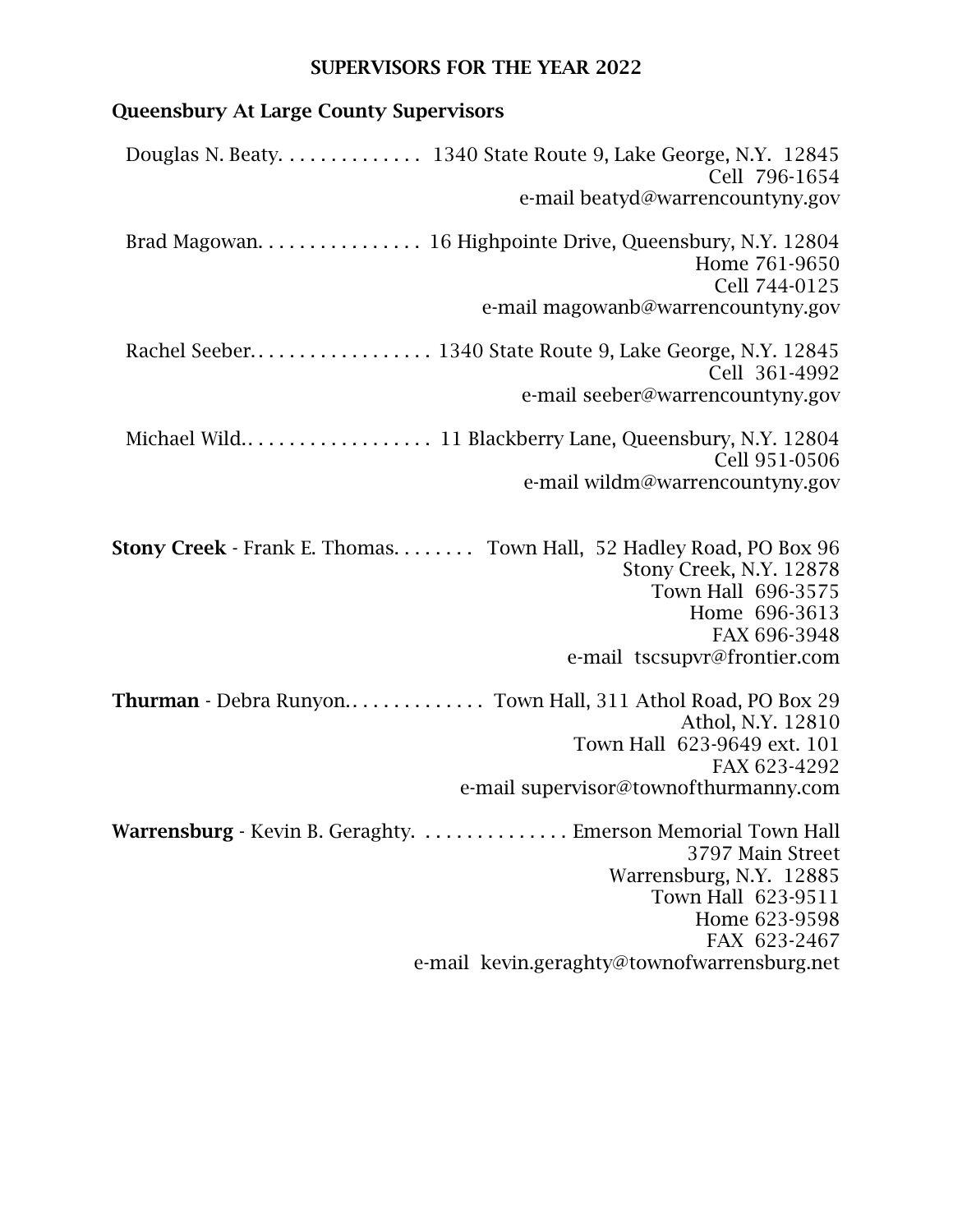#### STANDING COMMITTEES - 2022

NOTE: 1st person, Chairman; 2nd person, Vice-Chairman,

- 1. BUDGET THOMAS, Leggett, Frasier, Merlino, Diamond, Wild and Beaty
- 2. COUNTY FACILITIES (including Airport and Buildings & Grounds) BRUNO, Magowan, Thomas, Strough, Conover, Beaty and Diamond
- 3. CRIMINAL JUSTICE & PUBLIC SAFETY(including Offices of District Attorney, Probation, Public Defender, Assigned Counsel and Courts, office of Emergency Services, Sheriff & Communication) - GERACI, Braymer, Seeber, Dickinson, Driscoll, McDevitt and Diamond
- 4. ECONOMIC GROWTH & DEVELOPMENT (including Planning and Economic Development) - WILD, McDevitt, Hogan, Strough, Leggett, Frasier and Magowan
- 5. ENVIRONMENTAL CONCERNS & REAL PROPERTY TAX SERVICES MCDEvitt, Dickinson, Geraci, Braymer, Runyon, Seeber and Magowan
- 6. FINANCE (including County Treasurer) LEGGETT, Thomas, Bruno, Merlino, Runyon, Diamond and Driscoll
- 7. LEGISLATIVE RULES & GOVERNMENTAL OPERATIONS (includes Board of Elections, County Clerk/DMV, Purchasing, Information Technology & Self-Insurance) - STROUgh, Driscoll, Conover, Frasier, Thomas, McDevitt and Seeber
- 8. HEALTH SERVICES (including Mental Health, Public Health, Office for the Aging) FRASIER, McDevitt, Hogan, Braymer, Conover, Beaty and Geraci
- 9. HUMAN SERVICES (including Department of Social Services, Countryside Adult Home, Youth Programs and Veterans' Services) - DRISCOLL, Frasier, Seeber, Magowan, McDevitt, Hogan and Bruno
- 10. OCCUPANCY TAX COORDINATION DICKINSON, Merlino, Wild, Magowan, Runyon, Strough and Geraci
- 11. PERSONNEL, ADMINISTRATION & HIGHER EDUCATION (including SUNY Adirondack, Auditor, Civil Service, Human Resources, Clerk of the Board, County Attorney) - Thomas, Conover, Beaty, Frasier, Wild, Braymer and Runyon
- 12. PUBLIC WORKS (including DPW, Parks, Recreation & Railroad, Warren County Sewer, Solid Waste & Recycling) - CONOVER, Hogan, Dickinson, Thomas, Bruno, Merlino and Strough
- 13. TOURISM- MERLINO, Dickinson, Braymer, Wild Runyon, Strough and Leggett

### **SPECIAL COMMITTEES - 2022**

- **1. EMS (Emergency Medical Services) -** LEGGETT, Merlino, Conover, Dickinson, geraci, Diamond and Runyon
- **2. PARK OPERATIONS & MANAGEMENT (O&M) COMMITTEE -** MERLINO, Dickinson, Magowan and Hogan Alternate County Member: (*voting members from the Village of Lake George: Mayor Robert Blais and David Harrington, Superintendent of Public Works)*
- **3. NATIONAL ASSOCIATION OF COUNTIES** SEEBER, Hogan, Braymer, Leggett and Driscoll
- **4. EXTENSION SERVICE** DRISCOLL, Hogan, Bruno, Runyon and Magowan
- **5**. **PROPOSED SEPTIC INSPECTION AT TRANSFER** BRAYMER, magowan, Frasier, Bruno, Leggett, Geraci and Thomas
- **6**. **ARPA ADVISORY** DICKINSON, LaMothe, Agnew, Gilles, Bittel, Thomas, Beaty, Braymer, Wild, Seeber, Moore, Swan and Gaddy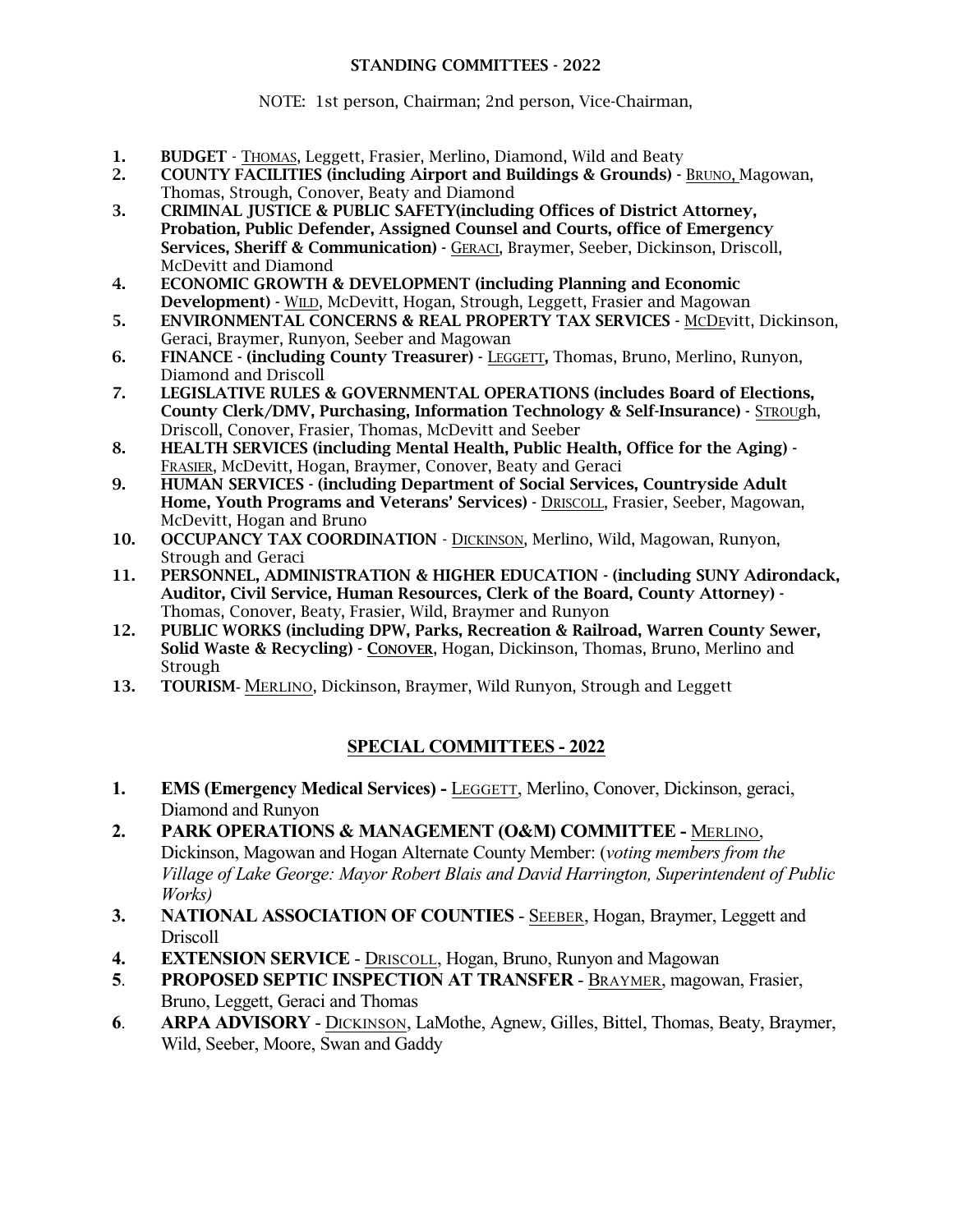| <b>TOWN OF BOLTON</b>                       |
|---------------------------------------------|
| Town Hall, 4949 Lakeshore Drive, P.O. Box 7 |
| (Supervisor's mailbox P.O. Box 698)         |
| Bolton Landing, N.Y. 12814                  |
| Telephone: 644-2444 FAX: 644-2476           |
| Website: www.boltonnewyork.com              |
| Population 2,326                            |
| <b>Town Board Meeting</b>                   |
| 1st Tuesday of each month at 6:00 p.m.      |
| <b>Supervisor</b>                           |
|                                             |
| Home 240-6067                               |
| e-mail supervisor@town.bolton.ny.us         |
| <b>Deputy Supervisor</b>                    |
|                                             |
| e-mail susanwilson.bolton@gmail.com         |
|                                             |
| <b>Town Clerk/Collector</b>                 |
|                                             |
|                                             |
| e-mail townclerk@town.bolton.ny.us          |
| <b>Deputy Clerk</b>                         |
| e-mail deputyclerk@town.bolton.ny.us        |
|                                             |
| <b>Town Justices</b>                        |
|                                             |
| Home 644-5771                               |
|                                             |
| Cell 669-5321                               |
| <b>Justice Clerk</b>                        |
|                                             |
|                                             |
| e-mail boltontowncourt@nycourts.gov         |
| Assessor                                    |
|                                             |
| e-mail assessor@town.bolton.ny.us           |
|                                             |
| <b>Town Council</b>                         |
|                                             |
|                                             |
|                                             |
|                                             |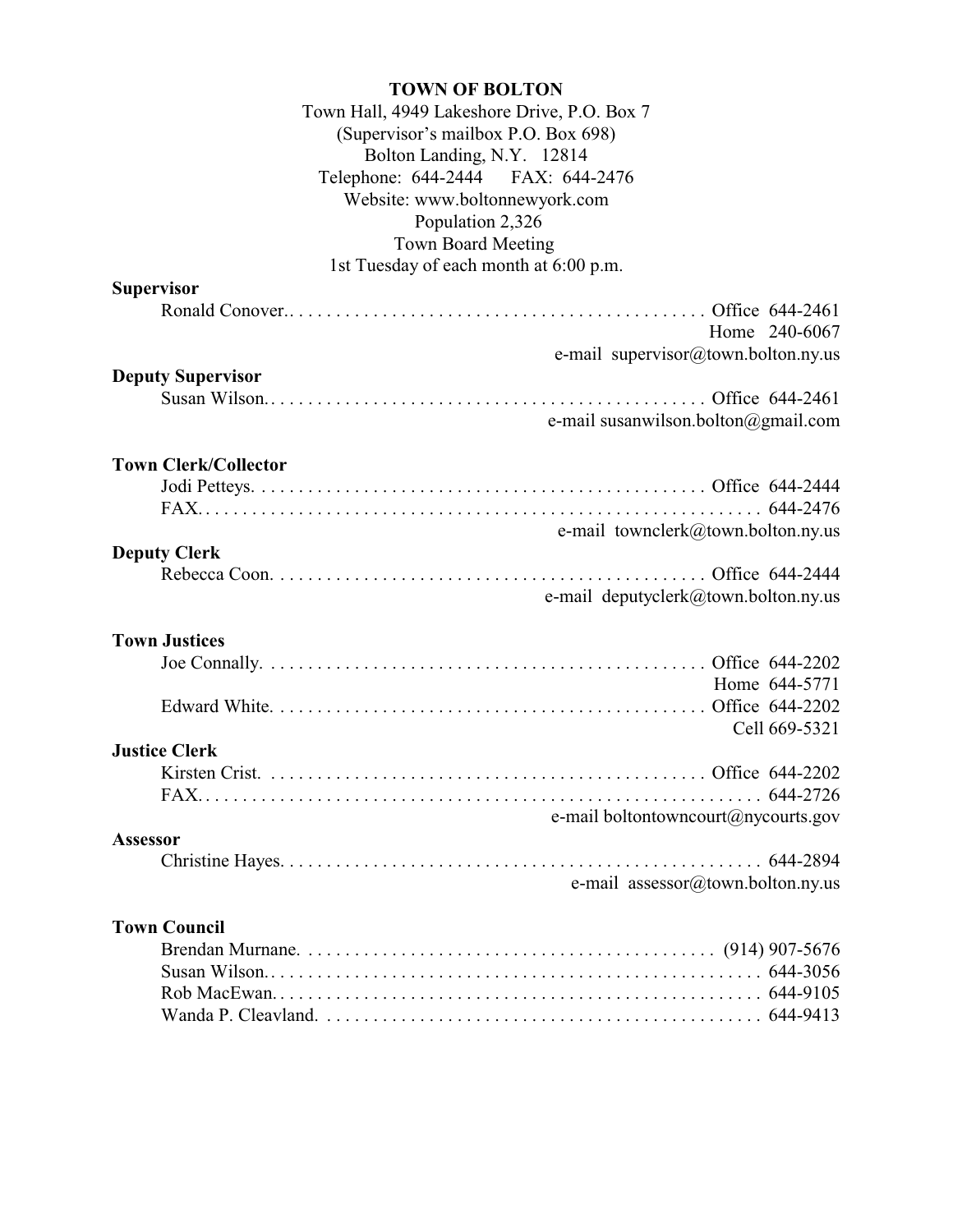## **TOWN OF BOLTON (continued)**

| <b>Superintendent of Highways</b>                 |
|---------------------------------------------------|
| Office 644-9837                                   |
| Home 644-2589                                     |
| Cell 796-6820                                     |
| e-mail highway@town.bolton.ny.us                  |
| <b>Sewer Plant Operator</b>                       |
|                                                   |
|                                                   |
| e-mail blwwtp@town.bolton.ny.us                   |
| <b>Water Plant Operator</b>                       |
|                                                   |
| e-mail waterdepartment@town.bolton.ny.us          |
| Director of Zoning & Planning                     |
|                                                   |
| e-mail planning@town.bolton.ny.us                 |
| <b>Zoning Assistant</b>                           |
|                                                   |
| e-mail planningclerk@town.bolton.ny.us            |
| <b>Zoning Board of Appeals</b>                    |
|                                                   |
|                                                   |
|                                                   |
| <b>Planning Board Chairman</b>                    |
|                                                   |
|                                                   |
| <b>Town Police</b>                                |
|                                                   |
| e-mail police@town.bolton.ny.us                   |
| <b>Town Historian</b>                             |
|                                                   |
|                                                   |
|                                                   |
| <b>Animal Control Officer/Dog Control Officer</b> |
|                                                   |
|                                                   |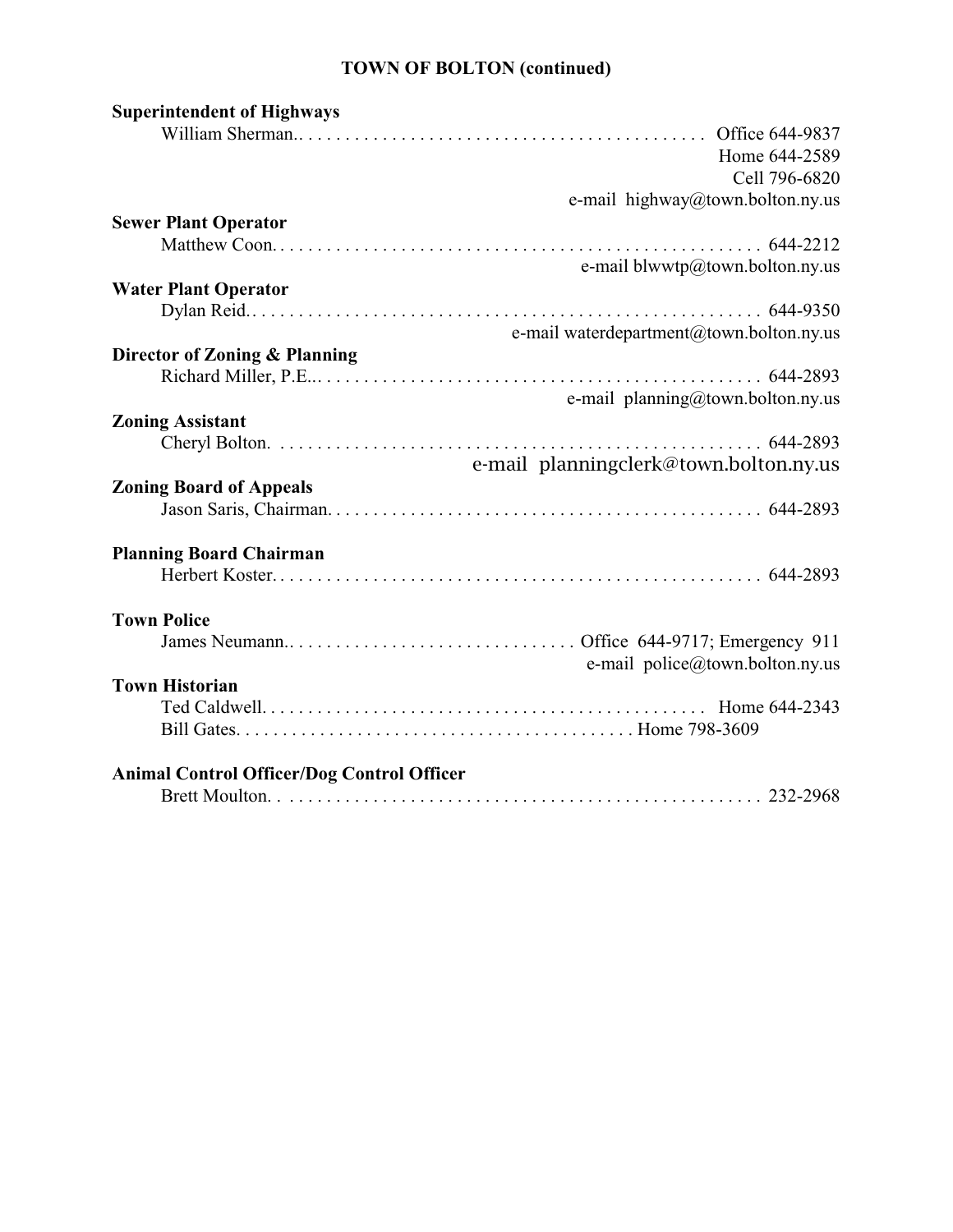#### TOWN OF CHESTER

#### Town Hall, PO Box 423, Chestertown, N.Y. 12817 Telephone: 494-2711 website: www.townofchesterny.org Population 3,355 Town Board Meeting 2nd Tuesday of each month at 7:30 p.m.

## Supervisor Craig Leggett. . . . . . . . . . . . . . . . . . . . . . . . . . . . . . . . . . . . . . Office 494-2711 Home 494-2324 Cell 275-5484 e-mail supervisor@townofchesterny.org Deputy Supervisor Marion Eagan.. . . . . . . . . . . . . . . . . . . . . . . . . . . . . . . . . . . . . . Office 494-3515 Town Clerk/Collector Mindy Conway.. . . . . . . . . . . . . . . . . . . . . . . . . . . . . . . . . . . . . Office 494-5160 e-mail townclerk104@gmail.com Town Justice James P. McDermott. . . . . . . . . . . . . . . . . . . . . . . . . . . . . . . . . Office 494-3133 Justice Clerk Carrie Remington. . . . . . . . . . . . . . . . . . . . . . . . . . . . . . . . . . . Office 494-3133 Attorney for Town Mark Schachner.. . . . . . . . . . . . . . . . . . . . . . . . . . . . . . . . . . . . Office 793-6611 Miller, Mannix, Schachner and Hafner, LLC P.O. Box 765, 15 W. Notre Dame Street Glens Falls, N.Y. 12801 Assessor Gregory Klingler. . . . . . . . . . . . . . . . . . . . . . . . . . . . . . . . . . . . Office 494-3515 Town Council Michael G. Packer. . . . . . . . . . . . . . . . . . . . . . . . . . . . . . . . . . . Home 494-3943 e-mail hank-1952@hotmail.com Larry Turcotte. . . . . . . . . . . . . . . . . . . . . . . . . . . . . . . . . . . . . . . Cell 321-6544 Karen DuRose. . . . . . . . . . . . . . . . . . . . . . . . . . . . . . . . . . . . . . Home 494-3543 e-mail dbummee@frontiernet.net Chris Aiken. . . . . . . . . . . . . . . . . . . . . . . . . . . . . . . . . . . . . . . . Home 494-3449 e-mail townofchesterboard3@gmail.com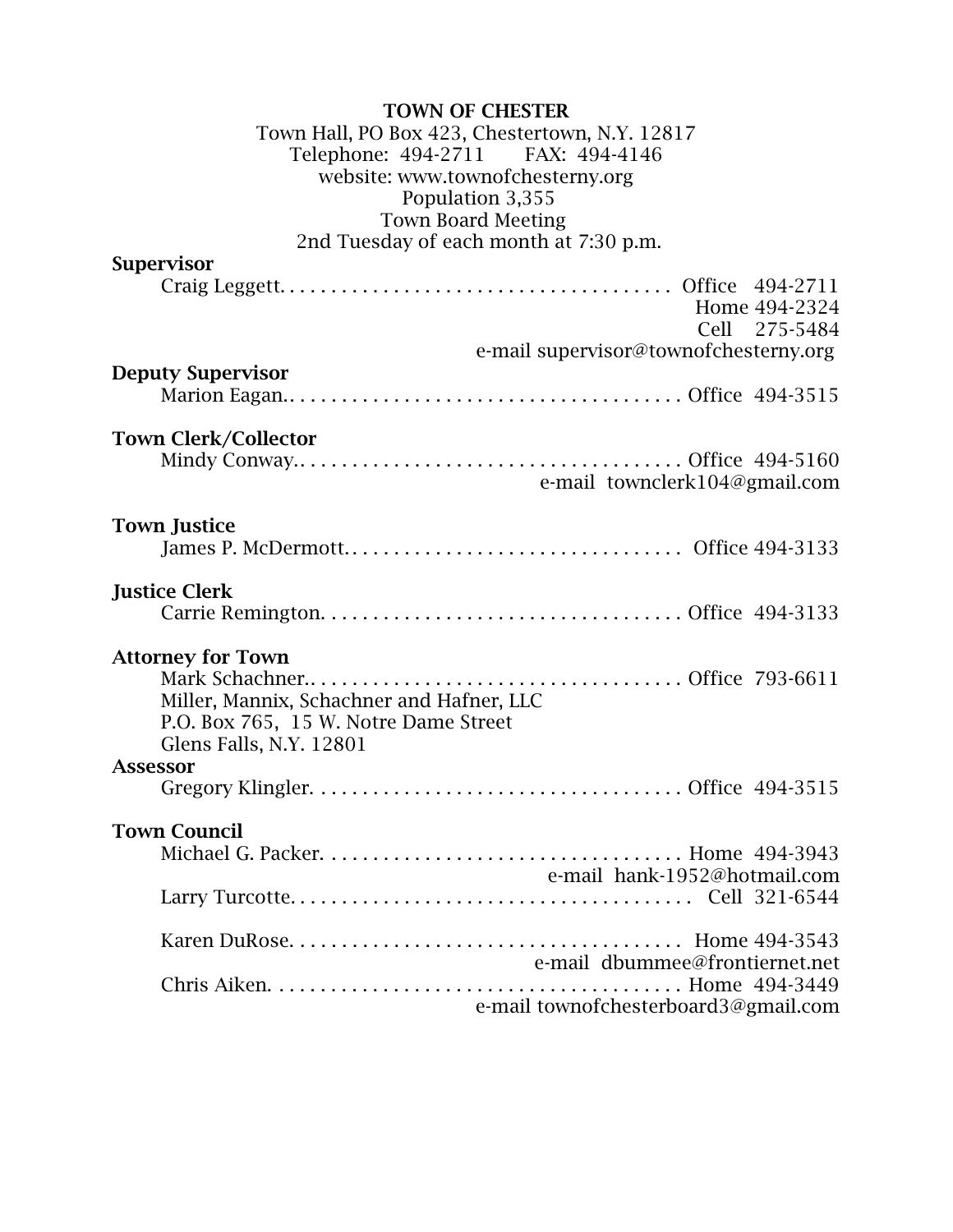# TOWN OF CHESTER (continued)

| <b>Superintendent of Highways</b> | Office 494-2014 |
|-----------------------------------|-----------------|
| <b>Water Superintendent</b>       |                 |
|                                   | Cell 796-7698   |
| <b>Board of Assessment Review</b> |                 |
|                                   |                 |
| <b>Zoning Administrator</b>       |                 |
| <b>Zoning Board of Appeals</b>    |                 |
| <b>Planning Board</b>             |                 |
| <b>Animal Control Officer</b>     |                 |
| <b>Town Historian</b>             |                 |
| Library                           | FAX 494-5171    |
| <b>Food Pantry</b>                |                 |
|                                   |                 |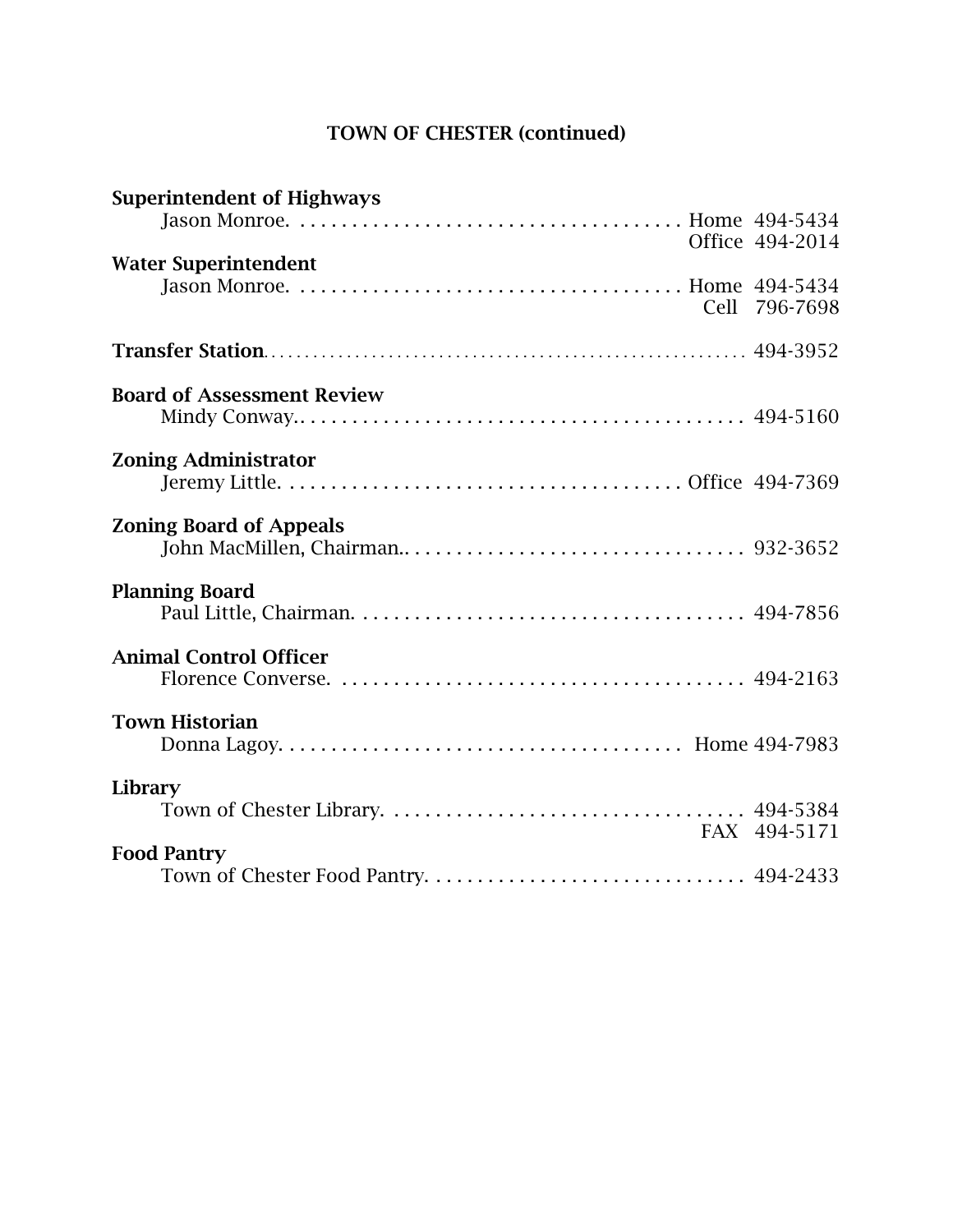## TOWN OF HAGUE

#### Community Center, 9793 Graphite Mt. Rd., PO Box 509 Hague, N.Y. 12836<br>: 543-6161 FAX: 543-6273 Telephone:  $543-6161$ website: townofhague.org Population 699 Town Board Meeting 2nd Tuesday of each month at 6:30 p.m.

## Supervisor

| Home 543-6647<br>e-mail supervisor@townofhague.org                                        |
|-------------------------------------------------------------------------------------------|
| <b>Deputy Supervisor</b><br>Cell 516-885-9562<br>e-mail haguesteve@msn.com                |
| Town Clerk - Collector - Registrar - RMO<br>e-mail townclerk@townofhague.org              |
| <b>School Tax Collector</b>                                                               |
| <b>Town Justice</b><br>e-mail justice@townofhague.org<br><b>Attorney for Town</b>         |
| PO Box 2146<br>9 Broad Street<br>Glens Falls, NY 12804                                    |
| <b>Assessor</b>                                                                           |
| e-mail assessor@townofhague.org<br><b>Assessor Clerk</b>                                  |
| <b>Superintendent of Highways</b><br>Home 543-8887<br>e-mail highwaysuper@townofhague.org |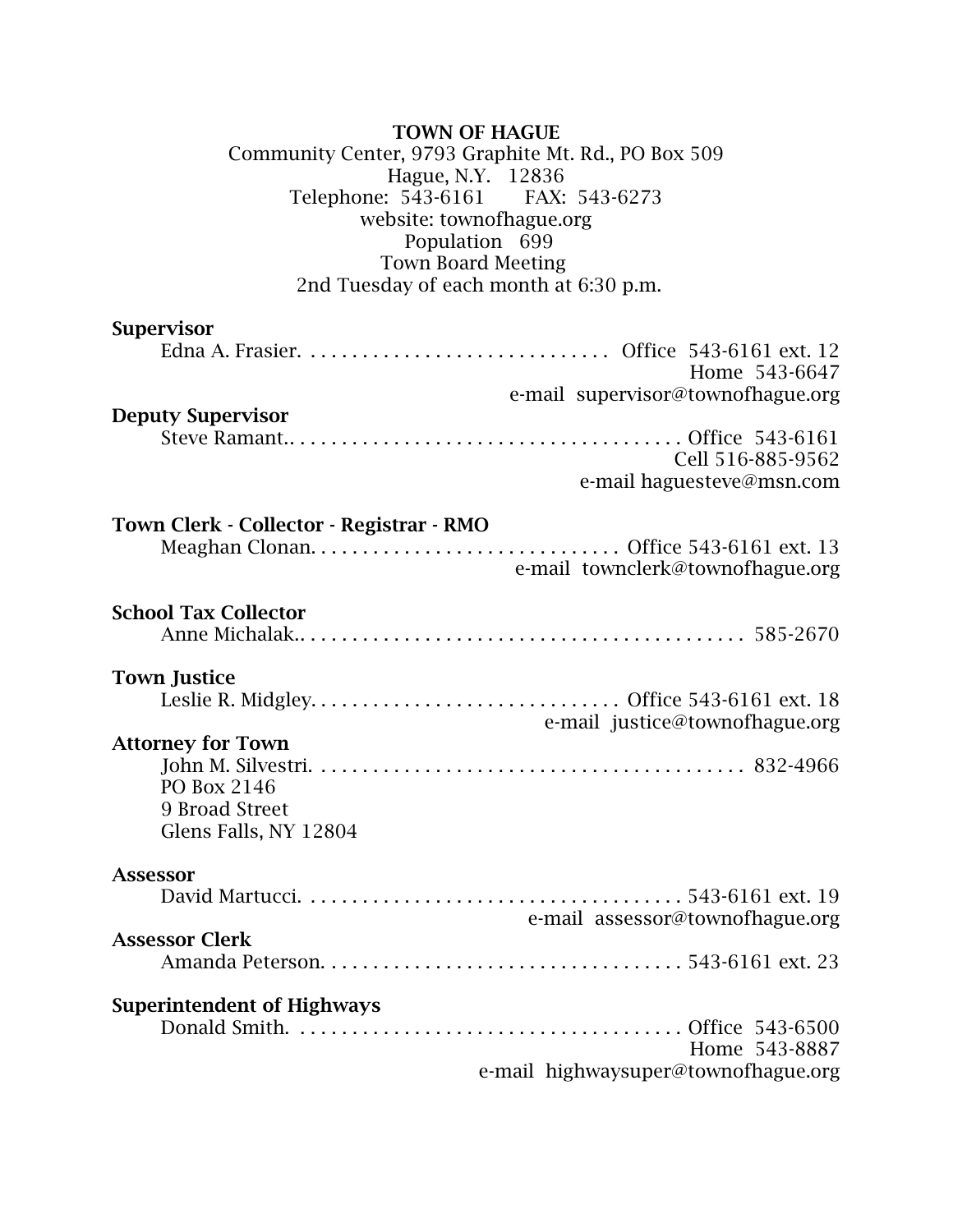| <b>TOWN OF HAGUE (continued)</b>                                                    |                                                           |  |
|-------------------------------------------------------------------------------------|-----------------------------------------------------------|--|
| <b>Deputy Highway Superintendent</b>                                                |                                                           |  |
| <b>Town Council</b>                                                                 |                                                           |  |
|                                                                                     |                                                           |  |
|                                                                                     | e-mail haguesteve@msn.com<br>e-mail mmcherubini@aol.com   |  |
|                                                                                     |                                                           |  |
|                                                                                     | Cell 636-6545<br>e-mail jackblast@nycap.rr.com            |  |
|                                                                                     | e-mail patchettjoshua@yahoo.com                           |  |
| <b>Zoning Administrator</b><br>Matthew Magee Office 543-6161 ext. 14                | e-mail zoning@townofhague.org                             |  |
| <b>Zoning Board of Appeals</b>                                                      |                                                           |  |
|                                                                                     | Home 543-6135                                             |  |
| <b>Planning Board</b><br>Richard Frasier, Chairman Home 543-6647                    |                                                           |  |
| <b>Animal Control Officer</b>                                                       | Town Hall 543-6161                                        |  |
| <b>Food Pantry</b>                                                                  |                                                           |  |
| <b>Town Historian</b>                                                               | e-mail sallyryp@hotmail.com                               |  |
| <b>Wastewater Treatment Plant</b><br>Joseph McDowell, Operator Pager 1-877-730-2749 | e-mail wwtp@townofhague.org<br>e-mail mcturd@nycap.rr.com |  |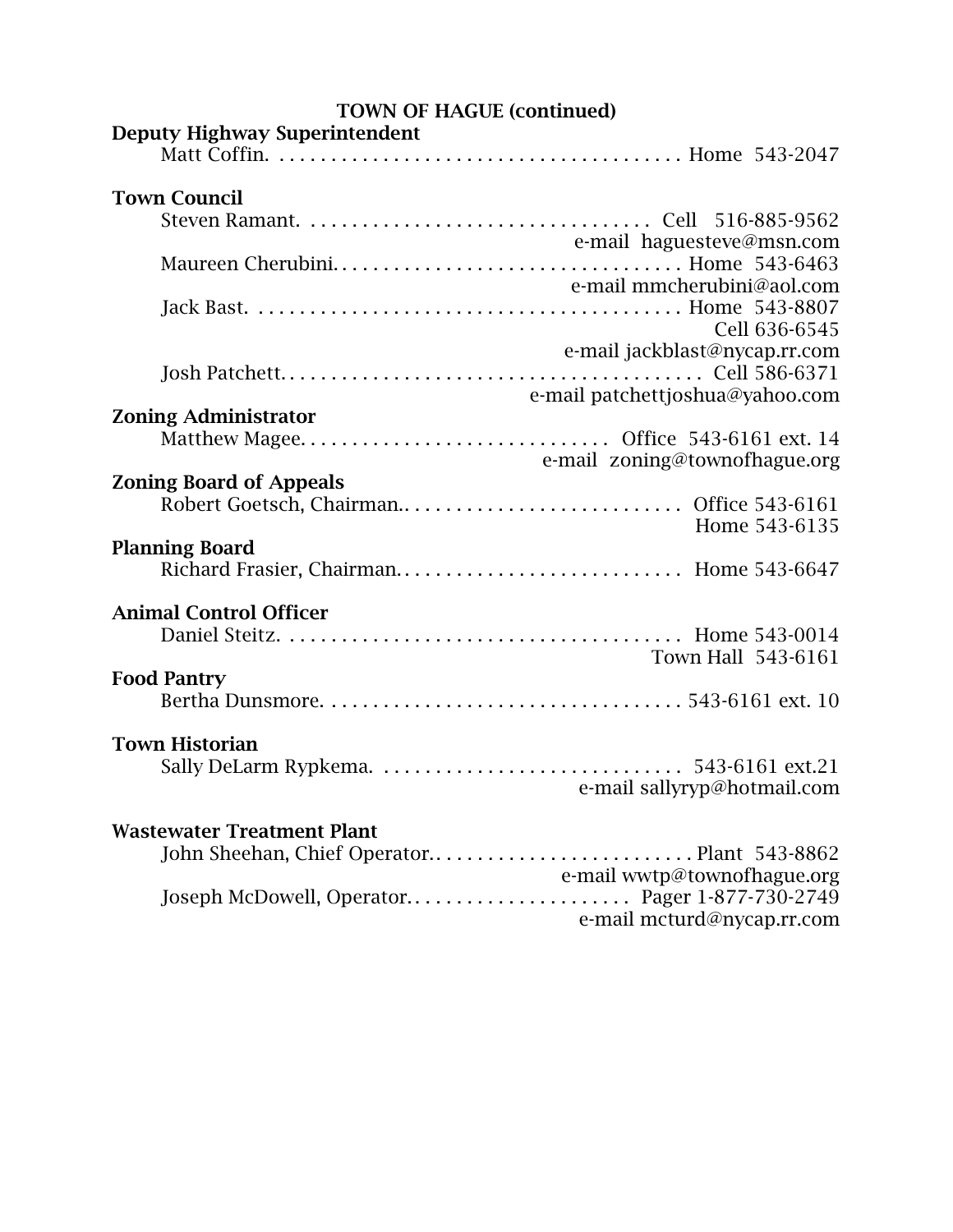| <b>TOWN OF HORICON</b>                        |  |
|-----------------------------------------------|--|
| Community Center, 6604 St. Rt. 8, P.O. Box 90 |  |
| Brant Lake, N.Y. 12815                        |  |
| Telephone: 494-3647 FAX: 494-7721             |  |
| web: www.horiconny.gov                        |  |
| Population 1,389                              |  |
| <b>Town Board Meeting</b>                     |  |
| 3rd Thursday of each month at 7:00 p.m.       |  |
| <b>Supervisor</b>                             |  |
|                                               |  |
| Home 494-3443                                 |  |
| e-mail supervisor@horiconny.gov               |  |
| <b>Deputy Supervisor</b>                      |  |
|                                               |  |
|                                               |  |
| <b>Secretary to Supervisor</b>                |  |
|                                               |  |
|                                               |  |
| <b>Town Clerk/Collector</b>                   |  |
|                                               |  |
| e-mail townclerk@horiconny.gov                |  |
|                                               |  |
| <b>Town Council</b>                           |  |
|                                               |  |
|                                               |  |
|                                               |  |
|                                               |  |
|                                               |  |
| <b>Attorney for Town</b>                      |  |
|                                               |  |
| Miller, Mannix, Schachner and Hafner, LLC     |  |
| P.O. Box 765, 15 W. Notre Dame Street         |  |
| Glens Falls, N.Y. 12801                       |  |
| <b>Town Justice</b>                           |  |
|                                               |  |
| email court@horiconny.gov                     |  |
| <b>Justice Clerk</b>                          |  |
|                                               |  |
|                                               |  |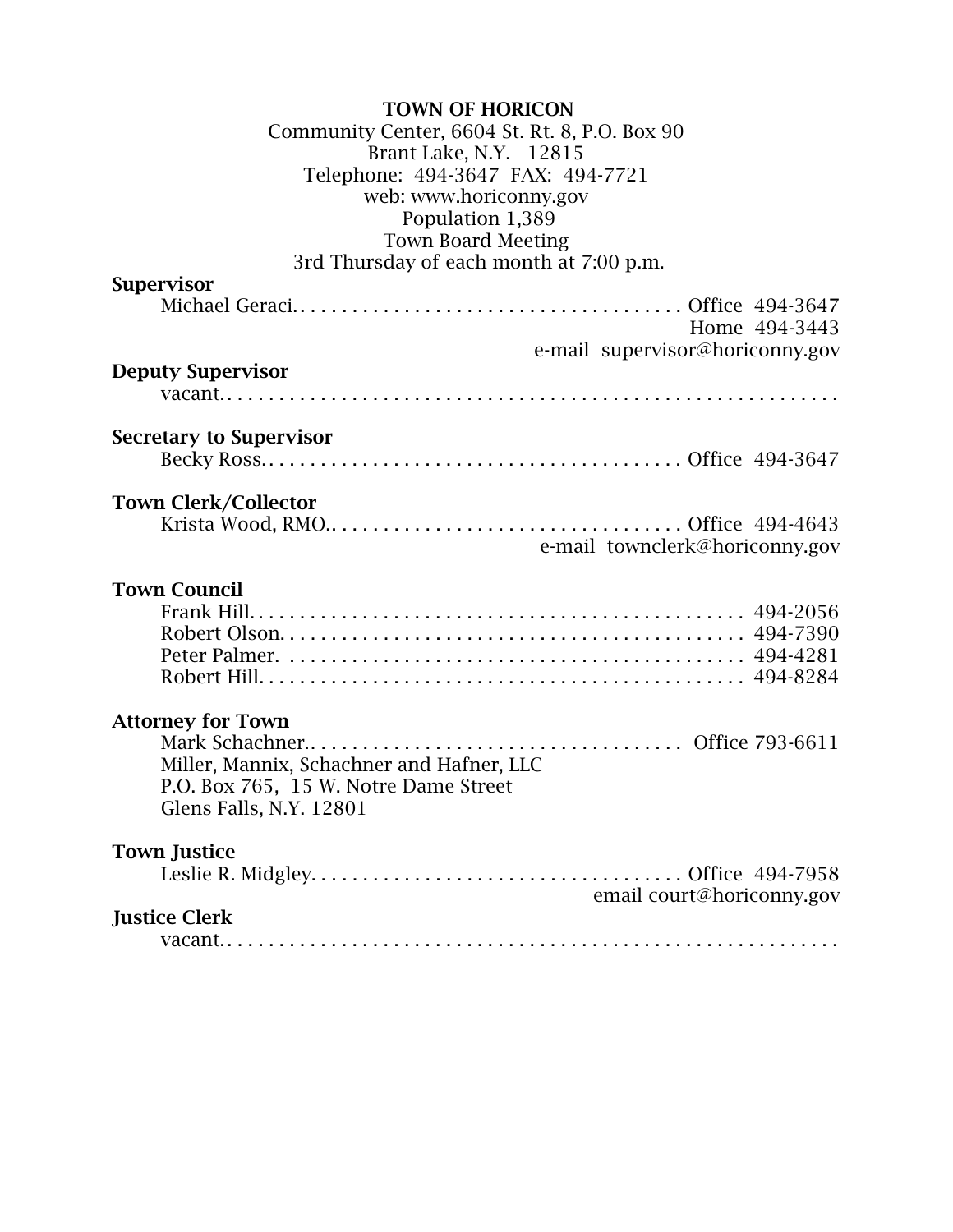# TOWN OF HORICON (continued)

| <b>Superintendent of Highways</b>                                  |  |
|--------------------------------------------------------------------|--|
| e-mail: highway@horiconny.gov                                      |  |
| <b>Assessor</b>                                                    |  |
| e-mail assessor@horiconny.gov                                      |  |
| <b>Zoning Administrator</b>                                        |  |
|                                                                    |  |
| e-mail zoningplanning@horiconny.gov                                |  |
| <b>Zoning Board of Appeals</b>                                     |  |
| <b>Planning Board</b>                                              |  |
|                                                                    |  |
| <b>Board of Assessment Review</b><br>Nancy Freebern<br>Karen Burka |  |
| Dog Control Officer                                                |  |
|                                                                    |  |
| <b>Town Historian</b>                                              |  |
|                                                                    |  |
| <b>Food Pantry</b>                                                 |  |
|                                                                    |  |
|                                                                    |  |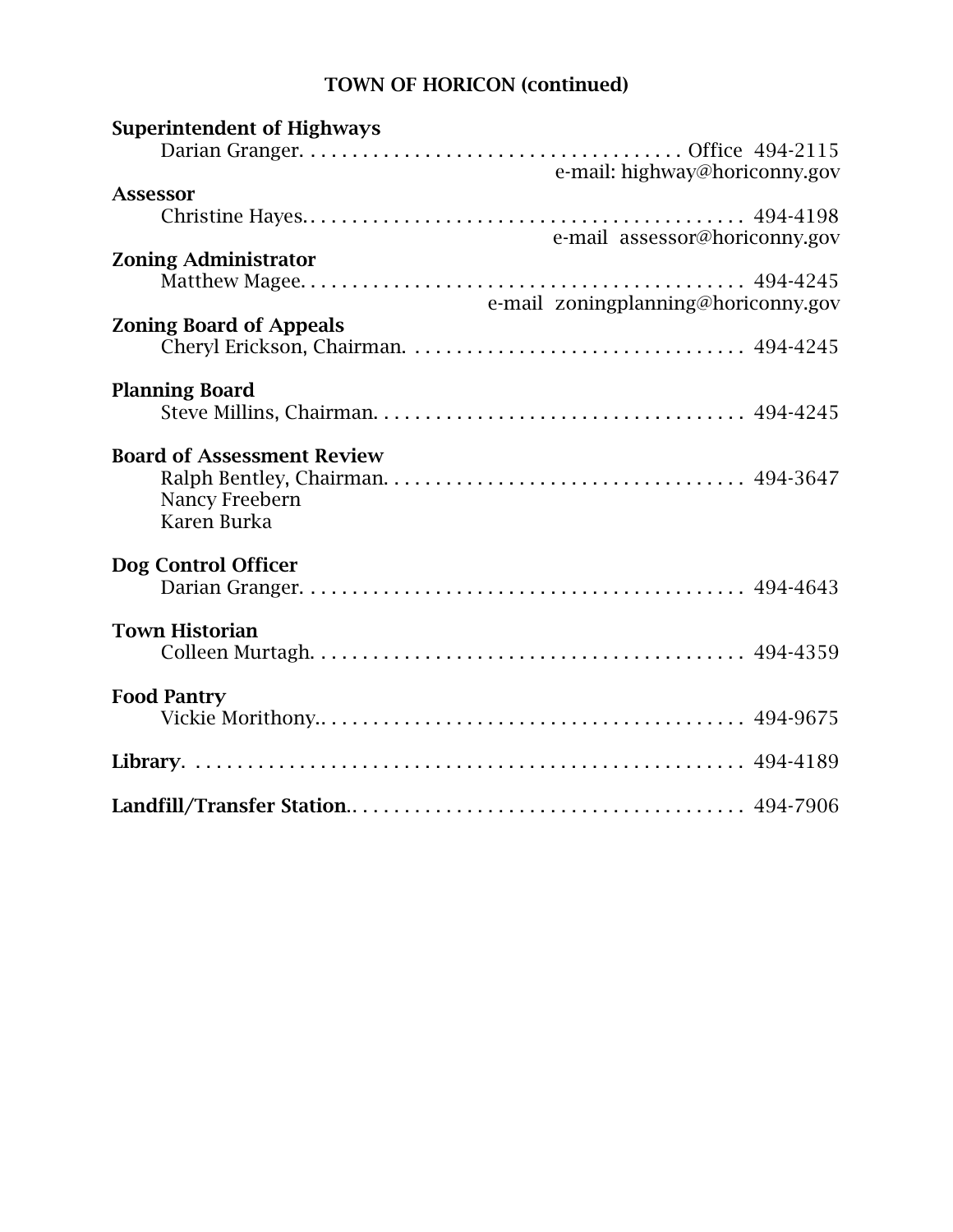| <b>TOWN OF JOHNSBURG</b>                                                      |
|-------------------------------------------------------------------------------|
| Town Hall, 219 Main Street, North Creek, N.Y. 12853                           |
| Telephone: 251-2421; 251-3011 FAX: 251-9991                                   |
| website: www.johnsburgny.com                                                  |
| Population 2,395                                                              |
| Town Board Meetings - 1st & 3rd Tuesday of each month at 7:00 p.m.            |
| (locations are variable; contact 251-2421 ext. 3 for correct location & time) |
|                                                                               |
| <b>Supervisor</b>                                                             |
|                                                                               |
| Home 251-9938                                                                 |
| e-mail supervisor@johnsburgny.com                                             |
| <b>Deputy Supervisor</b>                                                      |
|                                                                               |
|                                                                               |
| <b>Town Clerk - Collector</b>                                                 |
|                                                                               |
| Home 251-5148                                                                 |
| e-mail townclerk@johnsburgny.com                                              |
| <b>Deputy Clerk</b>                                                           |
|                                                                               |
| Home 251-5799                                                                 |
| email secretary@johnsburgny.com                                               |
| <b>Town Justice</b>                                                           |
|                                                                               |
| Home 251-5211                                                                 |
| FAX 251-5529                                                                  |
| e-mail dcavanagh@nycourts.gov                                                 |
| <b>Attorney for the Town</b>                                                  |
|                                                                               |
|                                                                               |
| <b>Superintendent of Highways</b>                                             |
|                                                                               |
| e-mail hwy1@johnsburgny.com                                                   |
|                                                                               |
| email no.creekwater@gmail.com                                                 |
| <b>Town Council</b>                                                           |
|                                                                               |
| e-mail gonyo@johnsburgny.com                                                  |
|                                                                               |
| e-mail ajkc2fli@frontiernet.net                                               |
|                                                                               |
| e-mail olseheski@johnsburg.com                                                |
|                                                                               |
| e-mail arsenault@johnsburgny.com                                              |
|                                                                               |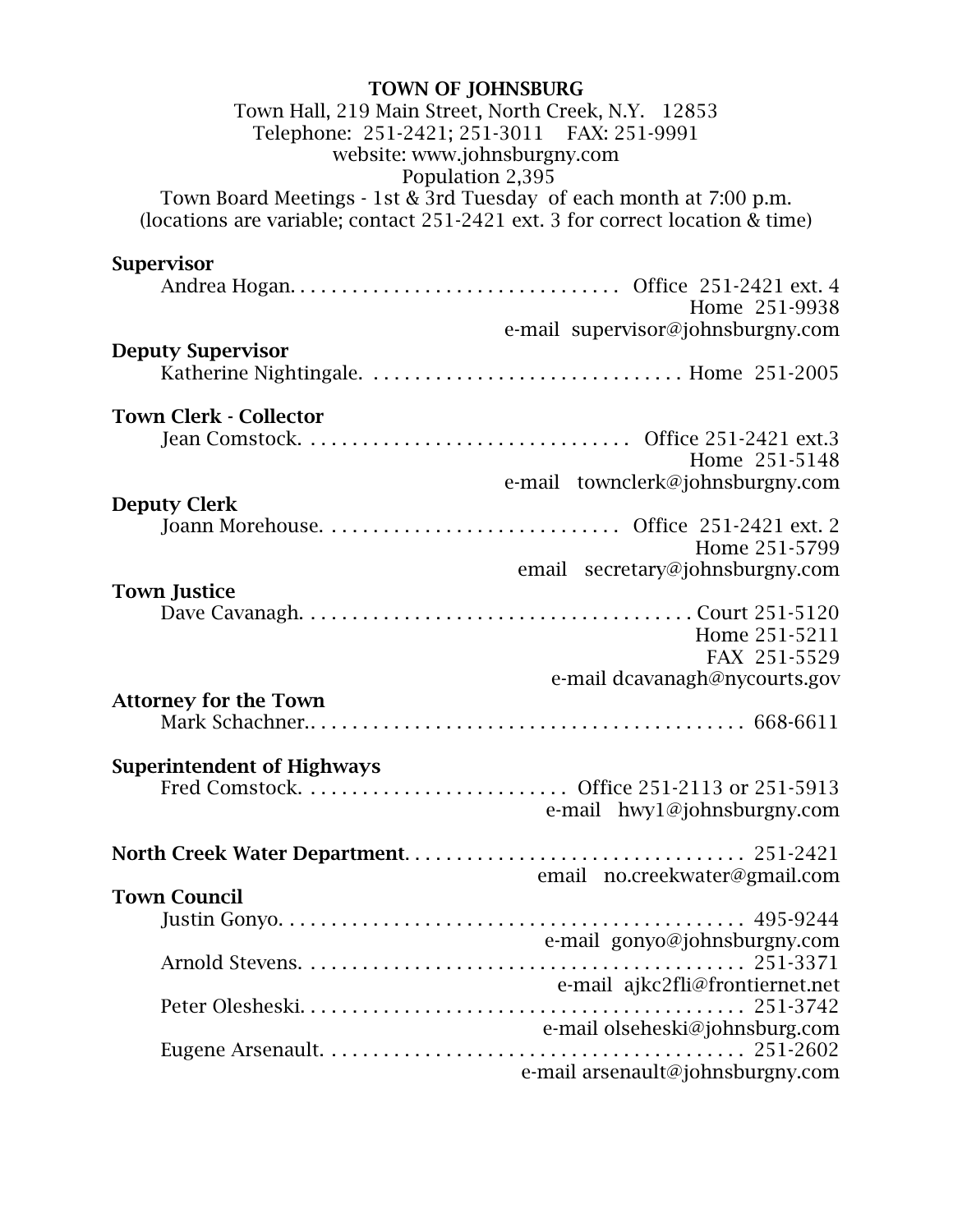# TOWN OF JOHNSBURG (continued)

| <b>Assessor</b>                                                                                                                              |
|----------------------------------------------------------------------------------------------------------------------------------------------|
| e-mail assessor@johnsburgny.com                                                                                                              |
| <b>Zoning Enforcement Officer</b><br>e-mail zeo@johnsburgny.com                                                                              |
| email johnsburgpz@frontier.com                                                                                                               |
|                                                                                                                                              |
| <b>Transfer Station</b><br>Hours M, TH & F 12 pm-5 pm; Sat. and Sun. 9 am-5 pm<br>Closed Tuesday and Wednesdays ** hours subject to change** |
| <b>Animal Control Officer</b>                                                                                                                |
| <b>Town Historian</b>                                                                                                                        |
| e-mail johnsburghistorian@frontier.com                                                                                                       |
| Library                                                                                                                                      |
|                                                                                                                                              |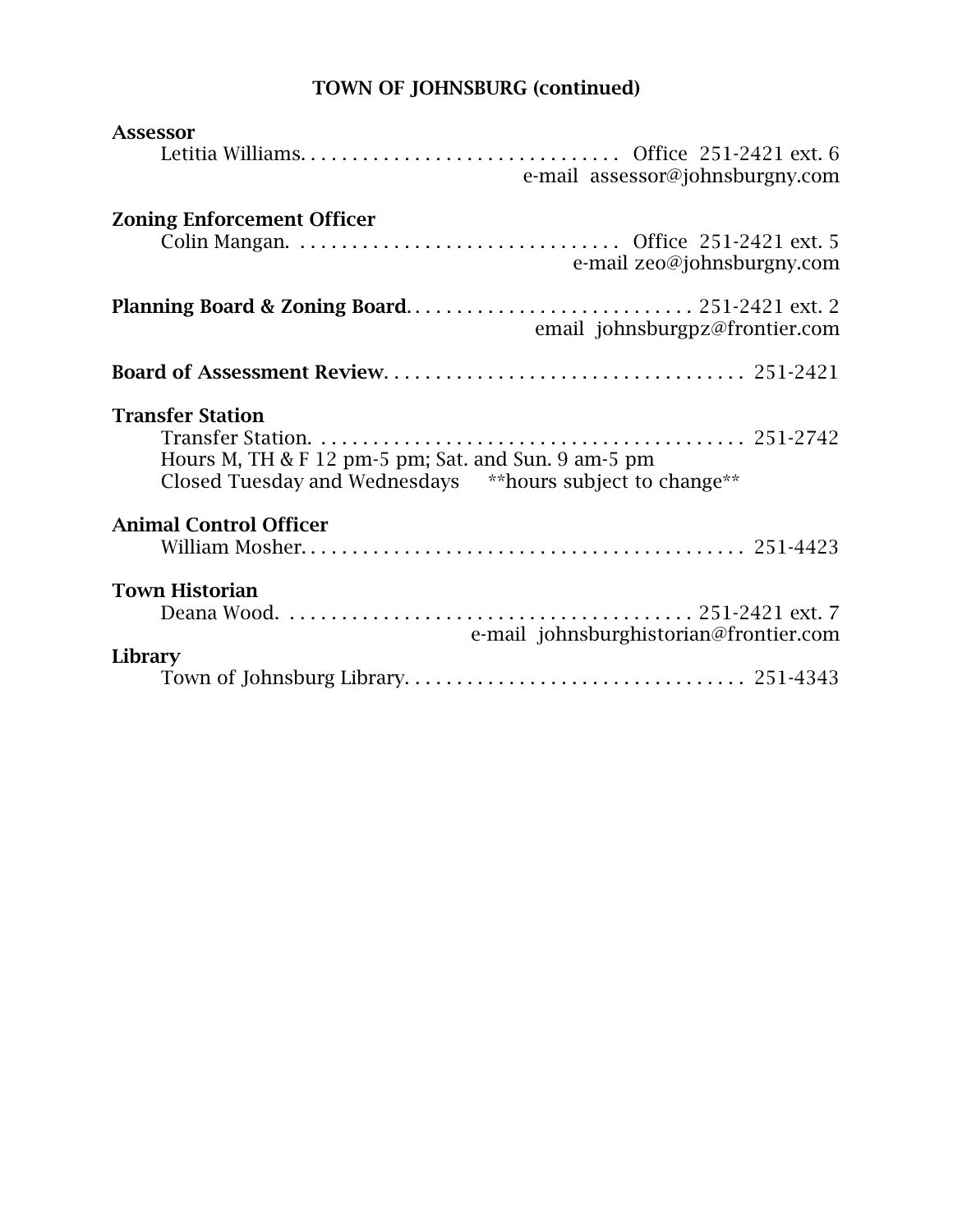#### TOWN OF LAKE GEORGE Town Center, 20 Old Post Road, Lake George, N.Y. 12845 Telephone: 668-5722 FAX: 668-5721 www.lakegeorgetown.org Population 3,515 Town Board Meeting 2nd Monday of each month at 6:30 p.m.

| <b>Supervisor</b>                         |
|-------------------------------------------|
|                                           |
| e-mail Supervisor@lakegeorgetown.org      |
| Comptroller                               |
|                                           |
| e-mail jfarrell@lakegeorgetown.org        |
|                                           |
| <b>Town Clerk/Receiver of Taxes</b>       |
|                                           |
| e-mail pschuster@lakegeorgetown.org       |
| Deputy Clerk/Deputy Receiver of Taxes     |
|                                           |
| e-mail jhawley@lakegeorgetown.org         |
| <b>Town Justice</b>                       |
|                                           |
|                                           |
| <b>Justice Clerks</b>                     |
|                                           |
| FAX 668-5420                              |
| e-mail lmcmahon.court@lakegeorgetown.org  |
|                                           |
| FAX 668-5420                              |
| e-mail gmartin.court@lakegeorgetown.org   |
|                                           |
| <b>Attorney for Town</b>                  |
|                                           |
| Miller, Mannix, Schachner and Hafner, LLC |
|                                           |

P.O. Box 765, 15 W. Notre Dame Street Glens Falls, N.Y. 12801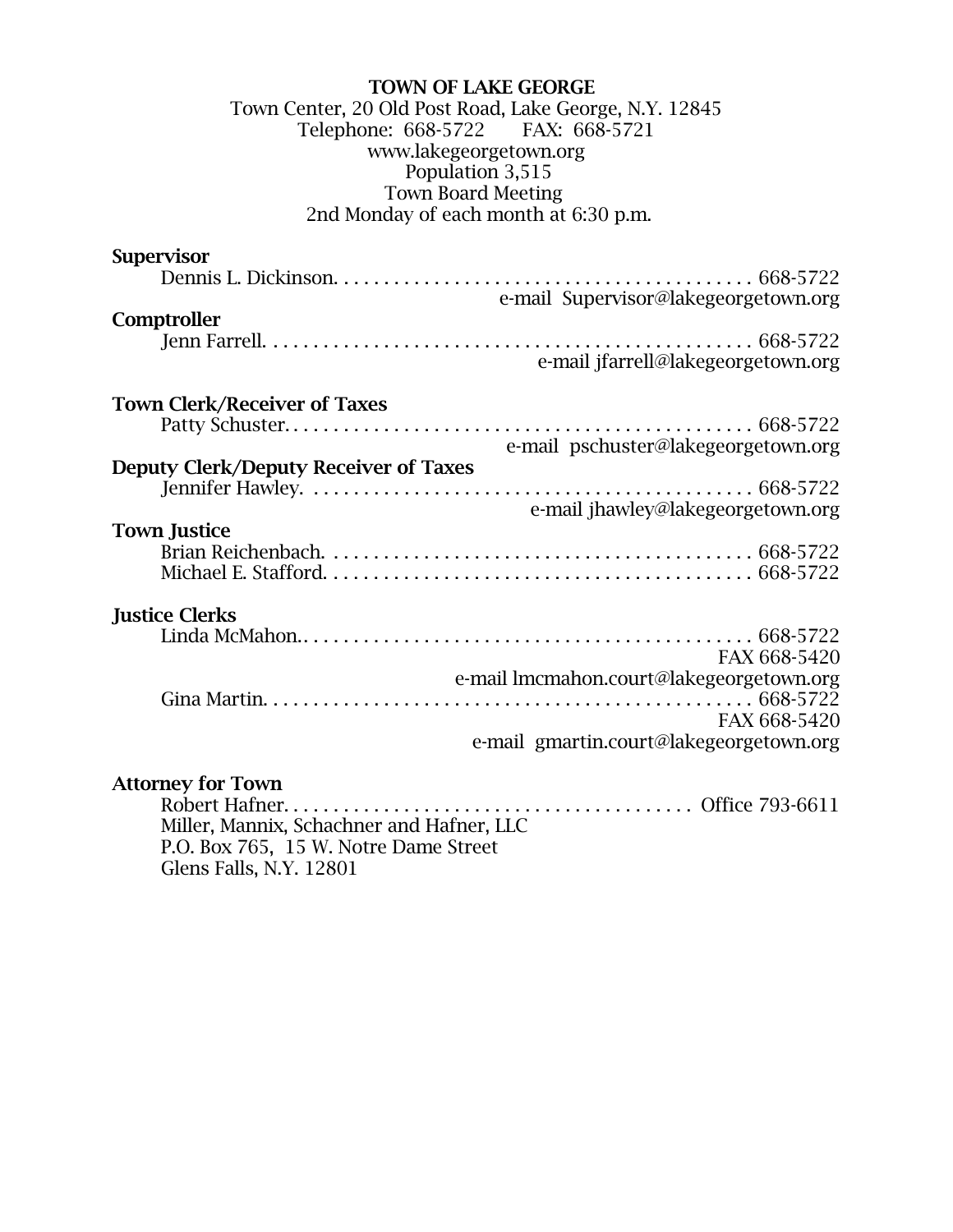# TOWN OF LAKE GEORGE (continued)

| <b>Town Council</b>                     |                                 |
|-----------------------------------------|---------------------------------|
|                                         |                                 |
|                                         |                                 |
|                                         |                                 |
|                                         |                                 |
|                                         |                                 |
| <b>Assessor</b>                         |                                 |
|                                         |                                 |
|                                         | FAX 668-4193                    |
| e-mail lgassr@nycap.rr.com              |                                 |
| <b>Planning and Zoning</b>              |                                 |
|                                         |                                 |
| dbarusch@lakegeorgetown.org             |                                 |
|                                         |                                 |
| <b>Planning Board</b>                   |                                 |
|                                         |                                 |
|                                         |                                 |
| <b>Board of Assessment Review</b>       |                                 |
|                                         |                                 |
| <b>Zoning Enforcement Officer</b>       |                                 |
| Doug Frost                              | $\ldots \ldots \ldots 668-5722$ |
| e-mail lgpbzba@lakegeorgetown.org       |                                 |
| <b>Zoning Board of Appeals</b>          |                                 |
|                                         |                                 |
|                                         |                                 |
|                                         |                                 |
|                                         |                                 |
| <b>Town Historian</b>                   |                                 |
|                                         |                                 |
| <b>Highway Superintendent</b>           |                                 |
|                                         |                                 |
|                                         |                                 |
| <b>Buildings and Grounds Department</b> |                                 |
|                                         |                                 |
|                                         |                                 |
|                                         |                                 |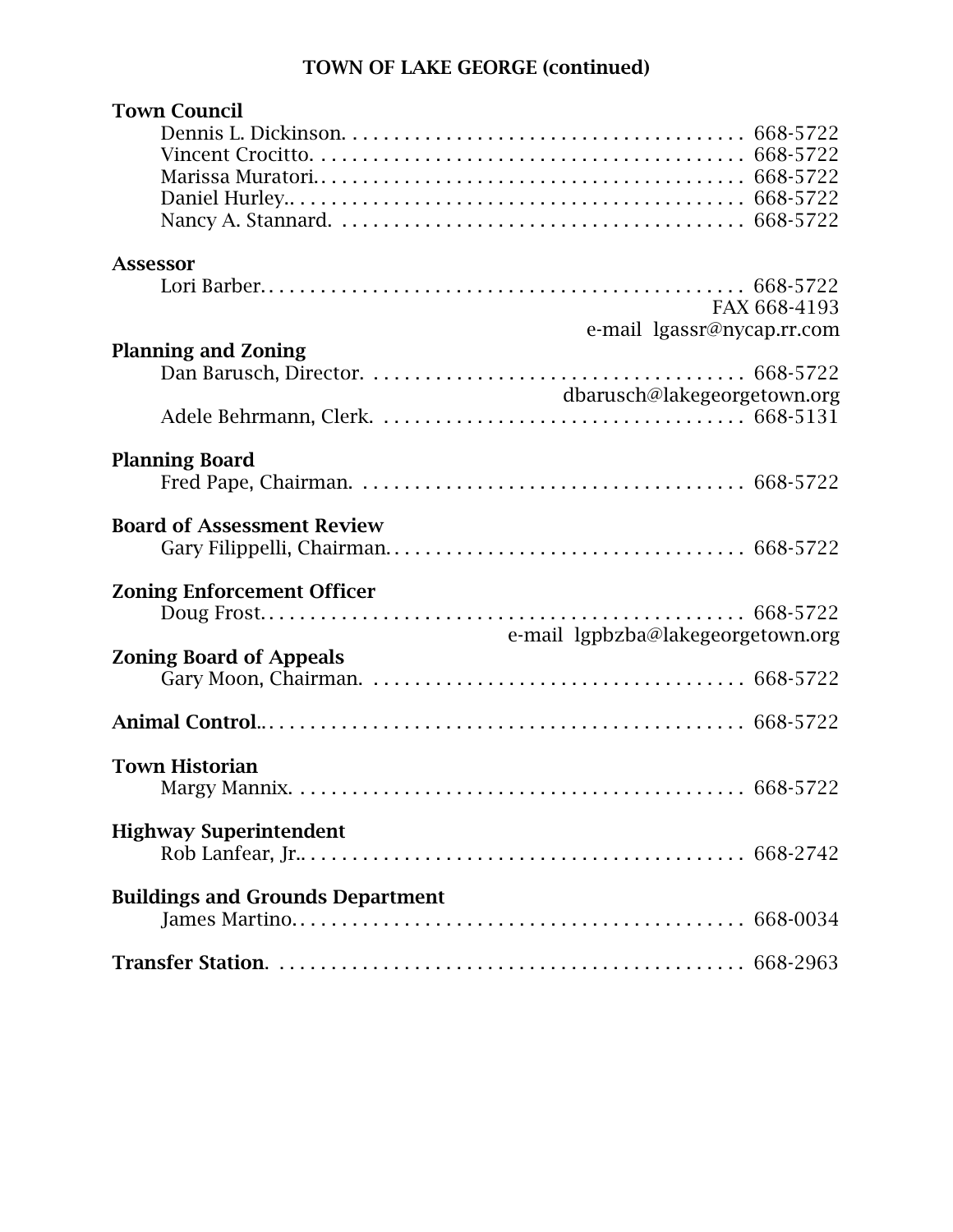### TOWN OF LAKE LUZERNE 539 Lake Avenue, P.O. Box 370 Lake Luzerne, N.Y. 12846 Telephone: 696-2711 FAX: 696-2773 Website: www.townoflakeluzerne.com Population 3,347 Town Board Meeting 2nd Monday of each month at 7:00 p.m.

## **Supervisor**

| Home 696-5256                                   |
|-------------------------------------------------|
| Cell 361-2404                                   |
| e-mail supervisorlakeluzerne@hotmail.com        |
|                                                 |
| <b>Town Clerk and Collector</b>                 |
|                                                 |
| e-mail lakeluzerne@albany.twcbc.com             |
| <b>Deputy Town Clerk</b>                        |
|                                                 |
|                                                 |
| e-mail lakeluzerne3@albany.twcbc.com            |
| <b>Bookkeeper/Payroll Clerk</b>                 |
|                                                 |
|                                                 |
| <b>Town Justices</b>                            |
|                                                 |
|                                                 |
|                                                 |
| <b>Town Council</b>                             |
|                                                 |
|                                                 |
|                                                 |
|                                                 |
|                                                 |
|                                                 |
| <b>Attorney for the Town</b>                    |
|                                                 |
| 68 Warren Street                                |
| Glens Falls, NY 12801                           |
|                                                 |
| Superintendent of Highways/Water Superintendent |
|                                                 |
| Home 696-4065                                   |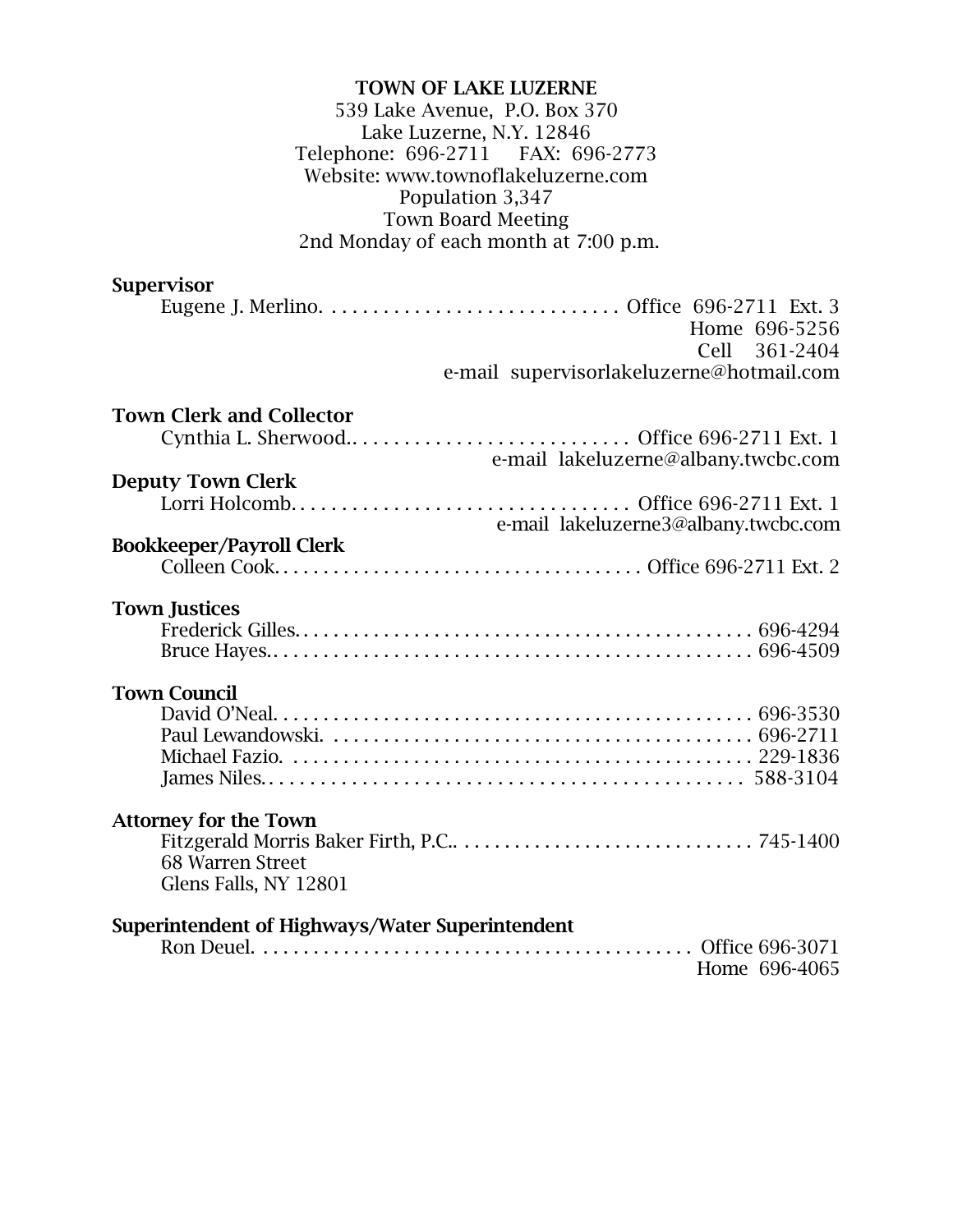# TOWN OF LAKE LUZERNE (continued)

| <b>Deputy Highway Superintendent</b> |  |
|--------------------------------------|--|
| <b>Assessor</b>                      |  |
| <b>Zoning Administrator</b>          |  |
| <b>Zoning Board of Appeals</b>       |  |
| <b>Planning Board</b>                |  |
| <b>Board of Assessment Review</b>    |  |
| <b>Animal Control Officer</b>        |  |
| <b>Town Historian</b>                |  |
|                                      |  |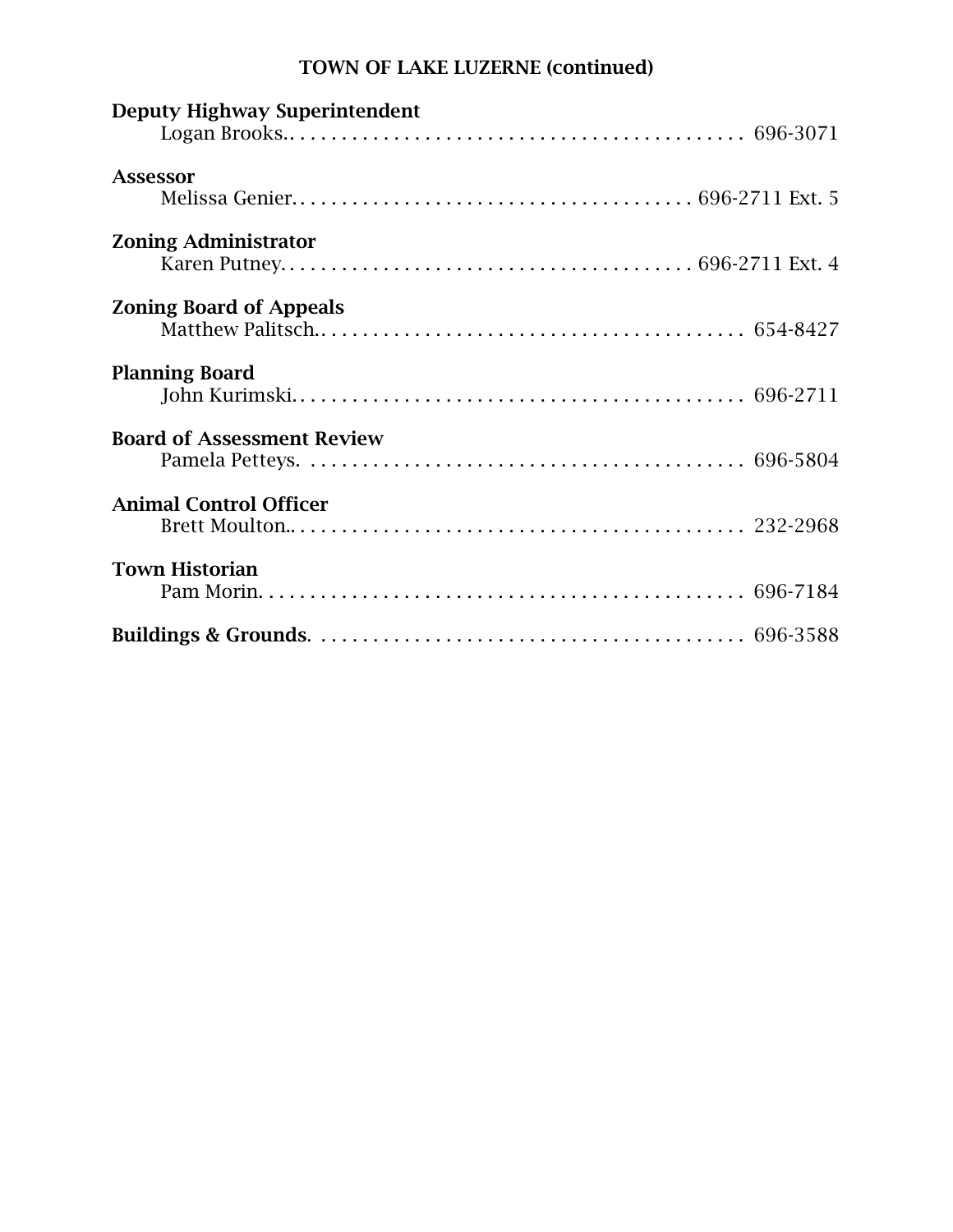| <b>TOWN OF QUEENSBURY</b>                                    |  |
|--------------------------------------------------------------|--|
| Queensbury Town Office Building                              |  |
| 742 Bay Road                                                 |  |
| Queensbury, N.Y. 12804-5902                                  |  |
| Telephone: 761-8201 FAX: 745-4474                            |  |
| Population 27,901                                            |  |
| <b>Town Board Meetings</b>                                   |  |
| Meeting dates and times are posted on website                |  |
| website: www.queensbury.net                                  |  |
|                                                              |  |
| <b>Supervisor</b>                                            |  |
|                                                              |  |
| FAX 798-8359                                                 |  |
|                                                              |  |
| <b>Executive Assistant to Supervisor</b>                     |  |
|                                                              |  |
|                                                              |  |
| <b>At Large Supervisors</b>                                  |  |
|                                                              |  |
| e-mail beatyd@warrencountyny.gov                             |  |
|                                                              |  |
| e-mail magowanb@warrencountyny.gov                           |  |
|                                                              |  |
| e-mail seeber@warrencountyny.gov                             |  |
|                                                              |  |
| e-mail wildm@warrencountyny.gov                              |  |
| <b>Budget Officer</b>                                        |  |
|                                                              |  |
|                                                              |  |
| <b>Town Clerk/Receiver of Taxes and Assessments</b>          |  |
|                                                              |  |
| e-mail carolineb@queensbury.net                              |  |
| <b>Deputy Clerks/Receivers</b>                               |  |
|                                                              |  |
|                                                              |  |
|                                                              |  |
|                                                              |  |
|                                                              |  |
|                                                              |  |
| <b>Zoning Administrator</b>                                  |  |
|                                                              |  |
|                                                              |  |
| <b>Senior Planner</b>                                        |  |
|                                                              |  |
|                                                              |  |
| <b>Town Justices</b>                                         |  |
|                                                              |  |
|                                                              |  |
| Queensbury Town Court, Glenwood Ave., Queensbury, N.Y. 12804 |  |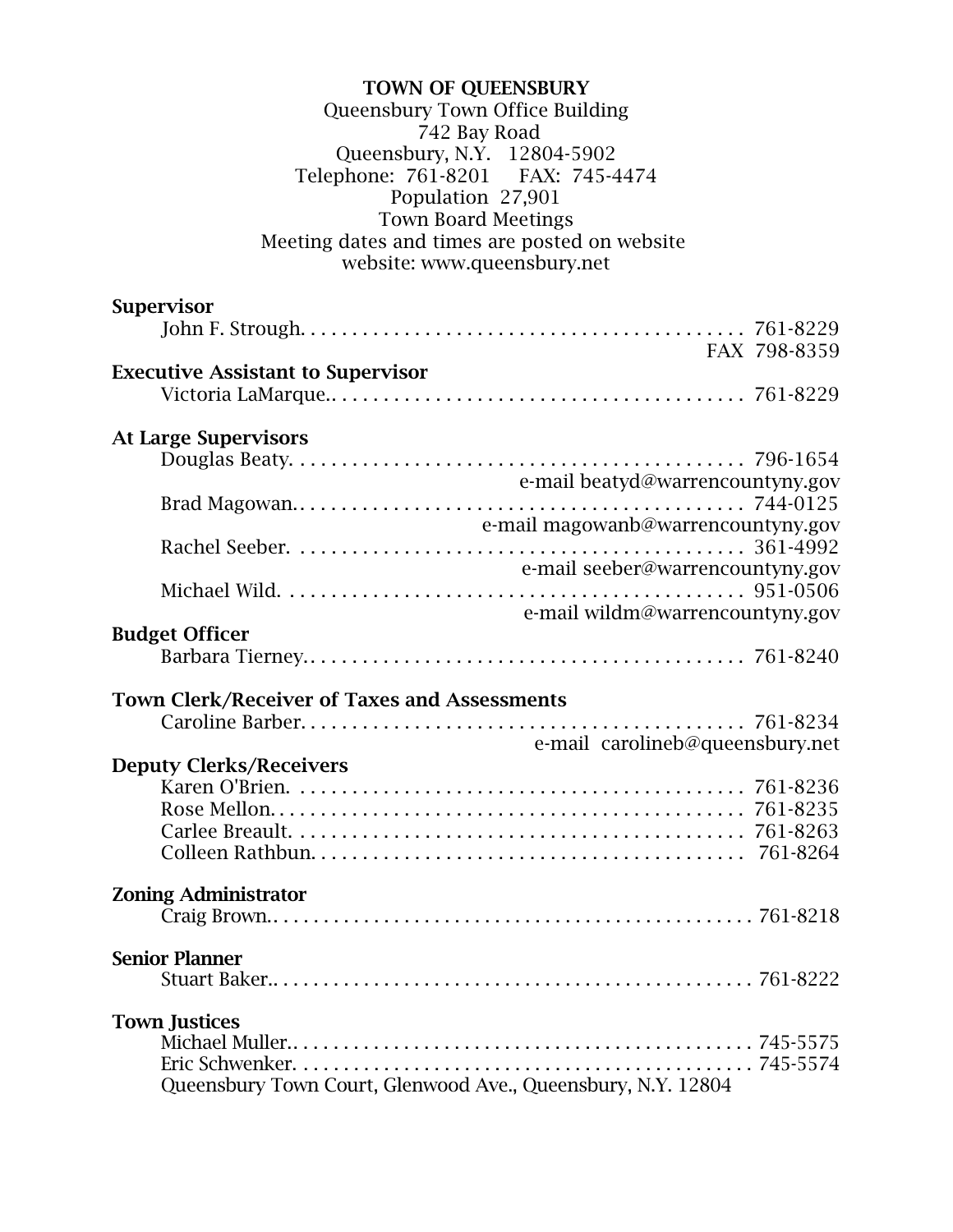# TOWN OF QUEENSBURY (continued)

| <b>Court Clerk</b>                                              |  |
|-----------------------------------------------------------------|--|
|                                                                 |  |
| Queensbury Town Court, 81 Glenwood Ave., Queensbury, N.Y. 12804 |  |
| <b>Attorney for Town</b><br>Glens Falls, N.Y. 12801             |  |
| <b>Town Council</b>                                             |  |
|                                                                 |  |
| <b>Assessor</b>                                                 |  |
|                                                                 |  |
| <b>Board of Assessment Review</b>                               |  |
| <b>Zoning Board of Appeals</b>                                  |  |
|                                                                 |  |
| <b>Planning Board</b>                                           |  |
|                                                                 |  |
| Director of Building & Code Enforcement                         |  |
|                                                                 |  |
| <b>Fire Marshal</b>                                             |  |
|                                                                 |  |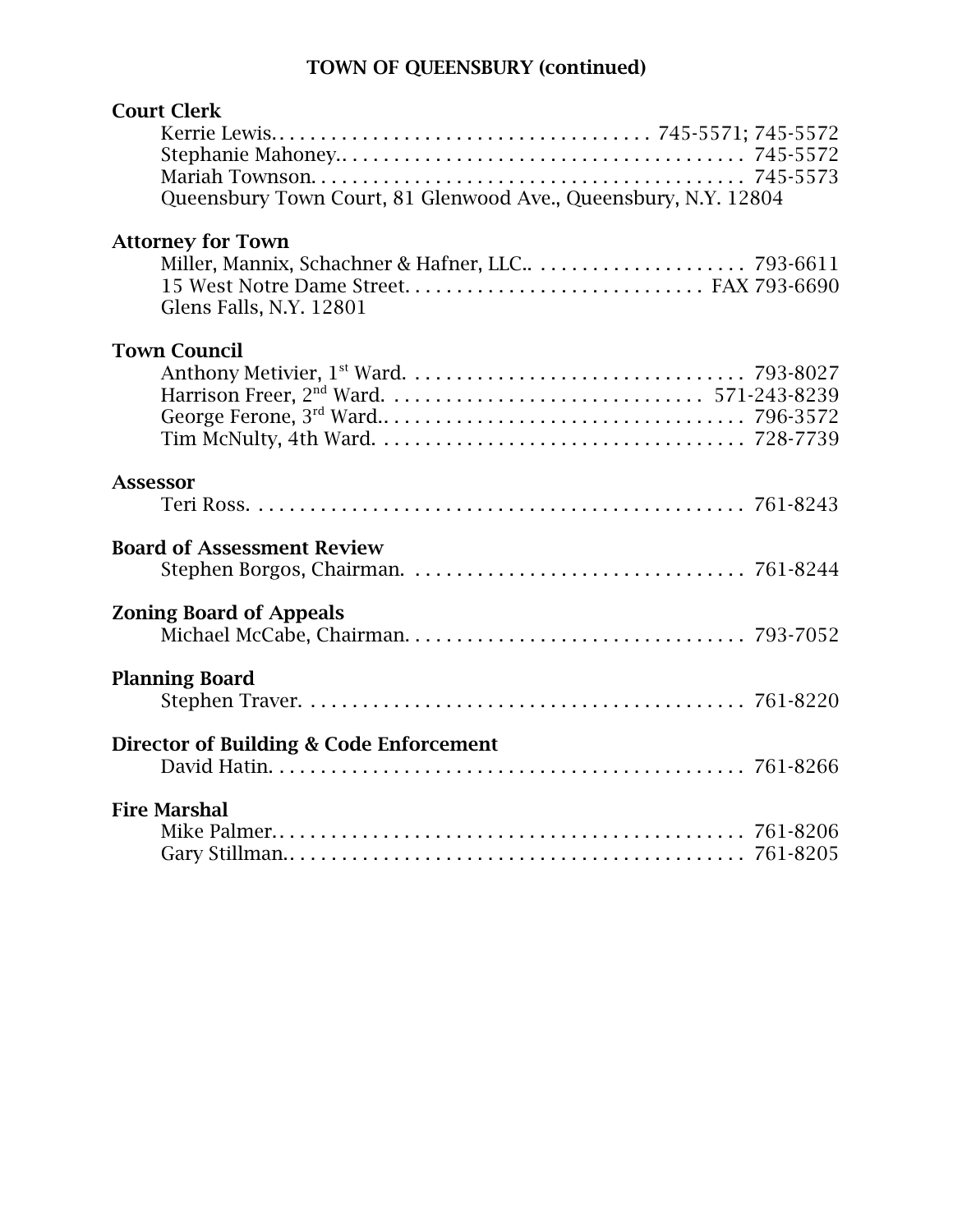# TOWN OF QUEENSBURY (continued)

| Water Superintendent/Director of Wastewater<br><b>Christopher Harrington</b> |  |
|------------------------------------------------------------------------------|--|
| 823 Corinth Road, Queensbury, N.Y. 12804                                     |  |
|                                                                              |  |
|                                                                              |  |
| <b>Superintendent of Highways</b>                                            |  |
|                                                                              |  |
| <b>Transfer Stations</b>                                                     |  |
|                                                                              |  |
|                                                                              |  |
| <b>Director of Parks and Recreation</b>                                      |  |
|                                                                              |  |
| <b>Animal Control</b>                                                        |  |
|                                                                              |  |
| <b>Historian</b>                                                             |  |
|                                                                              |  |
| <b>Pine View Cemetery</b>                                                    |  |
|                                                                              |  |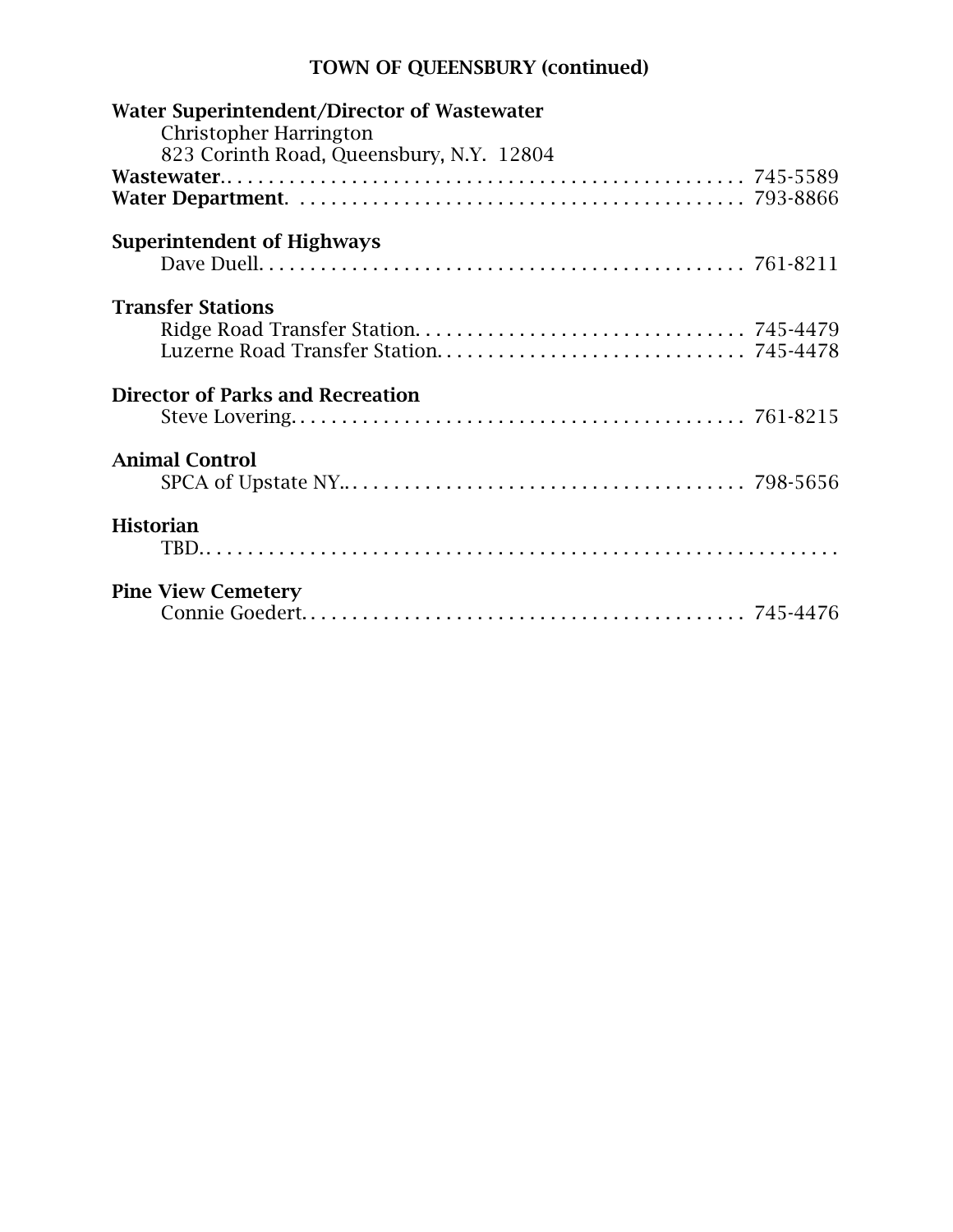### TOWN OF STONY CREEK Town Hall, 52 Hadley Road, PO Box 96 Stony Creek, N.Y. 12878 Telephone: 696-3575 FAX: 696-3948 Website: www.stonycreekny.com Population 767 Town Board Meeting 3rd Tuesday of each month at 7:00 p.m. at the Town Hall

### Supervisor

|  | Home 696-3613                |  |
|--|------------------------------|--|
|  | e-mail tscsupyr@frontier.com |  |

#### Deputy Supervisor

|  | e-mail emt318920@yahoo.com |  |
|--|----------------------------|--|

## Town Clerk/Tax Collector

|  | Home 696-4191              |  |
|--|----------------------------|--|
|  | e-mail suzyquzee@yahoo.com |  |

## Deputy Town Clerk/Tax Collector

|  |  | e-mail aimnut1@yahoo.com |  |
|--|--|--------------------------|--|

#### Town Council

| e-mail emt318920@yahoo.com             |  |
|----------------------------------------|--|
| e-mail doreen@victorylanecustoms.com   |  |
| e-mail thomascreekcampground@yahoo.com |  |
| email elowelljr@yahoo.com              |  |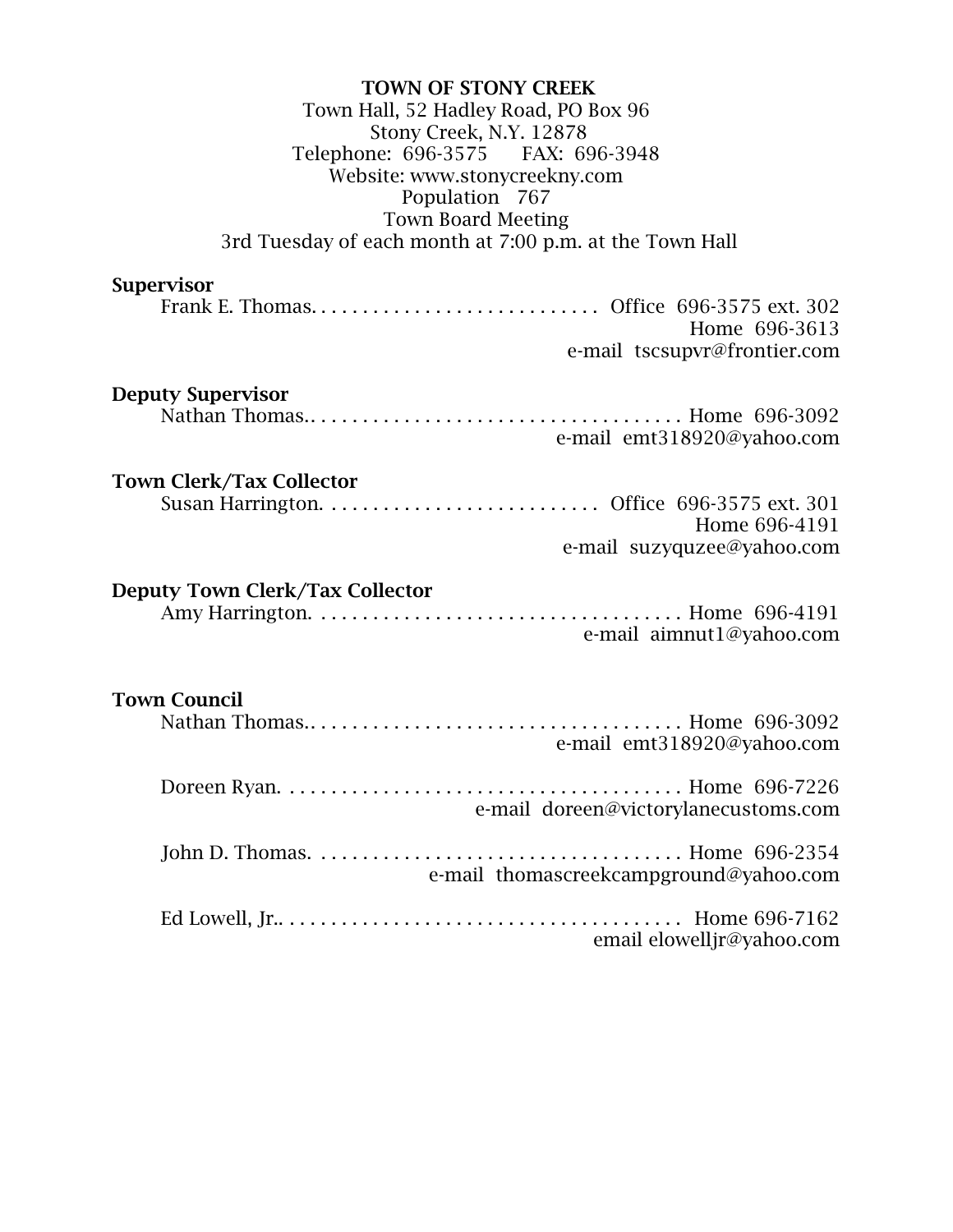# TOWN OF STONY CREEK (continued)

| <b>Town Justice</b>               |                                         |
|-----------------------------------|-----------------------------------------|
|                                   |                                         |
|                                   | Fax 471-4785                            |
|                                   | e-mail stonycreektowncourt@nycourts.gov |
| <b>Court Clerk</b>                |                                         |
|                                   |                                         |
| <b>Counsel to the Town</b>        |                                         |
|                                   |                                         |
|                                   |                                         |
|                                   |                                         |
|                                   |                                         |
| <b>Superintendent of Highways</b> |                                         |
|                                   |                                         |
|                                   | Home 955-0714                           |
|                                   | e-mail neilbradley70@yahoo.com          |
| <b>Assessors</b>                  |                                         |
|                                   | Home 696-2332                           |
|                                   | e-mail assessor@frontiernet.net         |
| Dog Control Officer               |                                         |
|                                   |                                         |
|                                   | e-mail outofthecreek@gmail.com          |
|                                   |                                         |
| <b>Town Historian</b>             |                                         |
|                                   |                                         |
|                                   | e-mail upthecreek07@frontiernet.net     |
|                                   |                                         |
|                                   |                                         |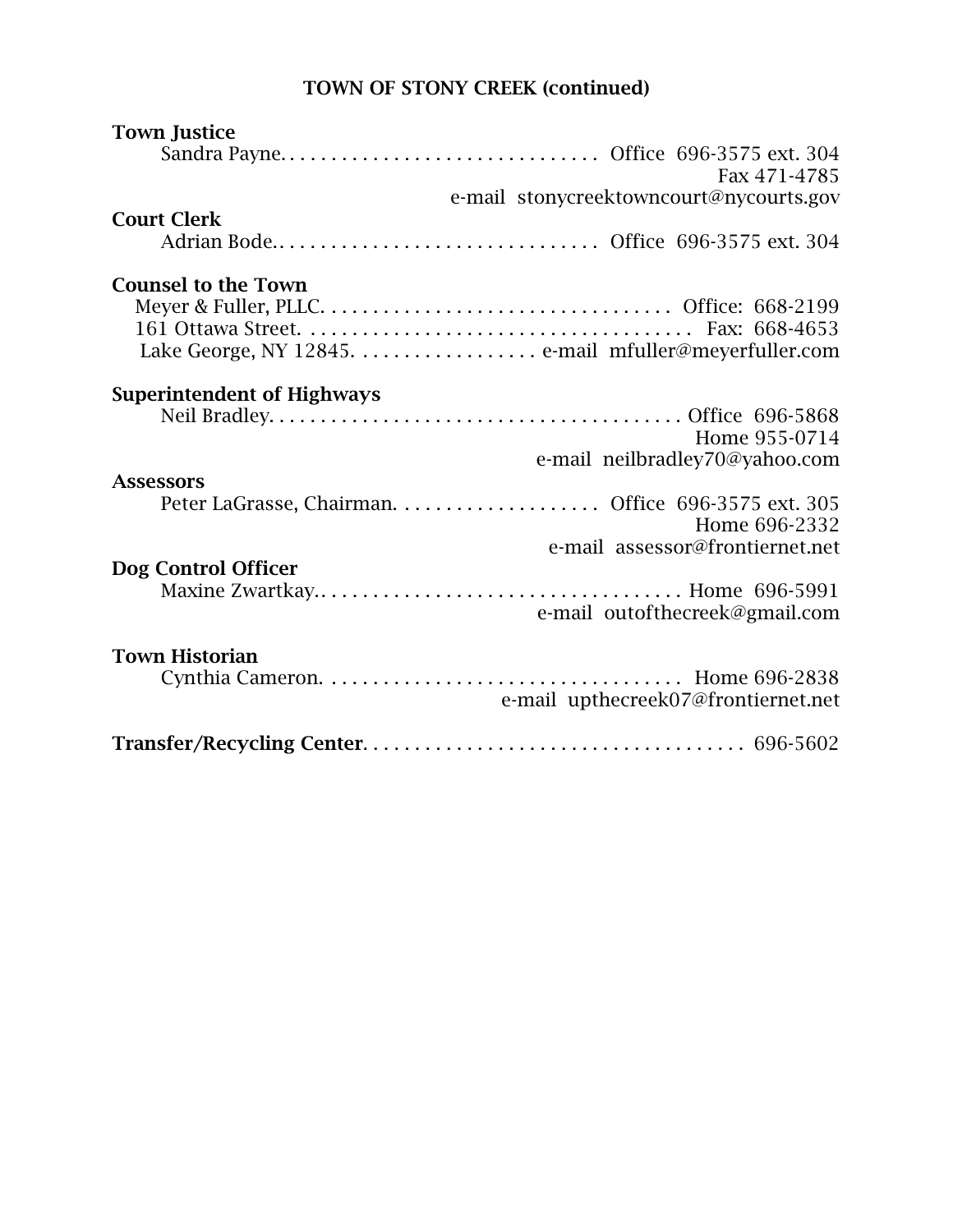### TOWN OF THURMAN Town Hall PO Box 29, 311 Athol Road Athol, New York 12810-0029 Website: www.thurmanny.com<br>ephone: 623-9649 FAX: 623-4292 Telephone: 623-9649 Population 1,219 Town Board Meeting 2nd Wednesday of each month at 6:30 p.m.

| <b>Supervisor</b>                           |
|---------------------------------------------|
|                                             |
| e-mail supervisor@townofthurmanny.com       |
| <b>Confidential Secretary to Supervisor</b> |
|                                             |
| <b>Town Clerk</b>                           |
| Cynthia Hyde Office 623-4588 ext. 103       |
| e-mail thurmantownclerk@verizon.net         |
| <b>Tax Collector</b>                        |
|                                             |
| <b>Town Justice</b>                         |
|                                             |
| FAX 623-9678                                |
| Home 623-3372                               |
| <b>Justice Clerk</b>                        |
|                                             |
| FAX 623-9678                                |
| <b>Town Council</b>                         |
|                                             |
|                                             |
|                                             |
|                                             |
| <b>Attorney for Town</b>                    |
|                                             |
| Miller, Mannix, Schachner & Hafner, LLC     |
| PO Box 765, 15 W. Notre Dame Street         |

Glens Falls, N.Y. 12801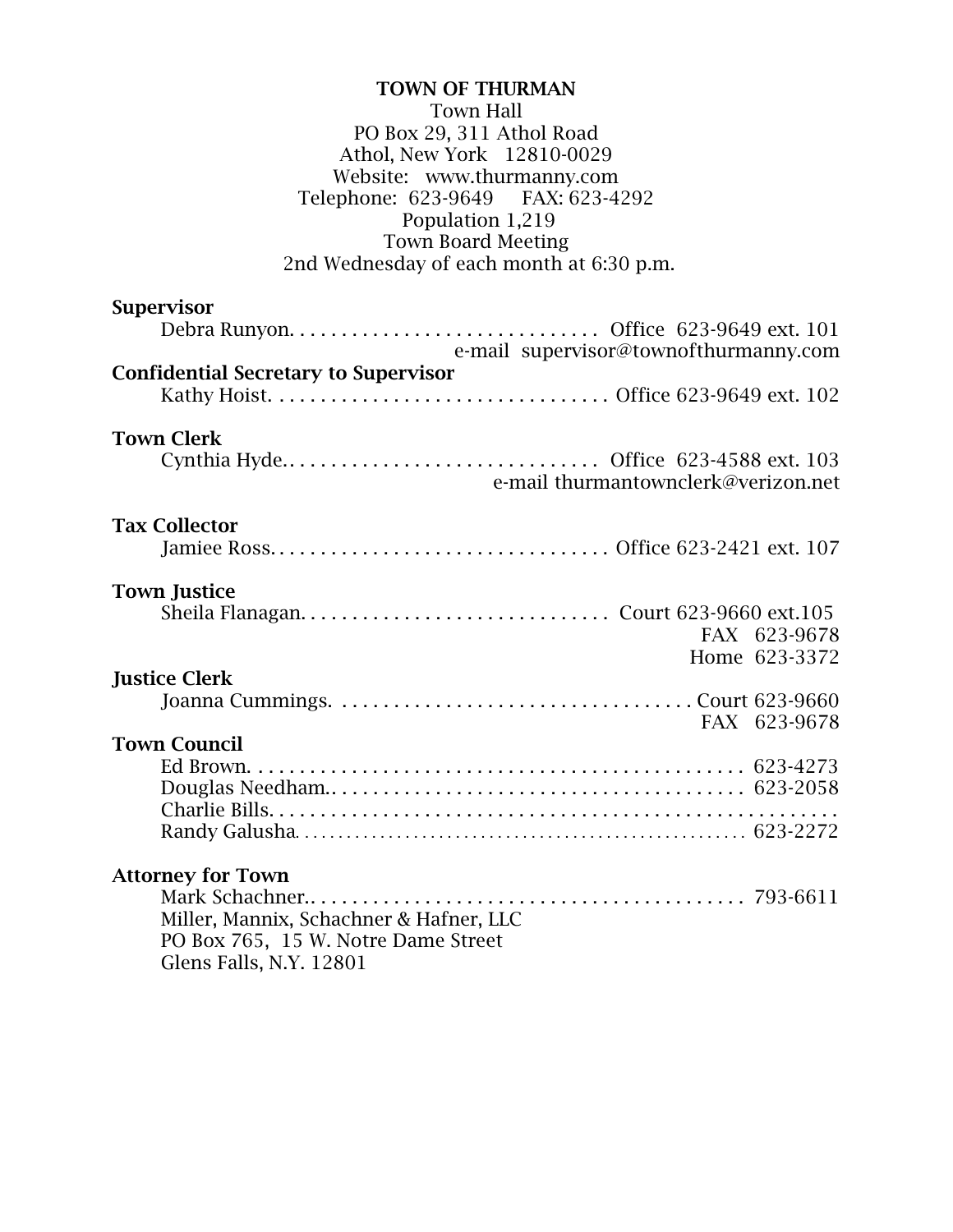## TOWN OF THURMAN (continued)

| <b>Assessor</b>                   |                                     |
|-----------------------------------|-------------------------------------|
|                                   |                                     |
|                                   | FAX 623-9730                        |
|                                   | e-mail thurmanassessors@verizon.net |
| <b>Assessor Clerk</b>             |                                     |
|                                   |                                     |
| <b>Superintendent of Highways</b> |                                     |
|                                   |                                     |
|                                   | Cell 636-9746                       |
|                                   | FAX 623-9811                        |
| <b>Town Historian</b>             |                                     |
|                                   |                                     |
| <b>Animal Control Officer</b>     |                                     |
|                                   |                                     |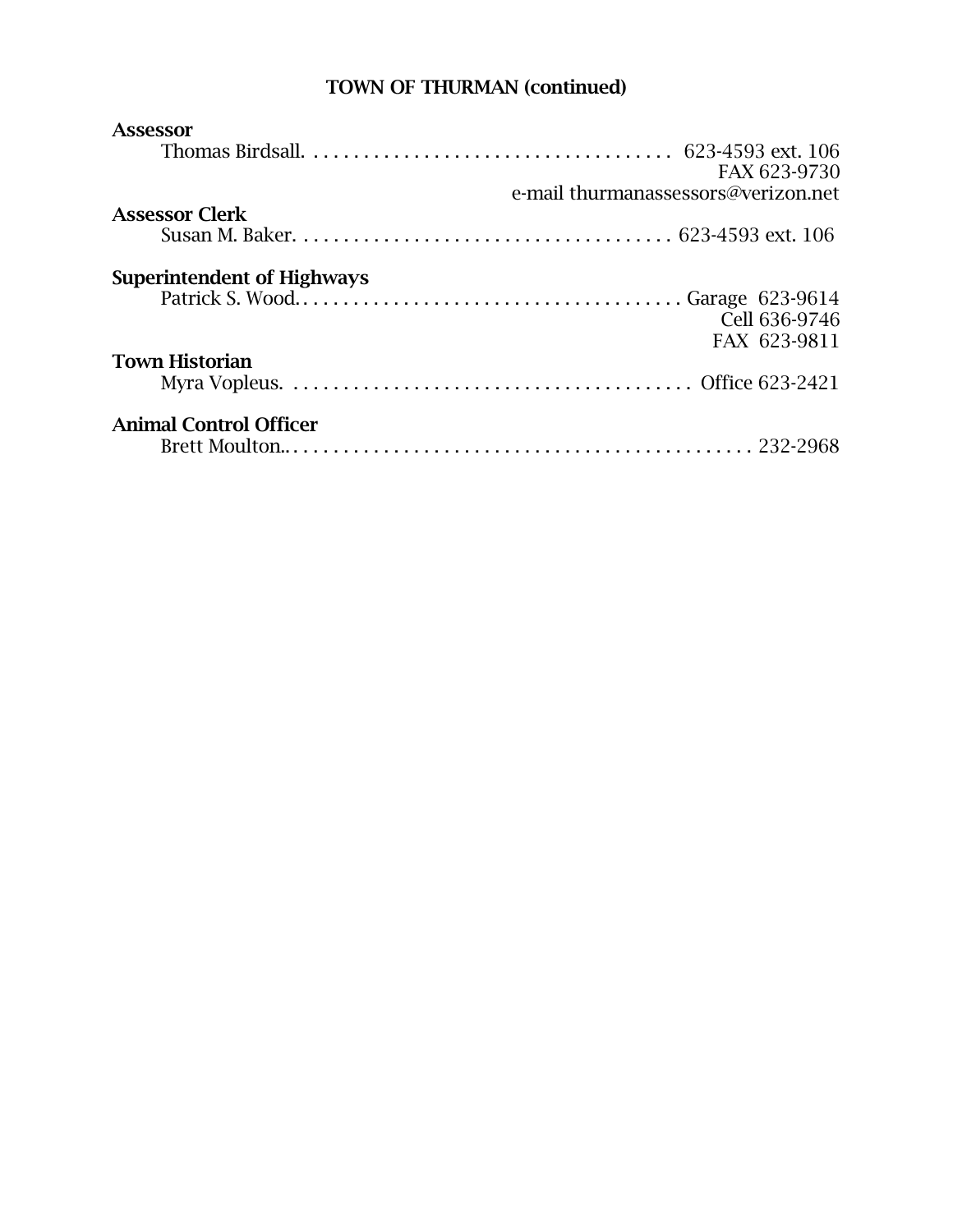#### TOWN OF WARRENSBURG Emerson Memorial Town Hall, 3797 Main Street Warrensburg, N.Y. 12885-1628<br>phone: 623-9511 FAX: 623-2467 Telephone: 623-9511 Population 4,094 Town Board Meeting 2nd Wednesday of each month at 7:00 p.m.

| <b>Supervisor</b>                         |               |
|-------------------------------------------|---------------|
|                                           |               |
|                                           | Home 623-9598 |
|                                           | FAX 623-2467  |
| <b>Secretary to Supervisor</b>            |               |
|                                           |               |
|                                           | Home 744-7232 |
| <b>Town Clerk/Collector</b>               |               |
|                                           |               |
|                                           | Home 361-1641 |
| e-mail pamela.lloyd@townofwarrensburg.net |               |
| <b>Town Justices</b>                      |               |
|                                           |               |
|                                           | Home 623-4416 |
|                                           |               |
|                                           | Home 623-4567 |
| <b>Justice Clerk</b>                      |               |
|                                           |               |
| <b>Town Council</b>                       |               |
|                                           |               |
|                                           |               |
|                                           |               |
|                                           |               |
|                                           |               |
| <b>Attorney for Town</b>                  |               |
|                                           |               |
| Miller, Mannix, Schachner and Hafner, LLC |               |
| P.O. Box 765, 15 W. Notre Dame Street     |               |
| Glens Falls, N.Y. 12801                   |               |
|                                           |               |
| <b>Assessor</b>                           |               |
|                                           |               |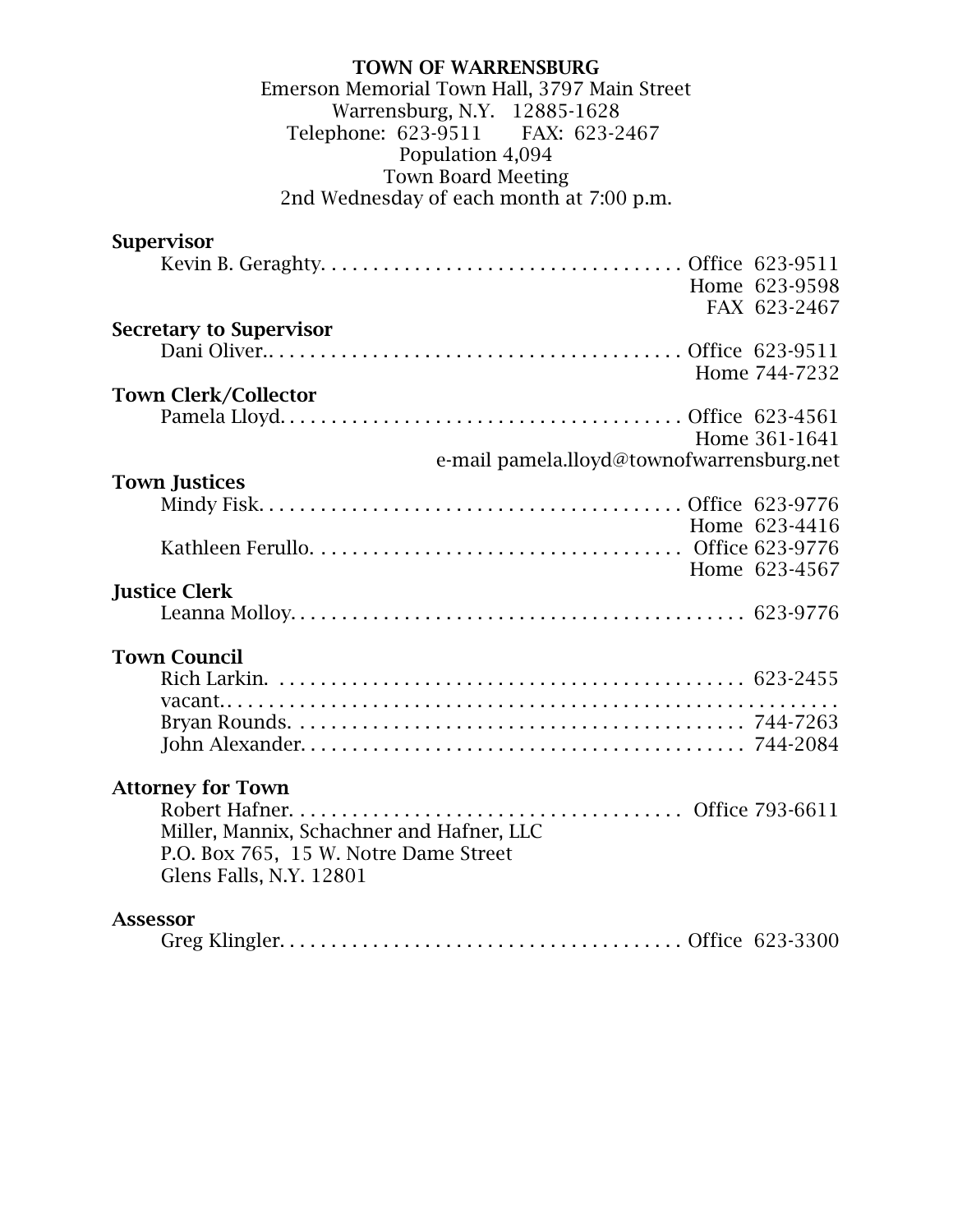# TOWN OF WARRENSBURG (continued)

| <b>Superintendent of Highways</b>            |               |
|----------------------------------------------|---------------|
|                                              |               |
|                                              | Home 538-2706 |
|                                              | Cell 232-2329 |
| <b>Water Plant Operator</b>                  |               |
|                                              |               |
| <b>Zoning Board of Appeals</b>               |               |
|                                              |               |
|                                              |               |
| <b>Planning Board</b>                        |               |
|                                              |               |
|                                              |               |
| <b>Code Enforcement and Building Permits</b> |               |
|                                              |               |
|                                              |               |
| <b>Animal Control</b>                        |               |
|                                              |               |
|                                              |               |
|                                              |               |
| <b>Town Historian</b>                        |               |
|                                              |               |
|                                              | Home 504-4135 |
| <b>Warrensburg Health Center</b>             |               |
|                                              |               |
| 3767 Main Street                             |               |
| Warrensburg, N.Y. 12885                      |               |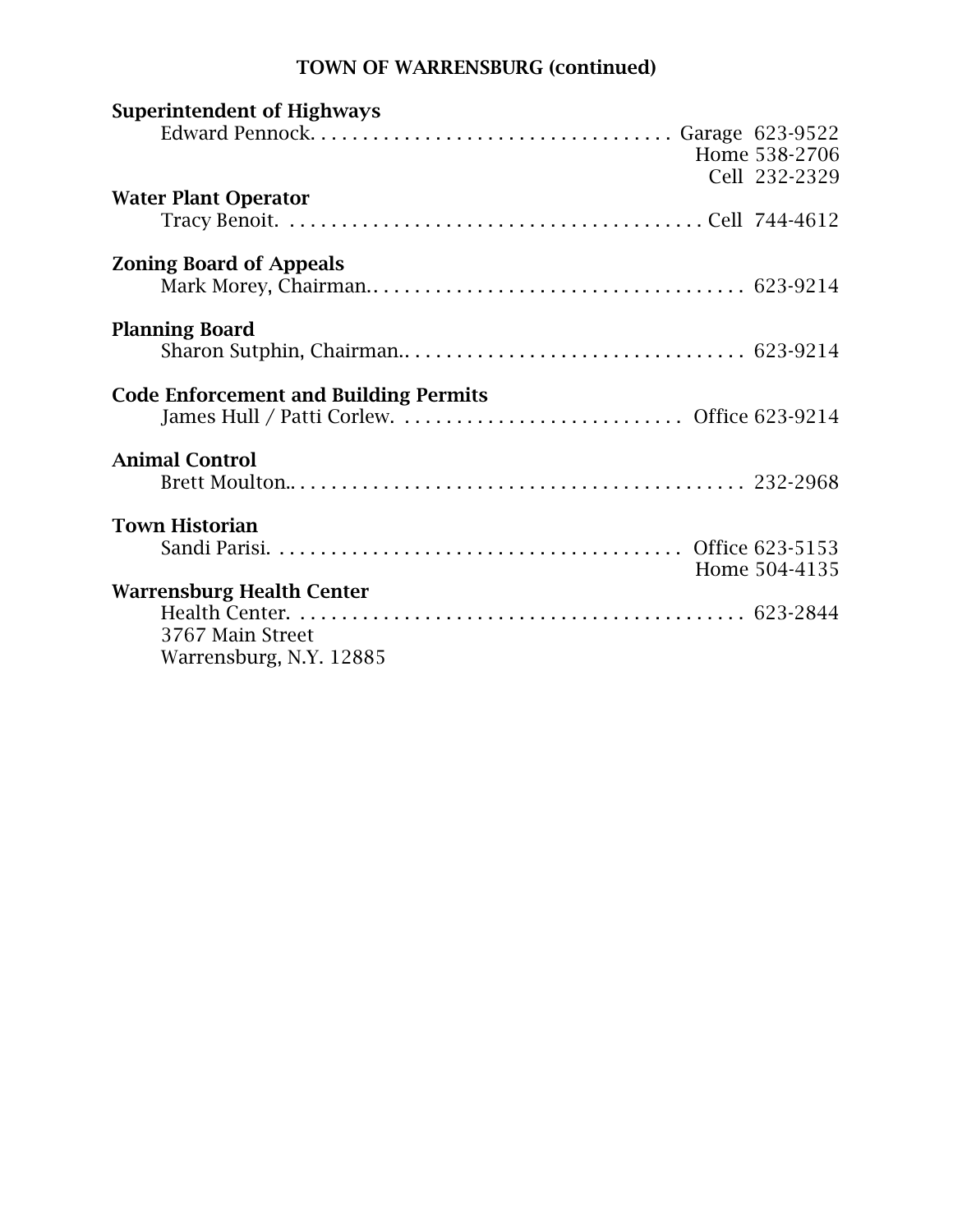#### VILLAGE OF LAKE GEORGE 26 Old Post Road, PO Box 791 Lake George, N.Y. 12845 Telephone: 668-5771 FAX: 668-3735 www.villageoflakegeorge.us (municipality) e-mail: lgville@nycap.rr.com Population 906 Village Board Meeting 3rd Monday of each month at 10:00 a.m.

| <b>Mayor</b>                          |                                         |
|---------------------------------------|-----------------------------------------|
|                                       |                                         |
|                                       | e-mail lgymayor@nycap.rr.com            |
| <b>Deputy Mayor</b>                   |                                         |
|                                       |                                         |
|                                       |                                         |
| <b>Village Attorney</b>               |                                         |
|                                       |                                         |
| 1557 State Route 9                    |                                         |
| Lake George, N.Y. 12845               |                                         |
|                                       |                                         |
| <b>Village Clerk</b>                  |                                         |
|                                       |                                         |
|                                       | e-mail clerk@villageoflakegeorge.us     |
| <b>Village Treasurer</b>              |                                         |
|                                       |                                         |
|                                       | e-mail treasurer@villageoflakegeorge.us |
| <b>Village Trustees</b>               |                                         |
|                                       |                                         |
|                                       |                                         |
|                                       |                                         |
|                                       |                                         |
| <b>Superintendent of Public Works</b> |                                         |
|                                       |                                         |
|                                       | Cell 796-6378                           |
|                                       | e-mail lgdpw@hotmail.com                |
| <b>Waste Water Treatment Plant</b>    |                                         |
|                                       |                                         |
|                                       | e-mail lgdpw@hotmail.com                |
|                                       |                                         |
|                                       |                                         |
|                                       |                                         |
| <b>Planning &amp; Zoning Director</b> |                                         |
|                                       |                                         |
|                                       | e-mail dbarusch@lakegeorgetown.org      |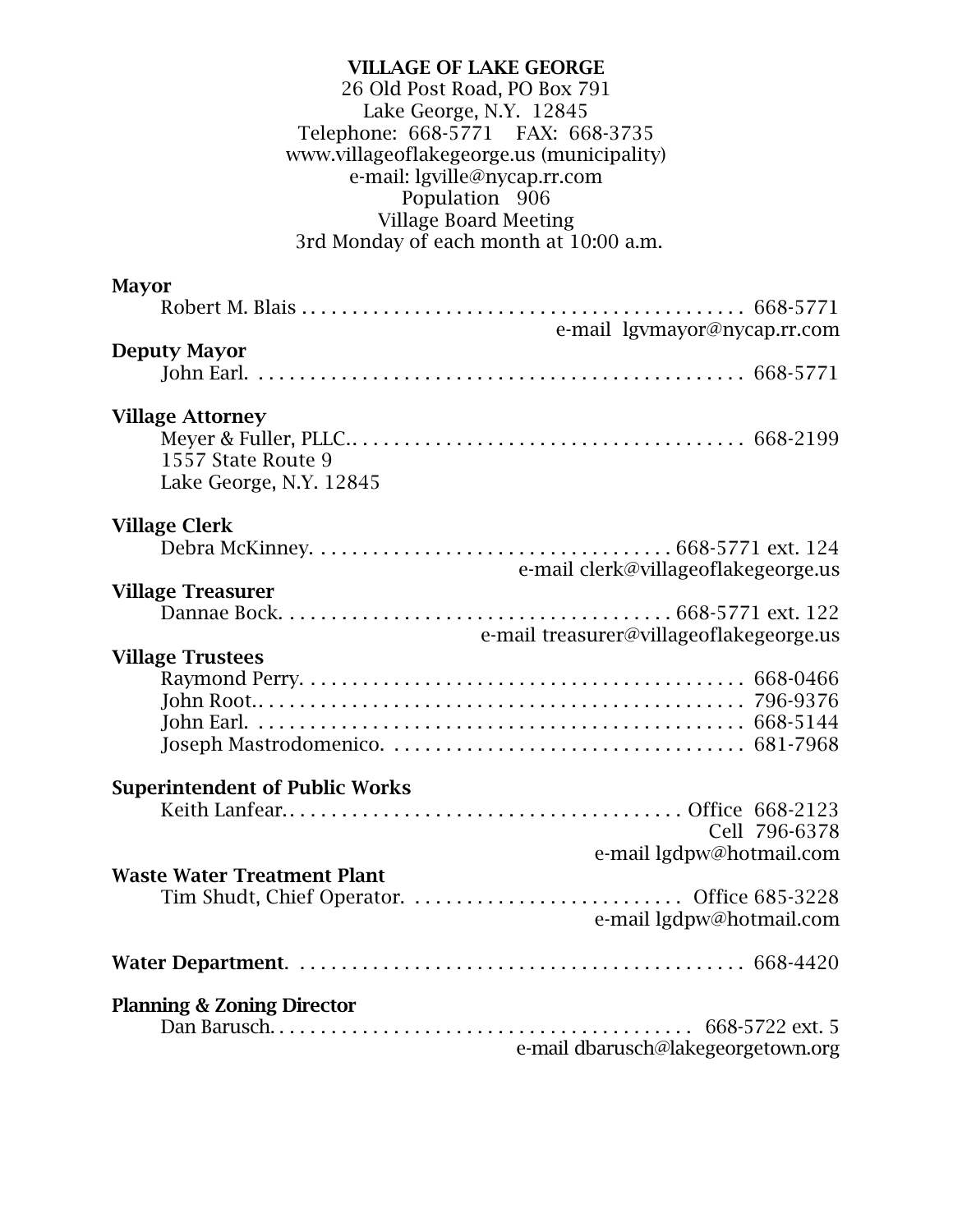# VILLAGE OF LAKE GEORGE (continued)

| <b>Zoning Board of Appeals</b> |               |
|--------------------------------|---------------|
| <b>Planning Board</b>          |               |
| <b>Animal Control</b>          |               |
| <b>Village Historian</b>       | Home 668-3118 |
| <b>Fire Chief</b>              |               |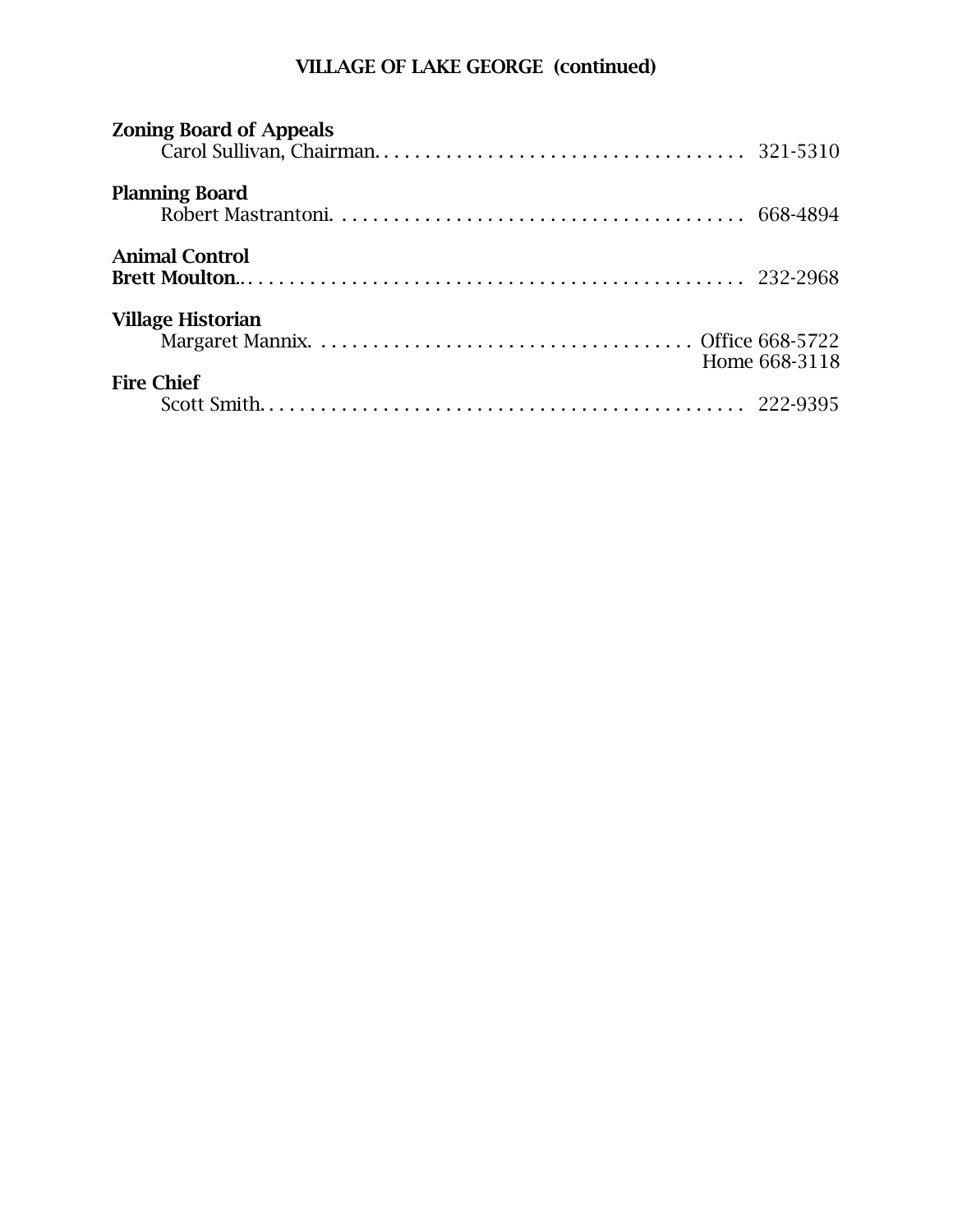| <b>CITY OF GLENS FALLS</b><br>42 Ridge Street, Glens Falls, N.Y. 12801<br>Telephone: 761-3800<br>website: www.cityofglensfalls.com<br>Population 14,700<br><b>City Council Meetings</b><br>$2nd$ and $4th$ Tuesday of each month at 7:30 p.m.<br>Common Council Chambers, 3rd Floor |
|-------------------------------------------------------------------------------------------------------------------------------------------------------------------------------------------------------------------------------------------------------------------------------------|
| <b>Mayor</b><br>FAX 761-0234<br>e-mail dhall@cityofglensfalls.com                                                                                                                                                                                                                   |
| <b>Assistant to the Mayor</b><br>$\ldots \ldots 761-0821$<br>e-mail asstmayor@cityofglensfalls.com<br><b>City Clerk</b>                                                                                                                                                             |
| FAX 743-0663<br>e-mail cityclerk@cityofglensfalls.com<br><b>Deputy Clerk</b>                                                                                                                                                                                                        |
| FAX 743-0663<br>e-mail deputyclerk@cityofglensfalls.com                                                                                                                                                                                                                             |
| <b>Supervisors</b>                                                                                                                                                                                                                                                                  |
| Ward 2 - Peter V. McDevitt Home 761-0248; Office 798-8352<br>Cell 744-1011<br>e-mail mcdevittp@warrencountyny.gov<br>e-mail braymerc@warrencountyny.gov<br>e-mail brunod@warrencountyny.gov<br>e-mail driscollb@verizon.net                                                         |
| <b>City Judge</b><br>e-mail GlensFallsCity@nycourts.gov<br><b>City Controller</b><br>FAX 761-3859                                                                                                                                                                                   |
| e-mail controller@cityofglensfalls.com                                                                                                                                                                                                                                              |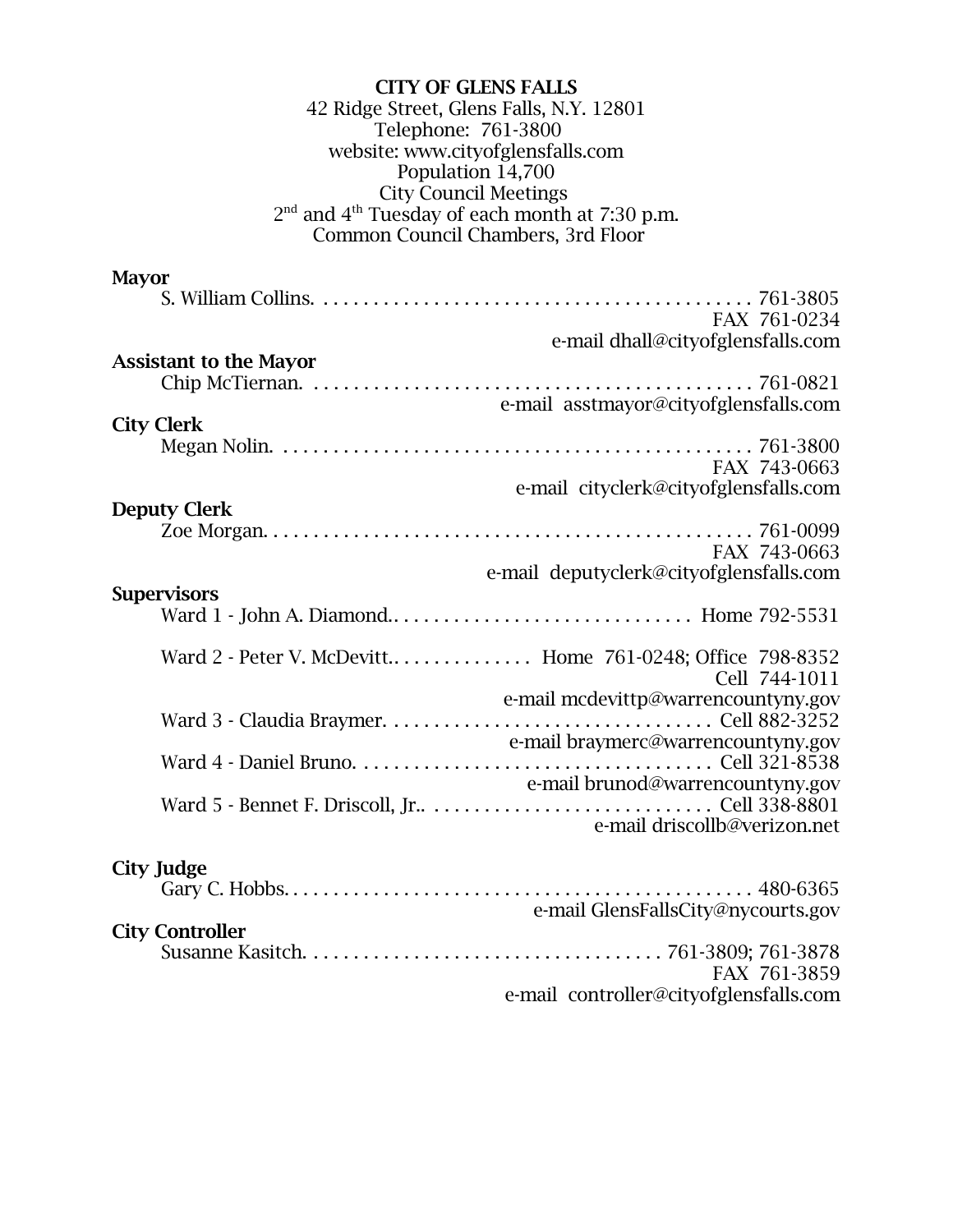# CITY OF GLENS FALLS (continued)

| <b>City Attorney</b>                                                    |  |
|-------------------------------------------------------------------------|--|
|                                                                         |  |
| 16 Maple Street, Glens Falls, N.Y 12801<br>FAX 761-6642                 |  |
| e-mail newell@nycap.rr.com                                              |  |
| <b>Common Council</b>                                                   |  |
|                                                                         |  |
|                                                                         |  |
|                                                                         |  |
|                                                                         |  |
|                                                                         |  |
|                                                                         |  |
| <b>Assessor</b>                                                         |  |
|                                                                         |  |
| Michele Hatin, Clerk<br>FAX 743-0708                                    |  |
| e-mail assessor@cityofglensfalls.com                                    |  |
| <b>City Engineer</b>                                                    |  |
|                                                                         |  |
| Shermantown Road, Glens Falls, N.Y. 12801<br>FAX: 761-3862              |  |
| e-mail may is chneible@city of glensfalls.com                           |  |
|                                                                         |  |
| <b>Code Enforcement Officer</b>                                         |  |
|                                                                         |  |
| FAX 761-3839                                                            |  |
| e-mail kvanderzee@cityofglensfalls.com                                  |  |
| <b>Department of Public Works</b>                                       |  |
|                                                                         |  |
| 230-234 Dix Ave. Glens Falls, NY 12801<br>FAX 761-3874                  |  |
| e-mail tomgirard@cityofglensfalls.com<br><b>Zoning Board of Appeals</b> |  |
|                                                                         |  |
| e-mail jeffpurner@mac.com                                               |  |
| <b>Planning Board</b>                                                   |  |
|                                                                         |  |
| Home 792-5479                                                           |  |
| <b>Community Development</b>                                            |  |
|                                                                         |  |
| FAX 798-5029                                                            |  |
| e-mail comedevdir@cityofglensfalls.com                                  |  |
| <b>Cool Insuring Arena</b>                                              |  |
|                                                                         |  |
| 1 Civic Center Plaza, Glens Falls, N.Y. 12801<br>FAX 793-7750           |  |